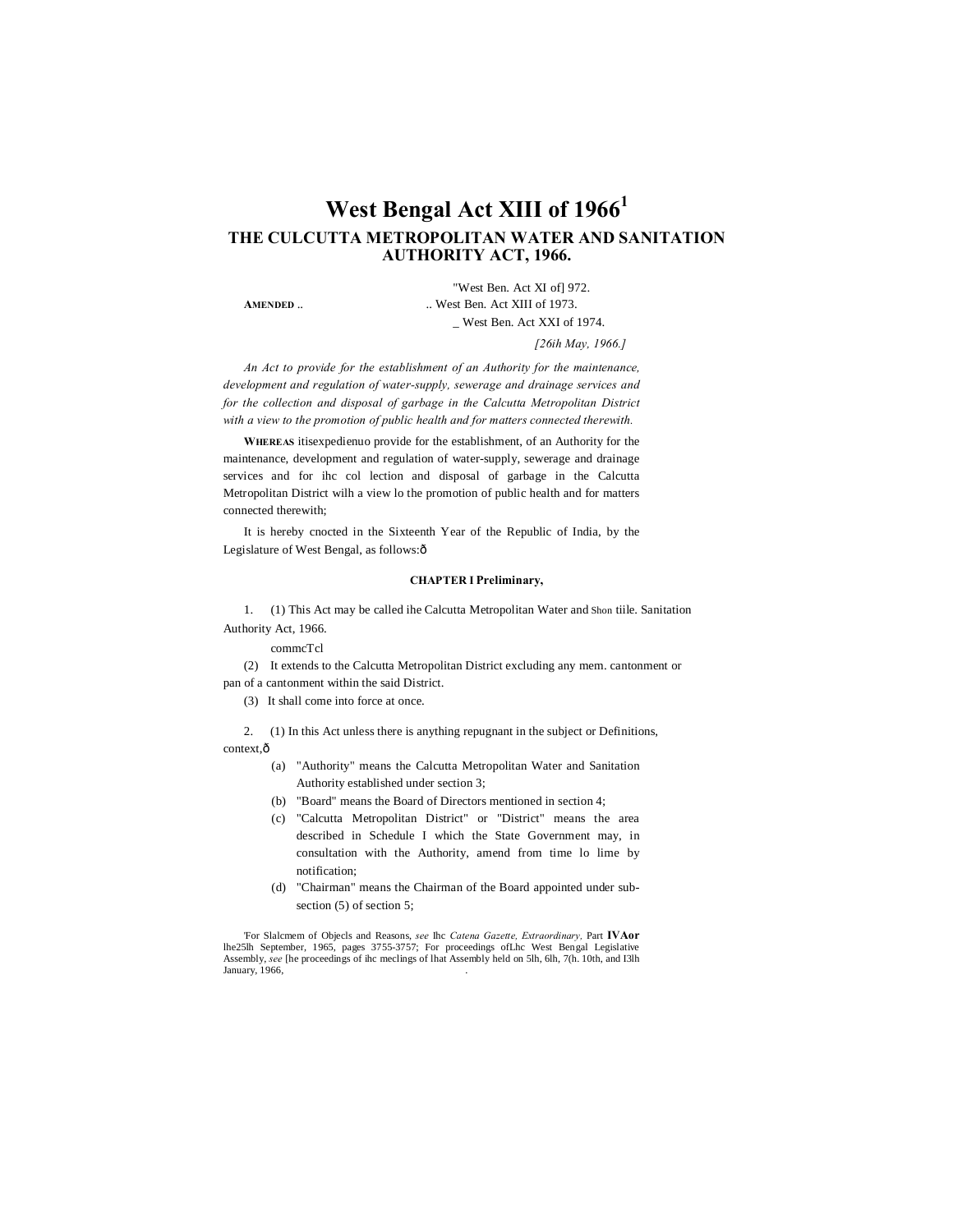66 *The Calcutta Metropolitan Water and Sanitation Authority Act. 1966.*

**[West Ben. Act**

*(Chapter II.—Establishment and Constitution of the Authority.— Sections 3. 4.)*

- (e) "Direcior" means a Director of the Board appointed or elected under section 5;
- (f) "garbage" includes offensive matter, rubbish and carcasses of dead animals;
- (g) "General Manager" means the General Manager of the Authority appointed under section 18;
- (h) ''local authority" means a municipal corporation or municipality or other authority legally entitled to the control or management of local funds but does not include the Commissioners for the Port of Calcutta;
- (i) "member" means a member of theGeneral Council mentioned in section 4;
- (j) "notification" means a notification published in the *Official Gazette;*
- (k) "prescribed" means prescribed by rules made under this Act;
- (1) "public authority" includes any statutory authority or corporation, not being a local authority, exercising public functions;
- (m) "regulations" means regulations made under this Act.

(2) The expressions "building", "drain", "house-drain", "house-gully",

"occupier", "offensive matter", "owner", "private street", "public street", "rubbish", and "sewage" used in this Act shall, unless there is anything

repugnant in the subject or context, have the same meaning as in the WcsiBcn. Calcutta Municipal<sub>r</sub> Act, 1951.  ${}_{r}$ Act, 1951.<br>
or 1951.

#### CHAPTER n

#### **Establishment and Constitution of the Authority.**

3. (1) With effect from such date as the State Government may, by notification, appoint in this behalf, there shall be established for the Calcutta Metropolitan District an Authority by the name of the Calcutta Metropolitan Water and Sanitation Authority.

|                                       | (2) The Authority shall be abody corporate having perpetual succession and a |
|---------------------------------------|------------------------------------------------------------------------------|
| Establish-<br>$\lt$ if $\sim$<br>ment | common seal, and shall by the said name sue and be sued.                     |
| the                                   |                                                                              |
| Authority.                            | Constitution 4. (1) The Authority shall consist of $\hat{o}$<br>of Lhc       |
| Authority.                            | (i) a Board of Directors, and                                                |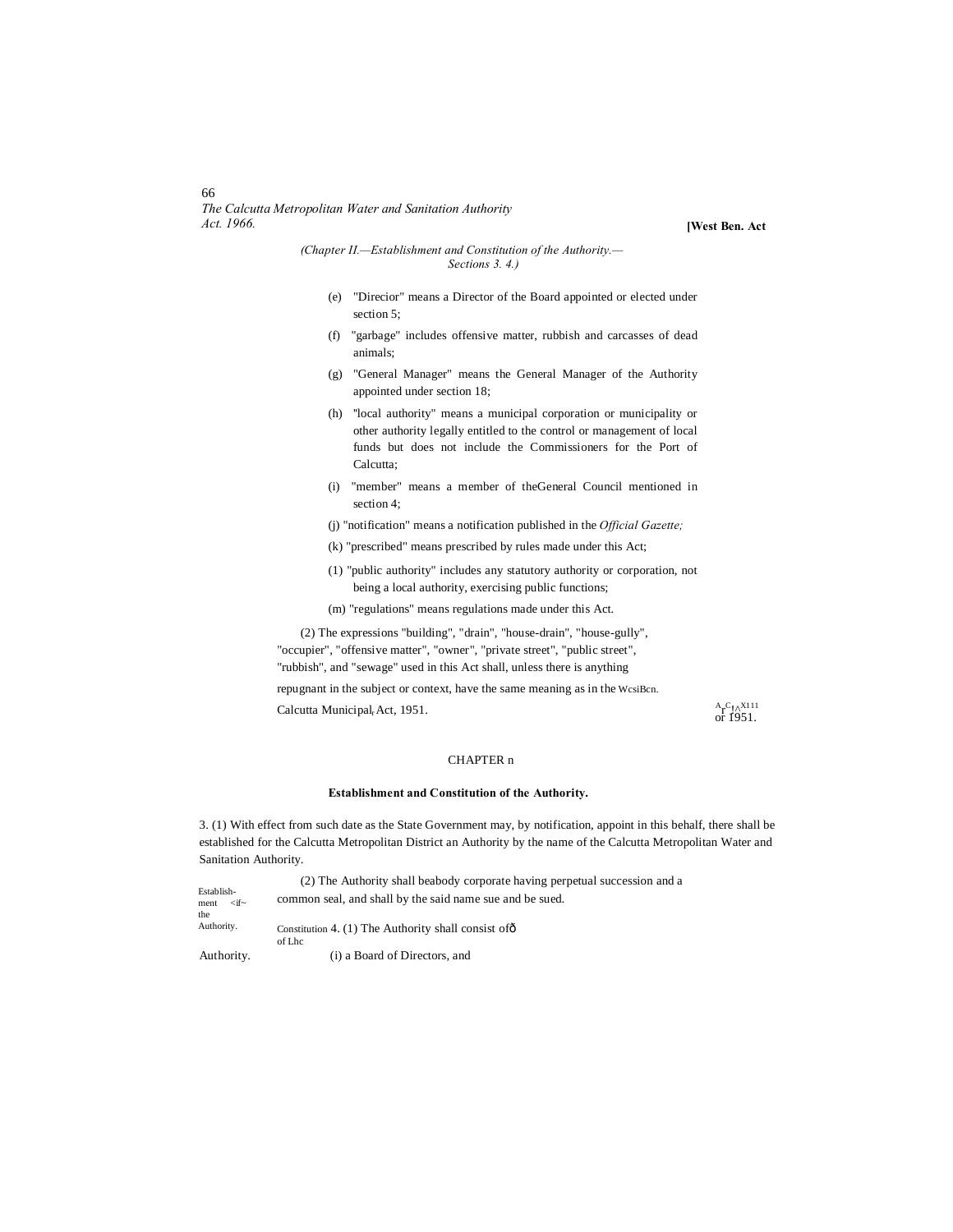*The Calcutta Metropolitan Water and Sanitation Authority Act. 1966.* XIII oF 1966.]

#### *(Chapter 11.—Establishment and Constitution of the Authority.— Section 5.)*

#### (ii) a General Council.

(2) All action taken by the Authority shall be expressed lobe taken in the name of the Authority, and orders and other instruments made and executed in the name of the Authority shall be authenticated by affixing the seal of the Authority and signature of the Chairman or any other Director authorised in this behalf by the Board.

5. (t) The Board of Directors mentioned in section 4 shall consist Bo=fd of of six Directors, namely: $\delta$  Directors

- (a) three whole-time  $Di$  rector<sup>1</sup>; appointed by the Slate Government by notification, of whom one shall be an engineer with experience in public health engineering and another shall be a person with experience in financial administration, and
- (b) three Directors elected, in such manneras may be prescribed, by the General Council, of whom one shall be from amongst the members representing the Calcutta Corporation, another from amongst the members representing other municipal corporations and municipalities and the thi rd one from amongst the members representing th *zZilla Paris had.?,* and the names of the person so elected shall be published by the Chairman by notification:

Provided thai no member who is a Government servant shall take part or vole in Ihe election of a Director by the General Council:

Provided further lhat where all the members representing the Calcutta Corporation or the other municipal corporations and municipalities or the *Zilla Pari shads,* suffer any disqualification under sub-section (4) or are unwilling to act as Directors, the General Council shall elect a Director from amongst the elected members of the Calcutta Corporation, elected members and commissioners or other municipal corporations and municipalities or members of the *Zitla Parishads,* specified in Schedule II.

(2) '(a) The Directors appointed under clause (a) of sub-seclion (1) shall hold office during the pleasure of the Governor:

West Ben Ord. XVE or 1972.

Provided that a Director appointed before the commencement of the Calcutta Metropolitan Water and Sanitation Authority (Amendment) Ordinance, 1972, far any speci fied period shall hold office until the period for which he was so appointed expires.

'Clause (a) was subslimled for original clause by s. 2 of ihc CalcullaMelropnlilan Waicr arid Sanitation Authority (Amendment) Acl, 1973 (West Ben. Acl XIJI of 1973).

# 67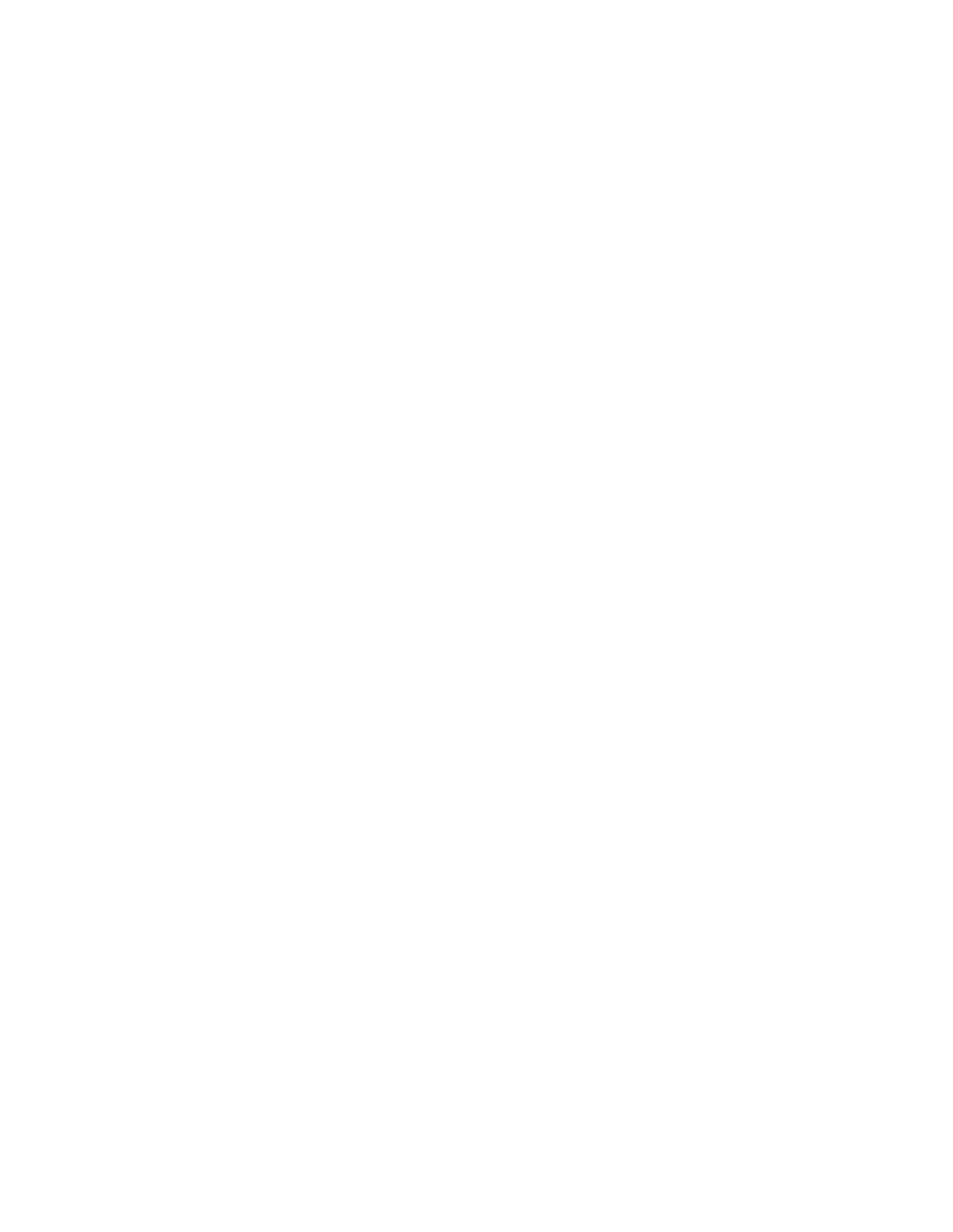#### (38 *The Calcutta Metropolitan Water and Sanitation Authority Act, 1966.*

**[West Ben. Act**

#### *(Chapter II.—Establishment and Constitution of the Authority.— Section 6.)*

(b) The terms of office of Directors elected under clause (b) of sub"" scclion (1) shall be two years:

Provided that a Director elected as a representative of a municipal corporation, municipality, or *Zilla Parishaif* shall cease lo bold office when he ccases to be such a representative.

(3) The qualifications, remuneration and other conditions of service of Directors appointed under clause (a) of sub-section (1) and the fees for attendance at meetings of Directors elected under clause (b) of the said sub-section shall be such as may be prescribed.

(4) A person shall be disqualified for being appointed or elected, or for continuing as, a Director if he has, directly or indirectly, any interest in a subsisting contract made with, or in any work being done for, the Authority except as ashareholder (other than a director) i n an incorporated company; provided that where he is a share-holder, he shall disclose lo the Slate Government the nature and extent of shares held by him in such company.

(5) The State Government shall appoint one of the Directors appointed under clause (a) of sub-section (1) as the Chairman whose duties and functions shall be such as may be prescribed.

(6) (a) The Directors appointed under clause (a) of sub-section (1) shall, pending eleclion of Directors by the General Council under clause (b) of the said sub-section, be competent to function as the Board and be deemed to be a duly constituted Board under this section.

(b) If the General Council does nol, by such time as may be prescribed in this behalf, elect a Director representing any body or group of bodies.

specified in clause (b) of sub-section (1), the Slate Government shall, by notification, appoint a date for such election and if the General Council fails to elect the Director by the appointed dale, the State Government shall, by notification, appoint a Director from amongst the members representing such body or group of bodies, and in such case the provisions of ihe second proviso to clause (b) of subsection (1) shall apply subject to the change therein that in place of the words "the General Council shall elect", the words "the State Government shall appoint" shall be read. Any person so appointed shall be deemed to be a Director as if he had been elected by ihe General Council,

cMiia]"Î "'6' (1) The Chairman or any of the Directors appointed under clause vacancies and (a) of sub-section (I) of section 5 may resign his temporary writing to the Slate Government and any of Ihe Directors elected utider sbsencc.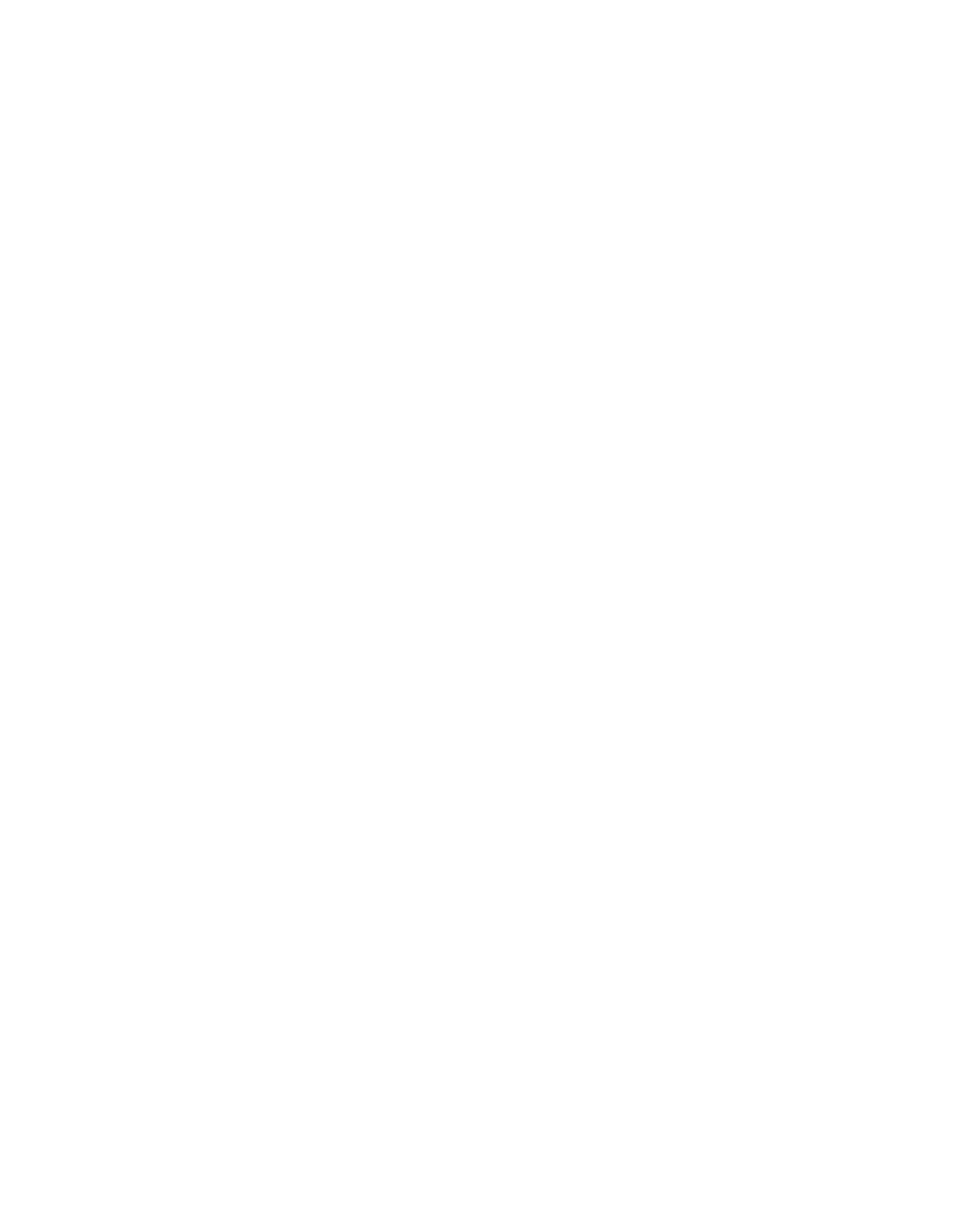*The Calcutta Metropolitan Water and Sanitation Authority* XIII of 1966.] *Act. 1966.*

#### *(Chapter II.—Establishment and Constitution of the Aitlhuriry.— Section 7.)*

clause (b) of the said sub-section may resign his office by giving no!ice in writing both to the General Council and the State Government. The Chairman or a Director giving such notice shall, on the resignation being notified in the *Official Gazette* by the State Government, be deemed to have vacated his office on and from the dale on which the resignation is so notified.

(2) If any vacancy arises in the office of the Chairman or of any other Directorby death, removal, resignation, or otherwise, the Slate Government shall, in the case of a Director appointed under clause (a) of sub-section (1) of section 5, make a fresh appointment, and the General Council shall, in the case of a Directorelected under clause (b) of the said sub-scction, make a fresh election, to fill the vacancy and the Chairman or the Director so appointed or the Director so elected shall hold office for the unexpired portion of the term of his predecessor-in-office.

(3) If any Director is on account of illness or otherwise rendered temporarily incapable of carrying out his duties or is absent on leave or otherwiseincircumstancesnolinvolvinghisremoval, LheState Government or the General Council may forthwith appoint or elect, as the case may be, another person to acl in his place.

7. (1) The General Council mentioned in section 4 shall consist of General seventeen *ex-officio* members, three members nominated by the State Council Government, ten members representing the State Legislature '[to be elected by the members of the West Bengal Legislative Assembly from amongst themselves] and three by the members of the West Bengal Legislative Council, in accordance with the system of proportional representation by means of the single transferable vote, and twenty-five members being representatives of the municipal corporalions and municipalities within the District, as specified in Schedule II.

(2) The nominated members shall hold office for such term as the State Government may decide and the members elected by the State Legislature and the members representing the municipal corporations and municipalities shall hold office for a term or two years:

Provided that a member nominated in his capacity as a member of a particular body or a member elected by the Slate Legislature or a member representing a municipal corporation or municipality shall cease to hold office when he ceases to be a member of thai body or the State Legislature or the municipal corporation or municipality, as the case may be:

69

<sup>&#</sup>x27;Words within the square brackets were substituted for the words "of whom seven shall be elected by the members of the West Bengal Legislative Assembly" by s, 3 of (he Calcutta Metropolitan Water and Sanitation Authority (Amendment) Act, 1972 (West Ben. Act XTTT of 1973),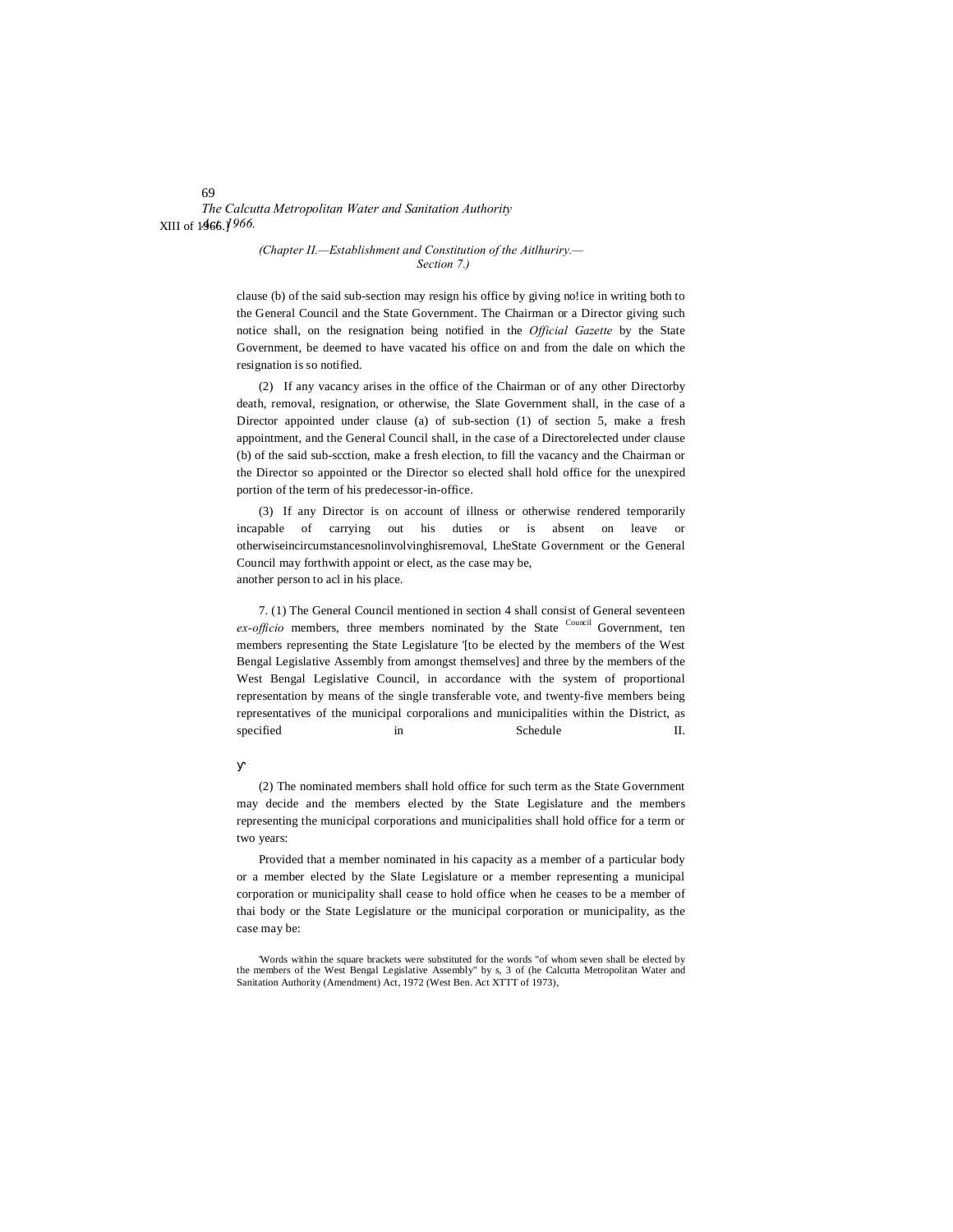# *The Calcutta Metropolitan Water and Sanitation Authority Act. 1966.*

#### **[West Ben. Act**

#### *(Chapter HI.—Fmictions and Powers.—Section <SJ*

Provided further thai a member, if not otherwise disqualified, may be nominated or elected for more than one term,

(3) (i) The representation of the municipal corporations and municipalities shall be on the basis and in the manner as laid down in Schedule II which may be amended by llie State Government from time to time by notification having regard to the contiguity, areas, and changes in the population strength and number of different municipal corporations and municipalities within the District.

(ii) The Mayor of a municipal corporation or the Chairman of a municipality shall represent the municipal corporation or municipality, as the case may be. Where the Mayor of a municipal corporation or the Chairman of a municipality is unable to represent themunicipal corporation or municipality, the member forsucli municipal corporation or municipality and the additional members representing the Corporation of Calcutta, the Howrah Municipality and the South Suburban Municipality shall be the person or persons nominated by the Mayor of the municipal corporation or the Chairman of the municipality from amongst the elected members of the municipal corporation or the municipality, as the case may be. In the case of a superseded municipality the person or persons appointed by the Slate Government under section 554 of the Bengal Municipal Act, 1932, Ben. **ACL XV** shall represent such municipality, and in ihe case of supersession of a  $\frac{\text{o} \cdot \text{r}^{j932}}{n}$ - municipal corporation not governed by the Bengal Municipal Act, 1932, it shall be represented by suchpereon or persons as the State Government may appoint in this behalf.

#### CHAPTER III **Functions and Powers.**

*Functions and powers of the Authority.* 8. The functions of the Authority shall be the following, namely: $\delta$ 

- (1) the promotion and operation of schemes forô
	- (a) supply of water,
	- (b) sewerage,
	- (c) drainage,
	- (d) sewage treatment and disposal, and
	- (e) collection and disposal of night-soil in areas yei lo be sewered;

(2) matters connected with and incidental to the functions mentioned in clause (1);

Functions of Ihc Authority.

(3) such other functions as may be entrusted to the Authority by the State Government by notification.

70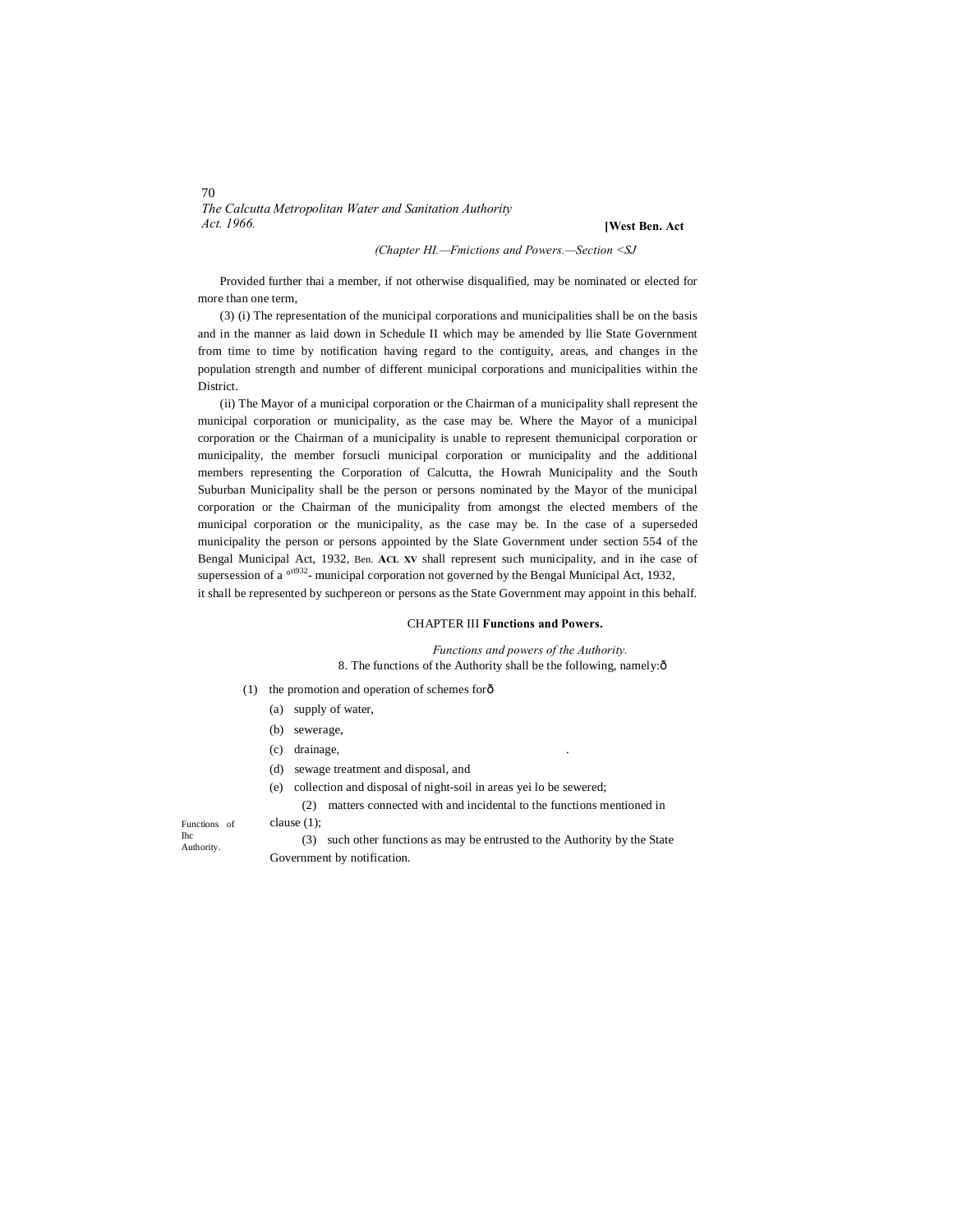# 71 *The Calcutta Metropolitan Water and Sanitation Authority Act. 1966.* **xm or 1966.]**

#### *(Chapter HI,—Functions and Powers.—Section 9.)*

*9.* (1) The Authority shal I, subjecLto [he provisions made elsewhere Powers or .j. in this Aci, have the power to do anything which may be necessary or Amhoriiy. expedient for the purpose of carrying out ils functions under this Act.

(2) Without prejudice to the generality of the foregoing porvision, such power shall include ihe power $\hat{\sigma}$ 

- (j) to take over all existing muncipal responsibilities, powers.
	- controls, facilities, services, and administration within the District relating to water-supply, sewerage, drainage, and collection and disposal of night-soil and to manage them so as to provide all the people of the area with water, sewerage and drainage services and serv ices ofcollcc lion and disposal of night-soil until sewerage is constructed throughout the District;
- (ii) to extend, expand and develop existing facilities and lo construct and operate new ones for the supply of water and for providing sewerage and drainage services;
- (iii) lo establish, maintain and operate laboratories, and experimental and research stations;
- (iv) to establish in-service training courses and provide other training for ils personnel;
- (v) to adopt schcmes for water-supply, sewerage, drainage and nightsoil collection and disposal services;
- (vi) lo regulate drilling of tubewells, public or private, and to control withdrawal of underground water;
- (vii) to prevent pollution or any water including any water- source, water-course or channel wilhin the District;
- (viii) to regulate the treatment of industrial wastes before discharge thereof into any sewer, canal, river or other water channel wilhin the Dislrici;
- (ix) lo enter into coniracts, agreements or arrangements with any person or organisation as the Authority may deem necessary for performing its funcitons under this Act;
- (x) to acquire, hold and dispose of property, movable or immovable, as it may deem necessary;
- (xi) to adopt ils own budget annually;
- (xii) to determine, levy and collect taxes, fees and charges;
- (xiii) to borrow money, issue debentures and manage its own funds; and
- (xiv) to incur expenditure and to grant loans and advances as it may deem necessary for carrying out its functions under this Act.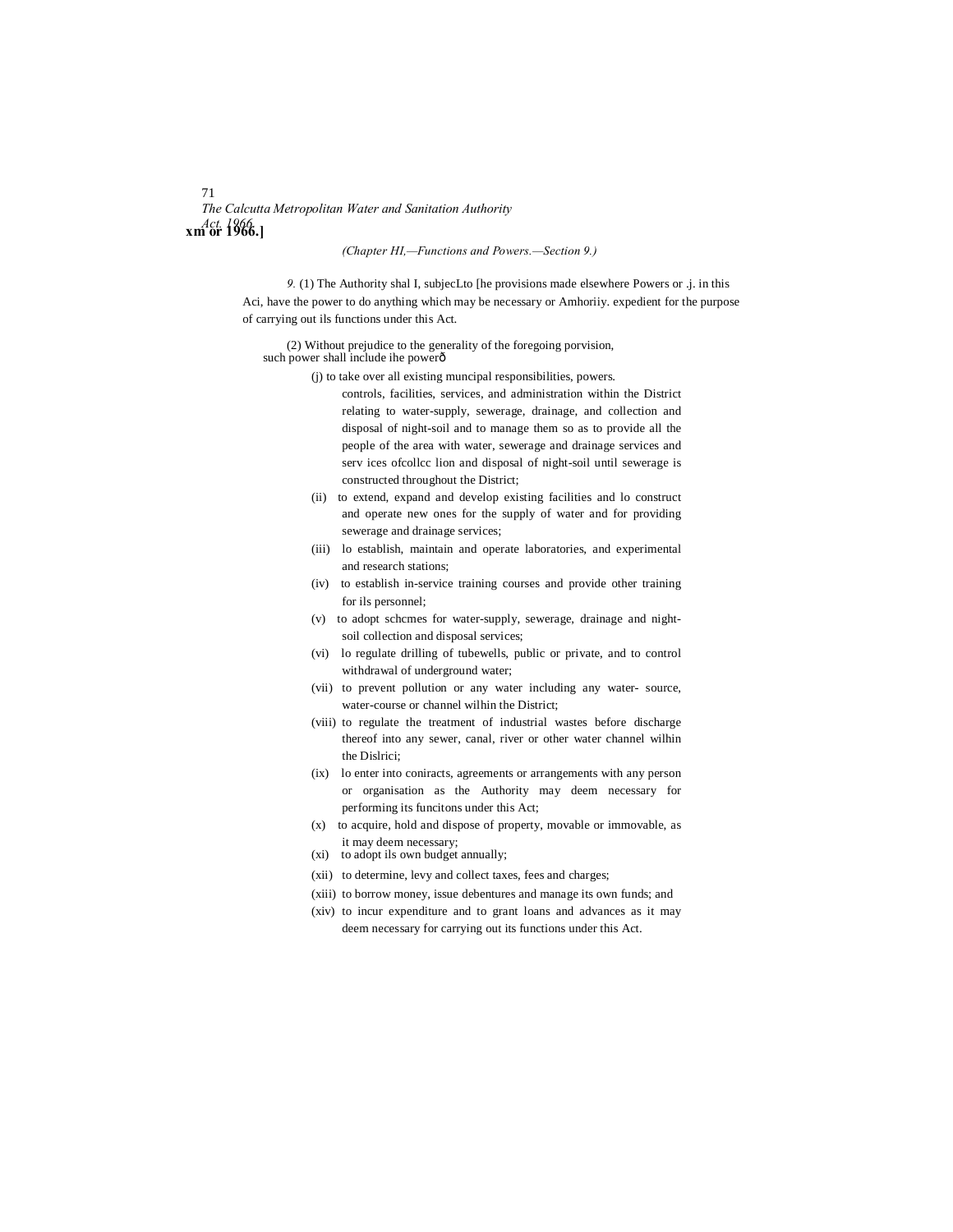*The Calcutta Metropolitan Water and Sanitation Authority' Act, J966.* [West Ben. Act 72

#### *(Chapter III.—Functions and Poivers. —Sec!ions 10-12.)*

10.  $CO<sup>n</sup>$  addition lo Ihe functions and powers specified in sections 8 and 9, the Authority may in any area within the District undertake the function of—

- (a) either collection or disposal of garbage or both by entering inio agreement with any municipal corporation or municipality within the District on such terms and conditions as may be agreed upon, or
- (b) collection and disposal of garbage, and may for that purpose lake over with effect from such date as it may specify by notification all existing responsibilities, powers, facilities, services and administration relating tocollection and disposal of garbage from a municipal corporation or municipality within the District.

(2) When in respect of any area the Authority undertakes collection and disposal of garbage under clause (b) of sub-sec lion (1), it may provide or appoint receptacles; depots or places in public streets and other public places in such area for the temporary deposit or final disposal of garbage, and may make such regulations as may be necessary for the deposit, collection, removal anddisposal of garbage and for the regulation thereof.

11. The Authority may, for the purpose of carrying out its functions, undertake survey of any area within the District and for that purpose it shall be lawful for any officer of the Authority—

- (a) to enter upon and take level of any land;
- (b) lo dig or bore into the sub-soil;
- (c) to mark levels and boundaries by placing marks and cutting trcnches; and
- (d) where otherwise the survey cannot be completed and levels lake n and bo u n daries m a rked, to c u t d o wn a n d c lear a way any part of any standing crap, fence or jungle:

Provided that before entering upon any land the Authority shall give notice of its intention to do so in such manner as may be provided by regulations.

12. The Authority may from time to time place and maintain pipes, drains and other installations upon, along, across or under any immovable property and enter upon such property for such purposes and for the purposes of examining, repairing, altering or removing such pipes, drains and installations'.

Provided that the Authority shall not acquire any right other than that of user only in the property upon, along, across or under which the Authority places the pipes, drains and other installations:

Powers 10 underlie survey.

Collection and disposal of garbage.

Power [o I he Aulhorily **ID**  place and main lain pi pes, drains, etc.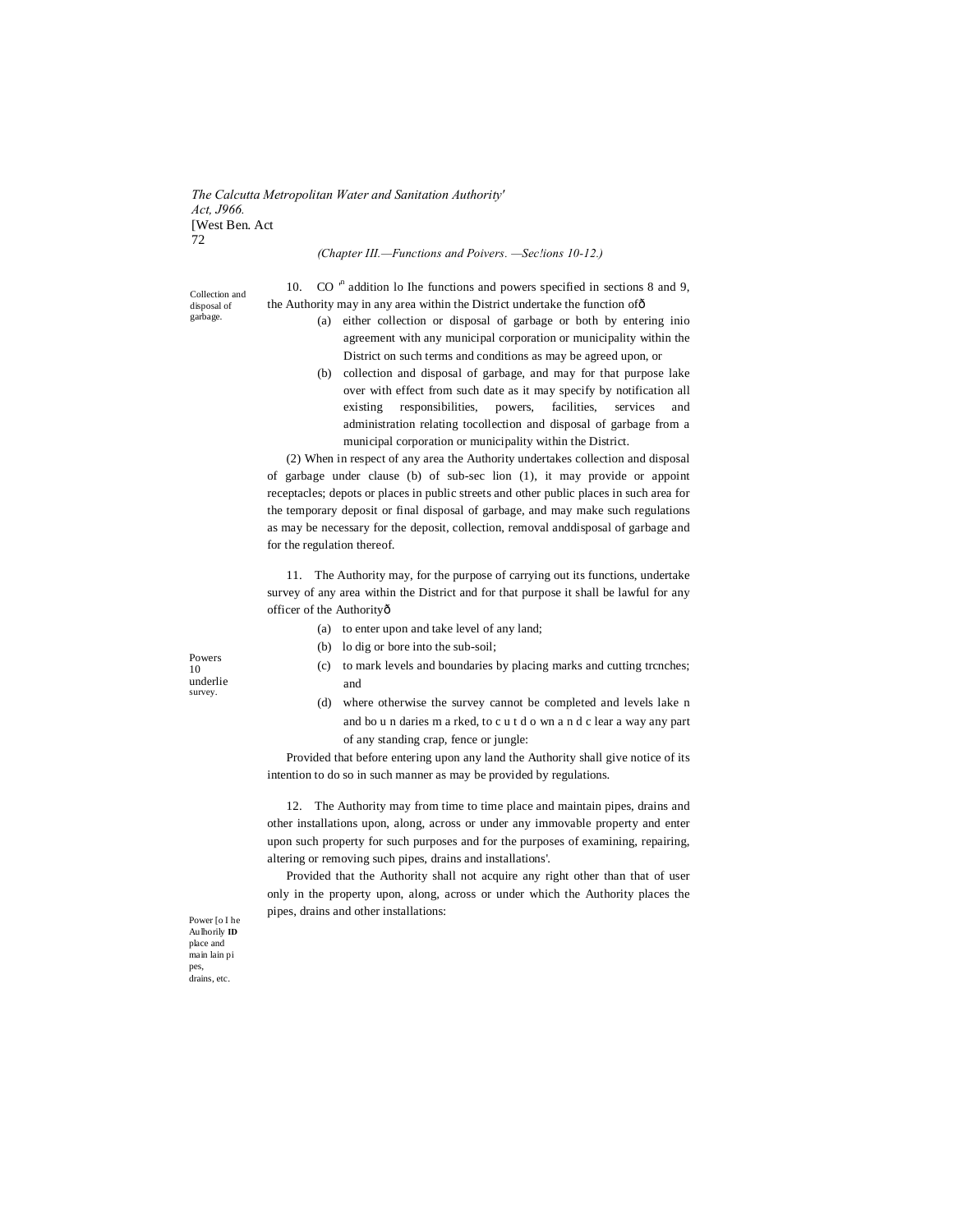73 *The Calcutta Metropolitan Water and Sanitation Authority* Xm of 1966.] *Act. 1966.*

#### *(Chapter 111.—Functions and Powers.—Sections 13-16.)*

Provided further [hat before commencing any operation under this  $\hat{E}$  section, ihe Authority shall give notice of its intention to do so in such manner as may be provided by regulations.

13. While exercising any power conferred upon the Authority under Payment for scciions 11 and 12, the Authority shall cause as little damage as possible  $\frac{da_r a}{g}$  [o any properly, and shall pay compensation to all persons interested in any such property, not being a property of the State Government, for any damage sustained by them in consequence of the exercise of such power.

14, The Authority may for the purpose of carrying out its functions Power io under this Act, with  $\pi$  [he previous sanction of [he State Government, corapulso $\Lambda$ <sup>1</sup> compulsorily acquire any land wilh or without structures thereon under die rily. provisions of any law for Ihe lime being in force authorising such acquisition.

15, When any land has been acquired in pursuance of section 14, ihe Transfer of Co II ec lor w i I h in w h ose j u ri sd i c t i on the I a n d i s situ atcd sh a 11, u pon pay me n I Aufhari iy<sup>C</sup> of the cost of acquisition, make over charge of the land to the Authority, and the land shall thereupon vest in the Authority, subject to the liability of the Authority lo pay any further cost which may have been incurred on account of i[s acquisition.

#### *Functions and powers of the Board.*

16. (1) Un less oihe rw i se p rovi ded i n Ih is Ac t, al 1 corpora te fu n ctions Functions of the Authority shall be vested in the Board and the Directors shall meet as Board at least once a week to discharge such functions as well as the functions hereinbelow specified and in such meetings ihe decision of the majority shall always prevail, the Chairman having a casting vole in the case of an equality of voles.

(2) The number of Directors necessary lo form a quorum and the procedure to be followed by the Board in the conduct of its business shall be such as may be provided by regulations.

(3) The Board shall have the following functions and powers, namely: $ô$ 

(i) to appoint all officers and employees of the Authority;

- (ii) to exercise general supervision and control over the General Manager;
- (iii) to prepare orcause to be prepared all schemes contemplated under clause (I) of section 8 and such schemes as may be necessary for carrying out the functions under section 10;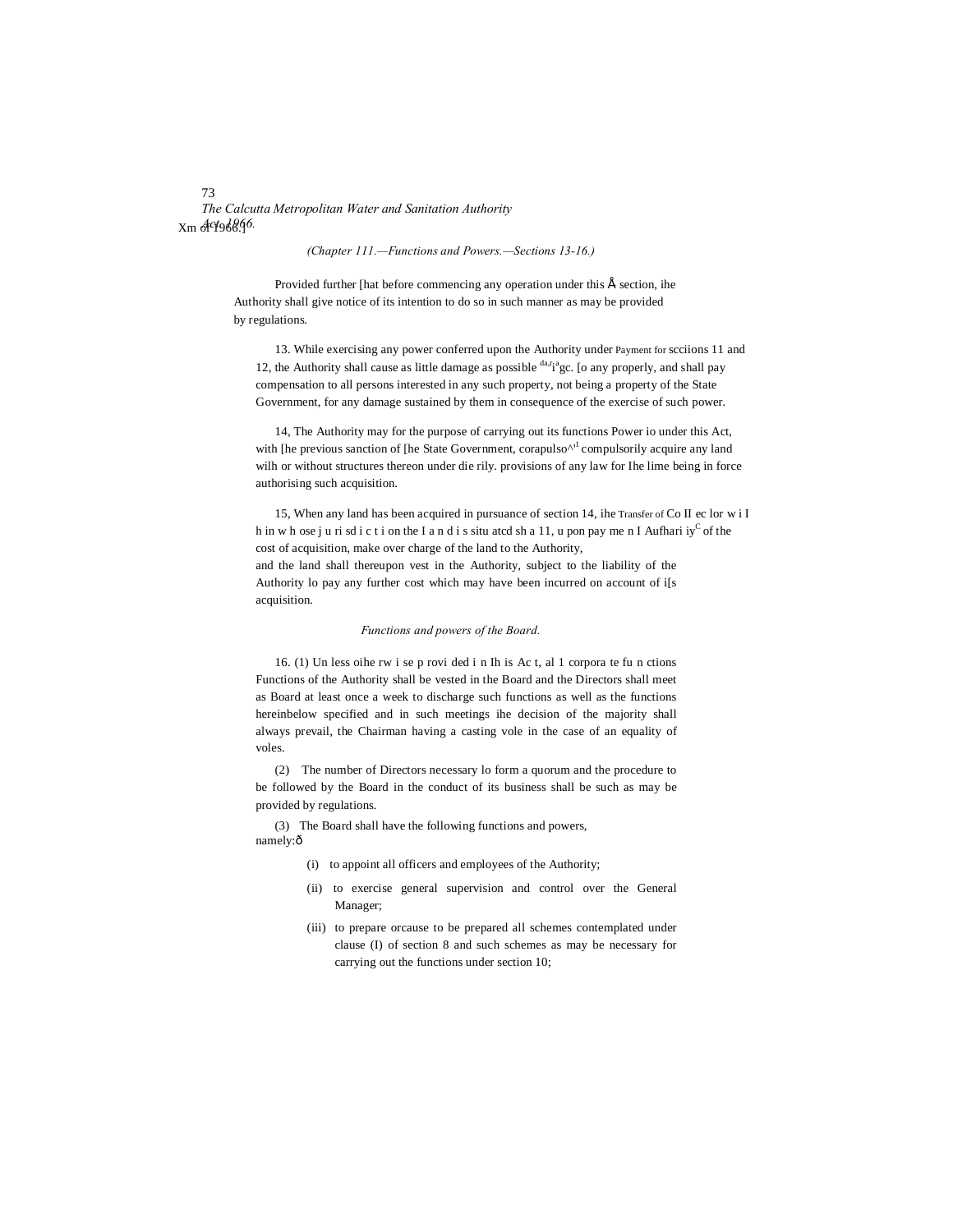[Wcsl Ben, Act 74 *The Calcutta Metropolitan Water and Sanitarian Authority Act, 1966.*

*(Chapter HI.—Functions and Powers.—Section 17.)*

- (iv) to consider the annual budget prepared by the General Manager and adopl it with or without modifications, subject lo the approval of the General Council;
- (v) lo fix laxes, fees and charges subject to the approval of the General Council;
- (vi) to submit to the General Council for its approvalô
	- (a) the annual budgei together with a programme for the next financial year of all development works, that is, works of extension or expansion of existing facilities or construction of new facilities, but excluding works connected with maintenance, replacement or repair,
	- (b) the annual financial statement,
	- (c) the annual administrative report,
	- (d) proposals for making regulations, and
	- (e) proposals for raising loans and issuing debentures.

#### *Functions and powers of the General Council.*

Functions nd powers of Lhc General Council.

17. (1) The General Council shall meet at least once in three months. The Chairman of the Board shall be the presiding officer of the General Council and in case of equality of voles he shall have a casting vote. The other Directors shall have the right to be present and speak in the meetings of the Council but, excepting the Directors who are also members, no right to vole.

(2) The number of members necessary to form a quorum and the procedure to be followed by the General Council in the conduct of its business shall be such as may be provided by regulations.

- (3) The General Council shall have the power to approveô
	- (a) matters submitted to it by the Board under clause (vi) of subsection (3) of section 16, and
	- (b) taxes, fees and charges Fixed by the Board:

Provided chat if the General Council does not approve

any of the aforesaid matters, it shall within thirty days from the date of receipt thereof refer back the same- with its recommendations to the Board for reconsideration and the Board shall after such reconsideration resubmit the matter with or without modifications to Che General Council. In case che General Council fails to consider any of the aforesaid matters within thirty days from the date of its receipt for the first lime or to refer back usaforesaid or does not approve any maler within fifteen days from the date of its resubmission,

the Board may refer the matter forthwith to the State Government whose decision ihereon shall be final.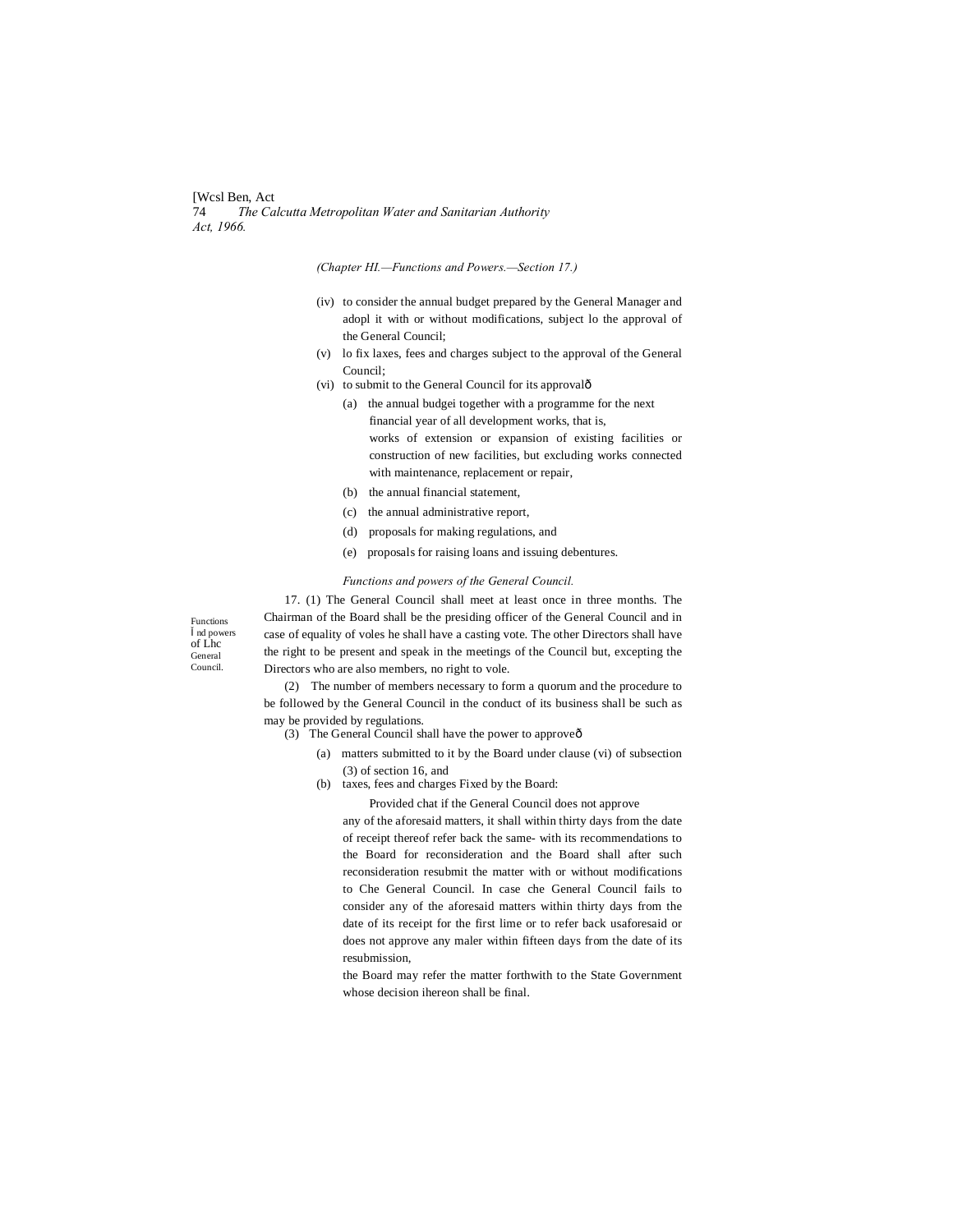75 *The Calcutta Metropolitan Water and Sanitation Authority Act. 1966.* XIII of 1966.]

*(Chapter IV.*—*Establishment of the Authority.*—*Sections 18-22.)*

#### **CHAPTER IV Establishment of the Authority.**

18. (!) The Board shall appoint for the Authority a General Manager, who shall have administrative experience and be preferably an engineer. He shall have, in addition to lire functions and duties specified elsewhere in this Act, such functions and duties as may be provided by regulations.

(2) The General Manager shall be the chief executive officer of the Authority who shall be accountable to the Board for his actions.

(3) The Board may appoint such other officers and employees as it considers necessary for the efficient performance of the functions of the Authority:

Provided chat in respect of officers and employees whose maximum salary does nor exceed Rs. 1,000 per month, the Board may delegate its power to appoint to the General Manager.

19. Subject to the provisions contained in sub-section (I) of section 18, for all appointments under the said section, the method of recruitment, qualifications, pay and other terms and conditions of service shall be such as may be provided by regulations.

20. (1) All officers and employees of the Authority shall besubordinate to the General Manager.

(2) Any officer or employee aggrieved by an order or decision of the General Manager or any other officer authorised by the Genera] Manager in this behalf inflicting punishment on him may appeal to the Board and the decision of the Board thereon shall be final.

21. The General Manager may, with the previous approval of the Board, by order in writing—

- (a) delegate any of his powers and duties to his subordinate officers and employees; and
- (b) define the powers and duties of such officers and employees.

22. No person who has directly or indirectly, by himself or his partner or agent, any share or interest in any contract, by or on behalf of the Authority, or in any employment under, by or on behalf of the Authority otherwise than as an officer or employee thereof, shal I become or remain an officer or employee of the Authority.

Appointment of officers and employees of the Authority.

Condition.<sup>1</sup>; or service of officers and employees.

Officers and employees lo be subordinate to the General Manager.

Delegation of powers by the Generjl Manager.

General disqualifications of all officers and employees.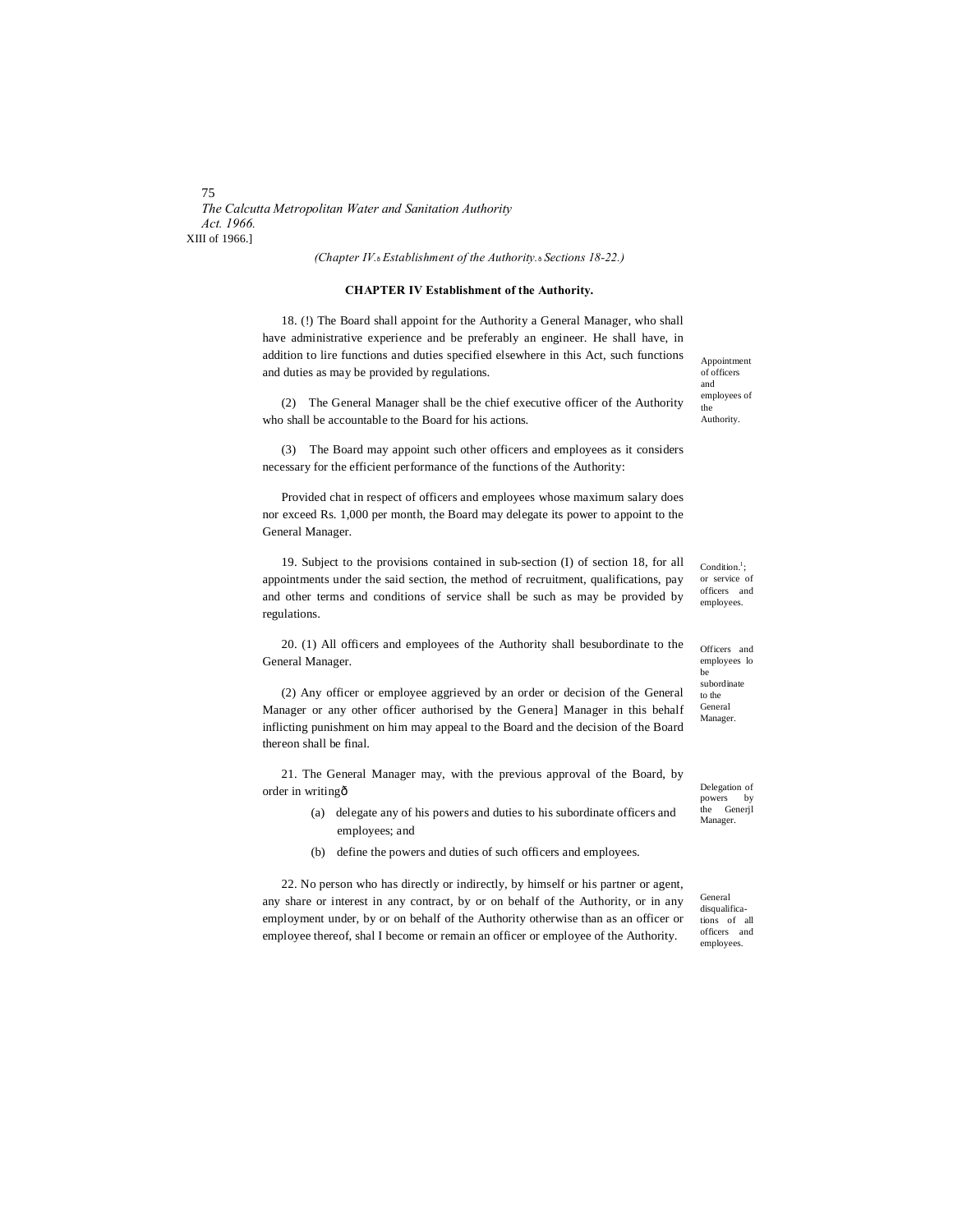#### *76 The Calcutta Metrop olilan Water and San halt on Authority Act, J966.* [West Ben. Act

#### *(Chapter V.—Vesting of existing municipal water-supply, sewerage, drainage and ccrtaiu other services.—Section 23.)*

## CHAPTER V

#### **Vesting or existing municipal water-supply, sewerage, drainage and certain other services.**

VcSlJFlg Ol enisling municipal watersupply, sewerage, drainage and oilier services.

23. (1) All existing water-supply, sewerage, and drainage services, and services relating to collection and disposal of night-soil including all plants, machineries, pumping stations, filler beds, water mains, public drains and all drains in, alongside or under any public street and all works,

materials, and things appertaining thereto together with so much of the sub-soil appertaining to the water mains and drains as may be necessary for the purpose of enlarging, deepen i ng orotherwise repairing ormaintaining any such water mains, drains and pipes and other appliances and fittings connected with water-supply and drainage works belonging to a municipal corporation or municipality and situated within ihe District, and all other assets movableor immovable connected therewith, but excluding cash and securities, shall vest in the Authority with effect from such dale as the Authority may specify by notification:

Provided that different dales may be specified for the vesting of different services as aforesaid.

(2) With the vesting oFihe responsibilities for sewerage services of Ihe Municipality of Howrah in ihe AuthoriLy under sub-section (I), all works relating to the sewage disposal schcme for the Municipality of Howrah belonging lo the Board of Trustees for the improvement of Howrah constituted under the Howrah Improvement Act, 1956 together with all Wssi Ben. assets movable or immovable connected therewith, but excluding cash and  $\sim$  securities, shall vest in the Authority. .

(3) On the taking over by ihe Authority of the services and responsibilities of collection and disposal of garbage from any municipal corporation or municipality under clause (b) of sub-section (I) of section 10, such services including all plants, machineries, vehicles and other mechanised units and all works, materials und things belonging to such municipal corporation or municipality, and all other assets movable or immovable connected therewith, but excluding cash and securities, shall vest in the Authority.

(4) Any dispute arising in connection with the vesting of any property or asset under sub-sections (1), (2) and (3) shall be referred to the Stale Government whose decision thereon shall be final.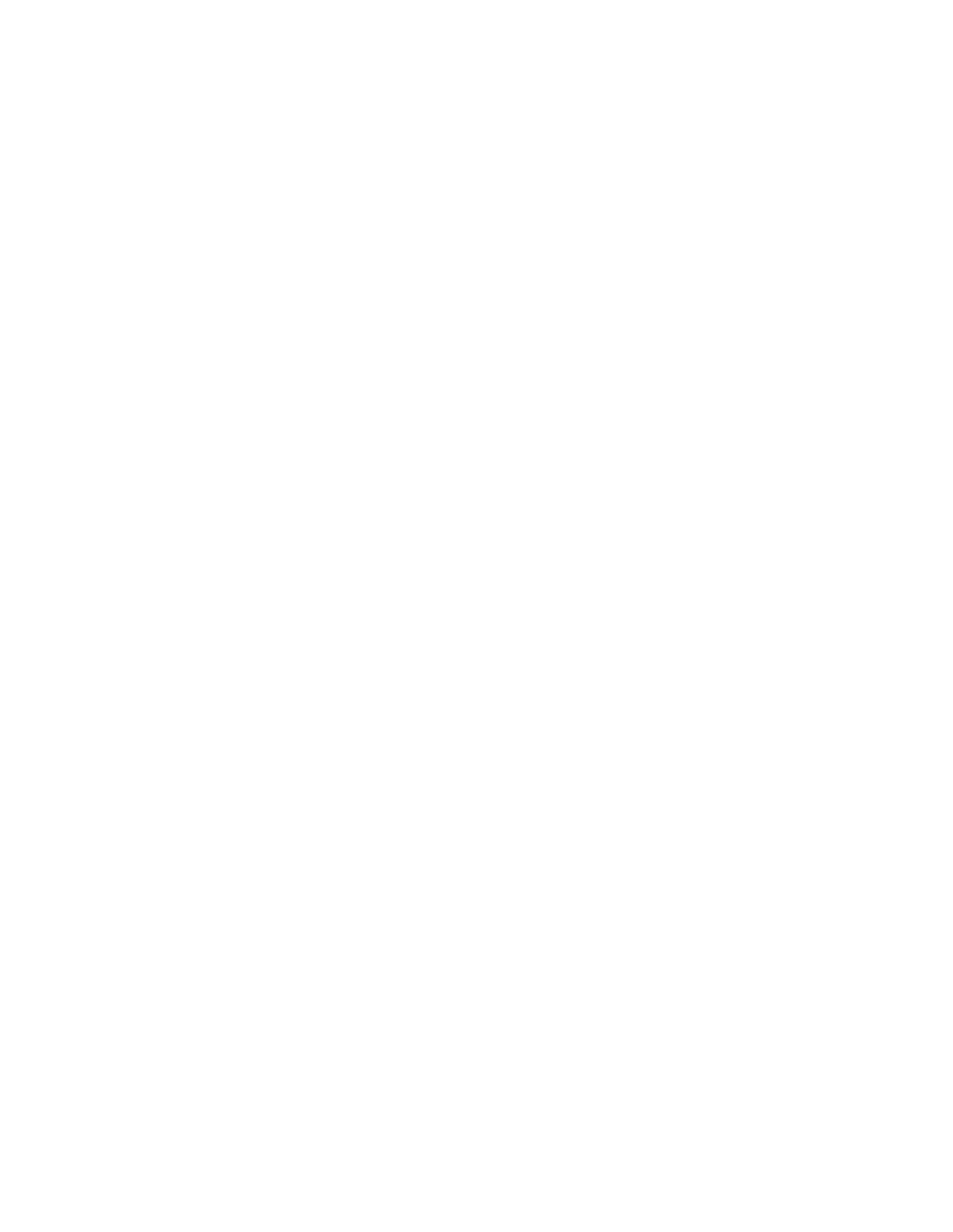# *The Calcutta Metropolitan Water and Sanitation Authority Act. 1966.* XIII of 1966.]

*(Chapter V.—Vesting of existing municipal water-supply, sewerage, drainage and certain other services.—Sections 24-26.)*

> 24. (1) The value of al I properties and assets vested under section 23 Dcicmiina- shall, after notifying the dale and time for the purpose and allowing an vaiu°or C opportunity of being heard to the municipal corporation or municipality vested concerned, be determined by the Authority, and such determination shall P $\hat{\mathbf{I}}$  r«rtic:, be final subject to an appeal which may be preferred within thirty days

from the date of such determination to such judicial officer of the State Government not below the rank of a District Judge and in such manner as may be prescribed.

(2) The value so determined under sub-section (1) shall be entered in the books of the Authority as the value on the dale of transfer.

 $j^{\wedge}$ ns"<sup>1</sup>"

**25,** The debentures issued and other loans incurred with an original Authority to ma I uri ty of more I h an one year by the municipal corporations, municipalities "wards" and the Board of Trustees for the improvement of Ho wrah for acquiring or debentures constructing the properties and assets vested in the Authority under this Chapter and remaining unpaid on the date of vesting shall continue Lo be the liabilities of the respective municipal corporations, municipalities and the Board of Trustees, but the Authority shall pay annually to each such municipal corporation or municipality or to the Board of Trustees the amount payable by it on account of interest and repayment of such debentures and other loans:

Provided, however, that with respect to the first of such payment to each municipal corporation or municipality or to the Board of Trustees, the amount payable by the Authority pursuant lo this section shall be calculated as from the date of vesting.

26. (1) With the vesting of a service belonging to a municipal Transferor corporation or municipality or the sewage disposal scheme of the Board of

of

Trn s tees for the i mp rove m en i of Ho wrah u nde r sec Lion 2 3 a 11 person s who, scrviccs. in ihe opinion of the Board, were on (he date of such vesting, primarily engaged in the construction or operation of the same shall be deemed to have been transferred lo Ihe Authority under terms and conditions of service not inferior to lhat as existed immediately before such vesting. The decision of the Board as lo the designation and duties such persons would have after transfer shall be final:

Provided that any dispute as to whether a person was primarily engaged on the date of vesti ng in the construction or operation o f a service shall be referred to the Slate Government whose decision thereon shall be final.

(2) Every person whose service is so Iransferred under sub-section {1) shall be paid by the municipal corporation, municipality, or the Board of Trustees, as the case may be, the full amount on account of provident fund.

#### 14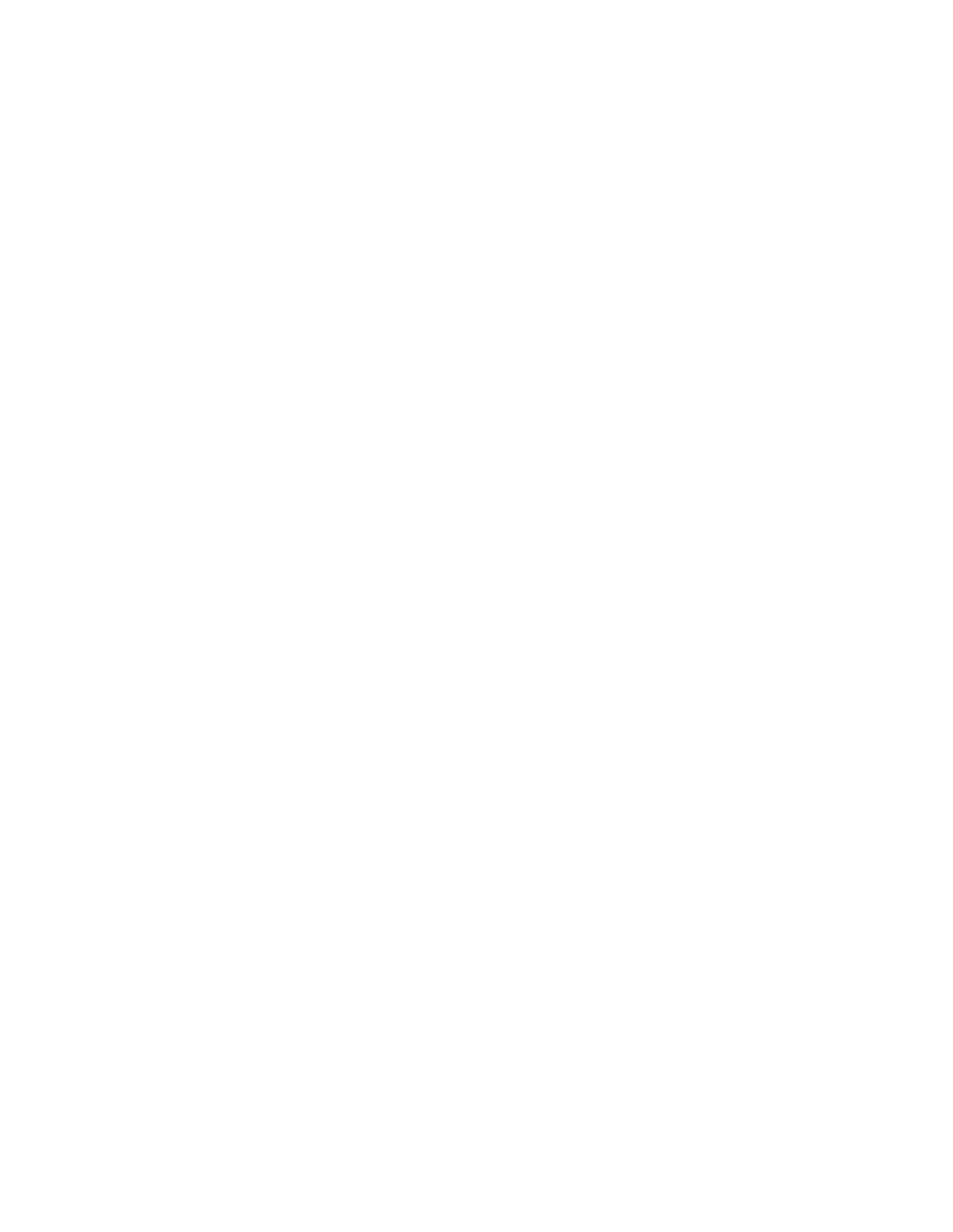*The Calcutta Metropolitan Water and Sanitation Authority Act. 1966.*

**[West Ben. Act**

*(Chapter V.—Vesting of existing municipal water-supply, sewerage, drainage and certain other services.—Section 27.—Chapter VI.— Revenue, Finance. Accounts, Audit and Budget.—Sections 28-30.)*

if any, lying at his credit with such municipal corporation or municipality, or (hp Board of Trustees, on the date of transfer, and he shall have, wilhin two months from the date of receipt of the payment, Ihc option of depositing the amount in his provideni fund account with the Authority, The period of service under the municipal corporation, municipality or the Board of Trustees, as the case may be, of each such person shall be laken into account in determining the amount of pension or gratuity, if any, to which he may be entitled.

Consequential red uc I ion of municipal corporations 27. On and from Ihc date the Authority takes up (he responsibilities for one or more of the services relating lo water-supply, sewerage, drainage, collection and disposal of night-soil and collection anddisposal of garbage, the municipal corporations and municipalities concerned shall correspondingly reduce their rates by such percentage as the State Government may in consultation with the municipal corporations and municipalities concerned determine.

#### **CHAPTER VI Revenue, Finance, Accounts, Audit and Budget.**

28. (1) The Authority shall haveits own fund and all receipts of the Authority shall be carried thereto and all payments by the Authority shall be made therefrom. (2) Except as otherwise directed by ihe Stale Govcmm&nt, all moneys belonging lo that fund shall be deposited either in Ihe State Bank of India or in such other Scheduled Bank, or invested in such securities, as may be approved by the State Government.

Fund of liic Authority.

rales by

unit municipalities.

> 29. The fund required by the Authority may be raised from the following sources, namely: $ô$

- (a) grant from Government or any other source,
- (b) loans from Government or any other source,
- (c) issue of debentures, and
- (d) taxes, fees and charges levied and collected unde this Act,

**Borrowing**f fund<sub>oney</sub>.

30. (1) The Authority may, for I he purpose of carrying out its functions under this Act, from time to time, raise loans, by the issue of debentures or otherwise, of such sums of money, at such rates of interest, for such period, and upon such terms (as to ihe time and method of repayment, and the like) as the Slate Government may sanction.

78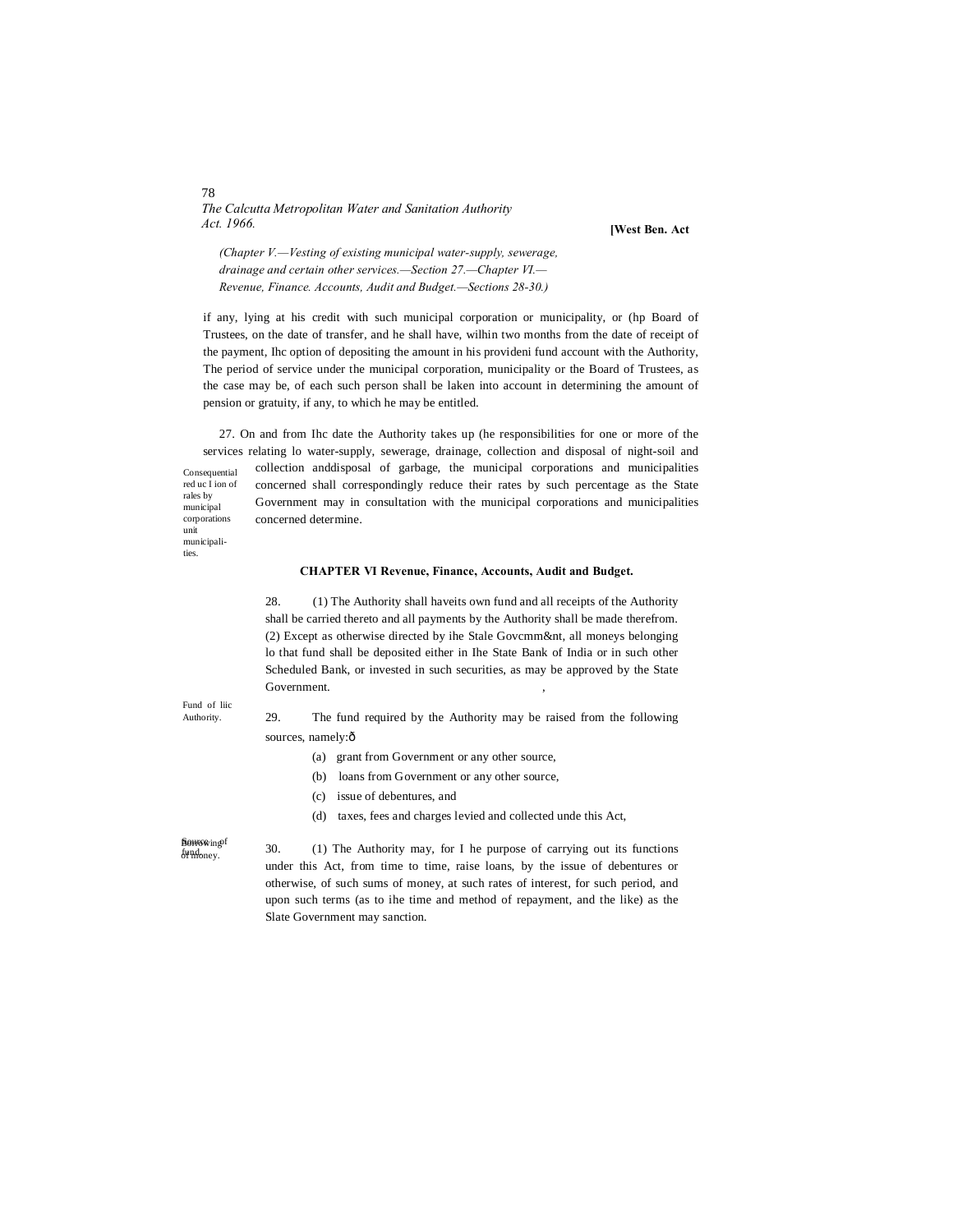79 *The Calcutta Metropolitan Water and Sanitation Authority Act. 1966.* **xni or 1966.]**

*(Chapter VI.—Revenue, Finance, Accounts, Audit and Budget. —Sections 31-33.)*

(2) All loans under sub-section (1) shall be guaranteed by the State Government as to repayment of the principal and payment of interest.

> 31. The Authority shall provide for sinking, depreciation, reserve and Sinking and other funds at such rates and **OTI** such terms as it may deem necessary and <sup>ol,1CT</sup> runtls<sub>'</sub> in accordance with the regulations.

> 32. The taxes, fees and charges authorised to be imposed under this Basis for Act shall be sufficient lo enable ihe Authority lo covcr the following: $\delta$  Ij^csTcas

(i) operaling expenses,  $\qquad$  and ctw<sub>E</sub>CSi

- (ii) maintenance,
- (iii) taxcsjiayable by the Authority,
- (iv) depreciation,
- (v) interest payments,
- (vi) amounts required for the repayment of long-term extent that such repayments shall exceed ihe provision for depreciation,
	- and
- (vii) adequate allocation to reserves.

33. (1) In addition to the charges and fees authorised elsewhere in this imposition Act, the Authority may impose any one or more of the following charges and^hai-ger and taxes, namely: $\hat{o}$ 

- (a) a water-charge based on consumption, subjcct to a minimum charge, which may be at different rates for water supplied for different purposes, such as domestic, industrial and other purposes;
- (b) a surcharge on water-charge for sewerage;
- (c) a graduated lax, which may be at rates different for different areas, on the annual valuation of all lands and buildings within the District and which shall not excecdô
	- $(i)$  5 per cent, on Ihe annual valuation $\hat{o}$  where the annual valuation does not exceed one thousand rupees;
	- (ii)  $1\$  percent, on Ihe annual valuation $\hat{o}$  wherelhcannual valuation exceeds one thousand rupees, but does not exceed five thousand rupees;
	- (iii) 10 per cent, on the annual valuationô where the annual valuation cxceeds five thousand rupees but does not exceed ten thousand rupees;
	- (iv) 15 percent, on the annual valuationô where Ihe annual valuation exceeds ten thousand rupees;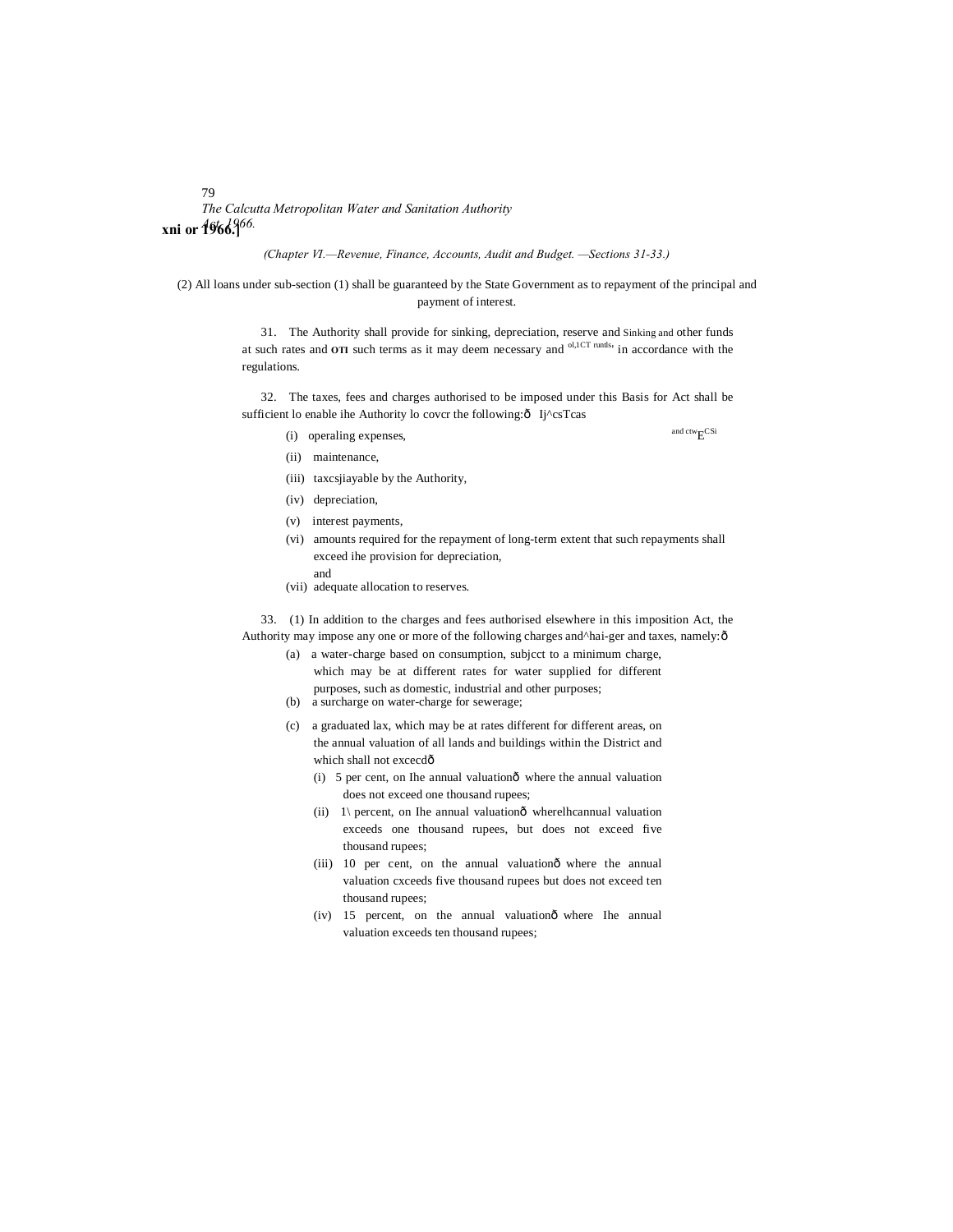*The Calcutta Metropolitan Water and Sanitation Authority Aci, 1966.* 80 **[West Ben. Ac!**

#### *(Chapter VI.—Revenue, Finance, Accounts, Audit and Budget. ■ —Sea ions 34, 35.)*

(d) a further tax nol exceeding 5 percent, on ihe annual valuation of all lands and buildings in any area in respect of which the Authority lakes over the responsibilities of collection and disposal of garbage under clause (b) of sub-section (I) of section 10.

(2) The rates of water-charge, surcharge and tax referred to in subsection (1) shall be fi xed annual ly and shall be not i fled to the public in such manner as may be provided by regulations.

i^howM 34\* (1) For the purpose of assessment of tax under clauses (c) and (d) be fixed. of subsection (1) of scction 33, the annual value shall be, $\hat{o}$ 

- (a) in respect of any land or building lying within the jurisdiction of a municipal corporation or municipality, ihc annual value as assessed by or for such corporation or municipality and prevailing for ihe time being, and
- (b) in respect of any other land or buildi ng, the gross annual rent at which tlie land or building might at the time of assessment be reasonably expected to let from year lo year, less, in ihe case of a building, an allowance of ten *per cent,* for the cost of repairs and for all otherexpenses necessary to maintain the building in a slale lo command such gross rent.

(2) If the gross annual rent uner clause (b) of sub-section (1) of any land or building not ordinarily let cannot be easily estimated, thenô

- (i) in the ease of .such land, the gross annual rent shall be deemed to be five percent, of Ihe estimated present value of such land, and
- (ii) in Ihe case of such building, (he gross annual rent shall be deemed to be Five per cent, of the value of the building obtained by adding the estimated cost of erecting the building al the time of assessment less a reasonable amount lo be deducted on account of depreciation, if any, to the estimated present market value of the land with the building as part of the same premises.

Deicnmina- 35, The annual value under clause (b) of sub-section (1) of section 34 annual value shall be determined by the General Manager or such other officer or of any land officers authorised by him in this behalf, in such manner as may be noX'iih'irfa prescribed. Such determination of annual value shall be final subject lo municipal appeal as hereinafter provided.

area.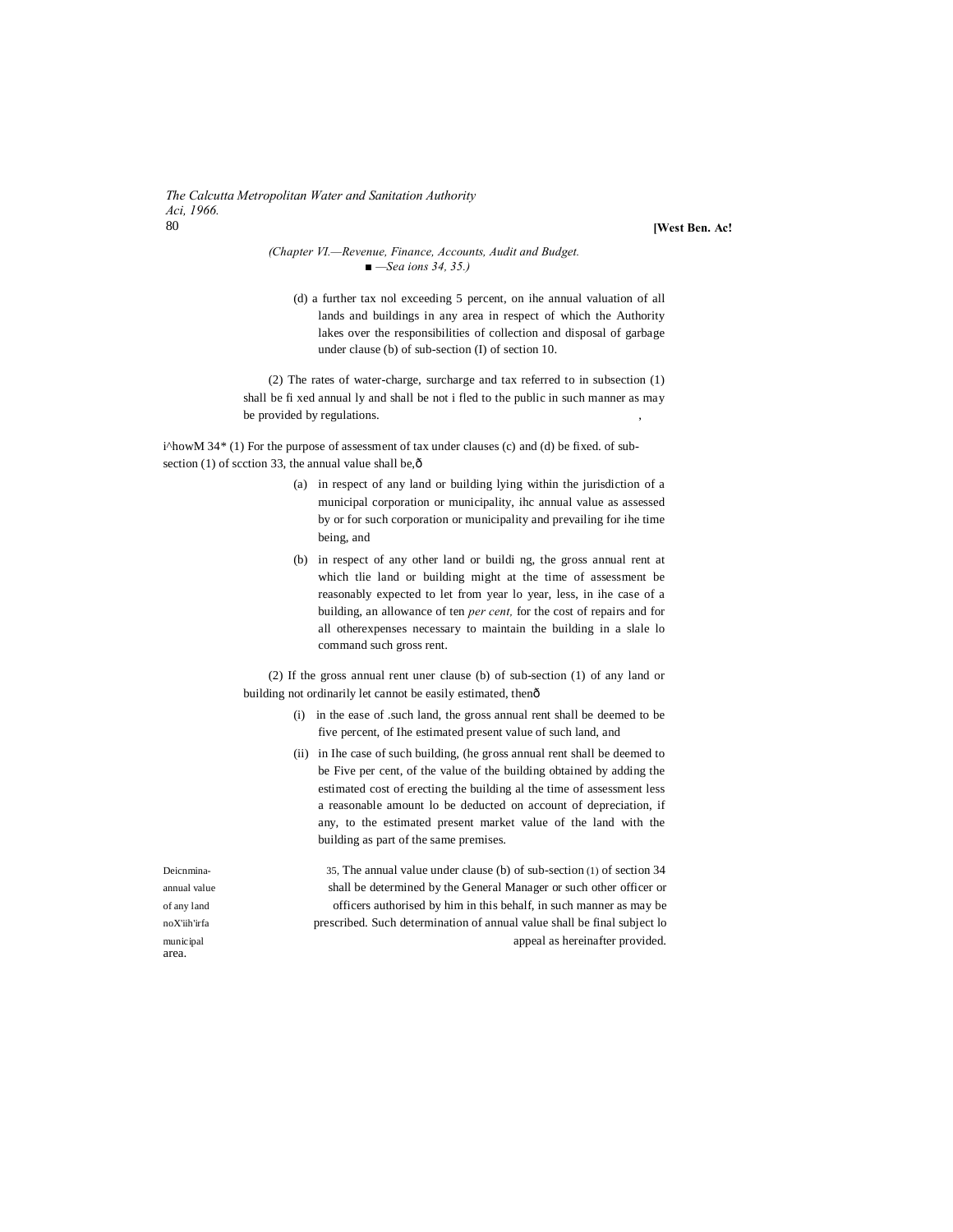#### (38 *The Calcutta Metropolitan Water and Sanitation Authority Act, 1966.*

basis of readings recorded by a meter attached to ihe premises.

Yin of 1966.]

#### *(Chapter VI.—Revenue, Finance, Accounts, Audit and Budget. —Sectiom 36-38.)*

 $v$ - 36. All street hydrants including fire hydrants, if any, within the jurisdiction of any local or public authority and all places of public resort under Ihe control of such local or public authority shall be supplied with water, charges for which shall be payable by the local or public authority, as the case may be. Such charges shall be determined in the manner laid down in

Local and public authorities to pay Tor supply of water.

scction 37. 37. (1) For calculating the amount payable by the owner of any premises for consumption of water, the Authority may determine the quantity consumed on the

Calculation of charges for water supply.

(2) Until meters can be attached to any premises, the Authority may, in such manner as may be provided by regulations, determine the average consumption of water on the basis of the pressure of water supply, the number and size of water-taps and the size of ferrules, it any, used in ihe premises, and may determine ihe amount payable on Ihe basis of such average consumption. '

- (3) For calculating thd amounL payable by a local or public authority for consumption of walerô
	- (i) i n any place of pu b 1 i c resort, the qu and ty o f wate r c ons um ed may be determined in the manner specified in sub-scctions (I) and (2), and
	- (ii) through street hydrants and fire hydrants within its jurisdiction, the quanLily of waicr consumed may, in such manner as may be providedbyregulalions.be determined by the Authority on the basis of ihe number of such hydrants, the pressure of water-supply and the diameter and size of pipes and Fittings connecting the hydrants with the mains of the Authority.

(4) Meiers shall be installed and owned by the Authority and cost thereof shall be paid out of the fund of the Authority:

Provided, however, that the Authority may realise for the meters such charge as it may from time lo time specify by regulations.

*Explanation.* $\delta$  In Ihis section the expression "owner" includes an occupier where the premises or any part of it is in ihe occupation of such occupier and a separate water-supply connection stands in his name.

38. If ihe owner of any premises having independent source of water- supply is allowed by the Authority to take sewerage service, he shall be liable to pay Tor such service such amount as would be payable as surcharge calculated on the basis of water consumed from his independent source, the same being deemed to be water supplied by the Authority. The quantity of waler so consumed shall be determined

Charge for sewerage service only in certain eases.

by the Authority by affixing meters for such periods and at such places as it may deem proper: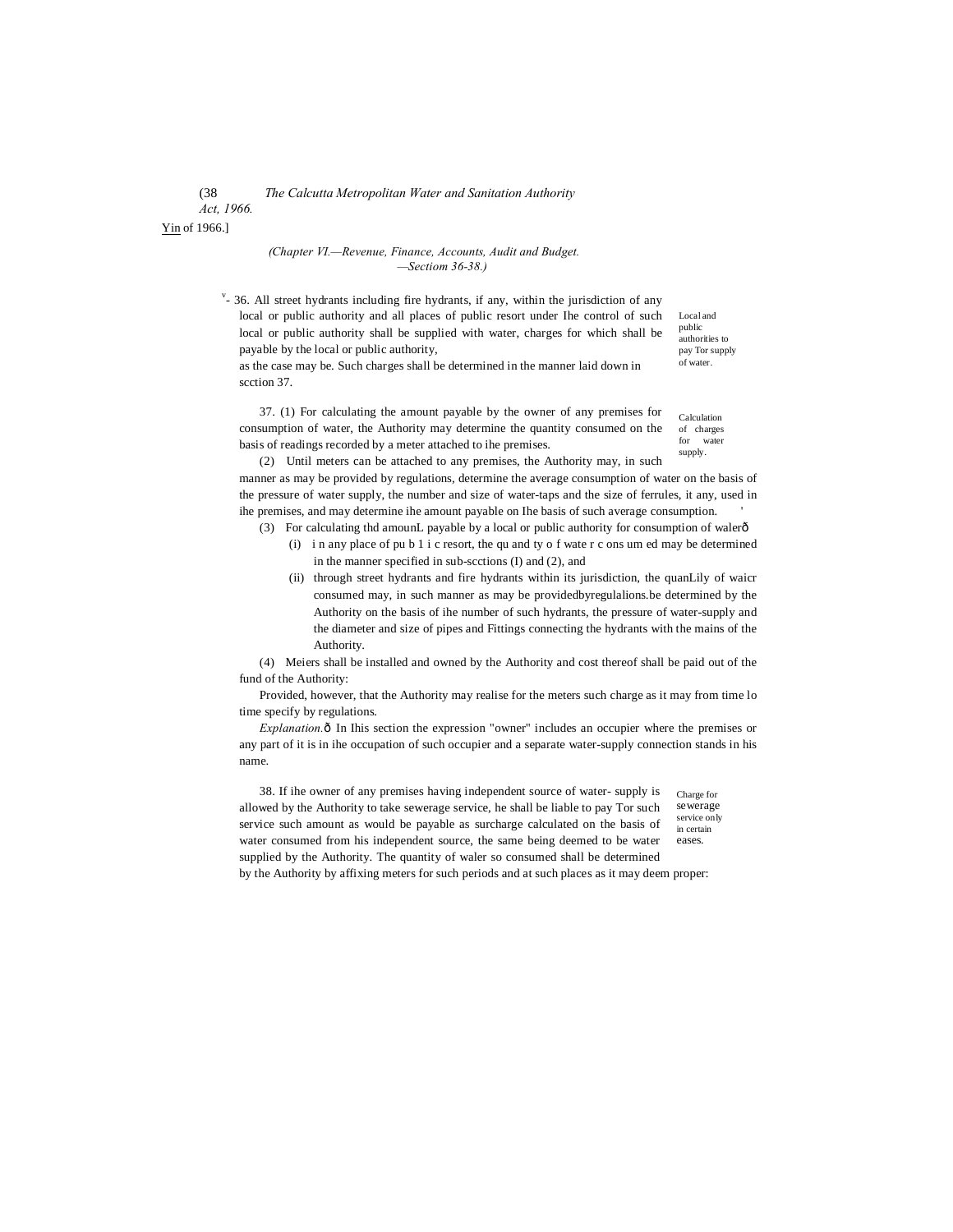*The Calcutta Metropolitan Water and Sanitation Authority' Act, J966.* [West Ben. Act 82 *(Chapter VI.—Revenue, Finance, Accounts, Audit and Budget. —Sections 39-41.)*

Provided that no such amount shall be payable by **the** owner or any premises, solely used for residential purposes, having not more **than** one **Lube-**well of diameter noi exceeding four centimetres as independent source of water-supply.

I

39. The readings of meters indicating ihe quantity of consumption of water Khali be presumed lo be correct unless the contrary is proved.

|                                                                  | 40. (1) Subject to the previous approval of the State Government, the Authority may require a local authority lo |
|------------------------------------------------------------------|------------------------------------------------------------------------------------------------------------------|
| Pros um pi                                                       | perform specified functions on behalf of the Authority in connection with the collection of taxes,               |
| ion as lo                                                        | charges, surcharges or fees imposed under this Act.                                                              |
| correctness<br>of meters.                                        | (2) The manner in which such functions shall be performed, the procedure lobe followed in                        |
| Requisition<br>of services<br>local<br>$\alpha$ r<br>authorities | connection therewith, the manner by which the locpl authority shall account to the Authority, the                |
|                                                                  | time and manner of payment to the Authority of the amounts collected, and the provision of                       |
|                                                                  | crediisorallowances.ifany, to ihe local authority tocoverits administrative costs shall be such as may           |

(3) For the purpose of facilitating and enforcing collections by the local authority under this section, the Authority or the General Manager, as the case may be, may delegate to the local authority or any of its officers all or any of the powers granted in this behalf in this Act or in the regulations to the Authority or the General Manager, and in such event the relevant provisions of this Act or the regulations shall apply *mutatis mutandis* to the local authority and its officers.

41. (1) The Authority shall by regulations specify the lime, place and manner of payment of the taxes, fees, charges and surcharges payable under ihis Act, \_

| Realisation of |
|----------------|
| (axes,         |
| anil charges   |
| and recovery   |
| of nncare      |
| <b>Thereof</b> |

for ccrtain purposes.

be prescribed. ~

(2) In terest at 6ptv **J**r. pe r tin wwi s hall be pay ab I e on all laxes, Fees, charges and surcharges remaining unpaid after due dates.

(3) The taxes, fees, charges and surcharges due from any person in respect of any premises on account of supply of water and other services rendered by the Authority together with interest, if

any, payable ihereon shall, subject to the prior payments of land-revenue, if any, due to the Government thereon and of municipal rates, if any, due to any municipal corporation or the commissioners of a municipality, as the case may be, be a first charge on the land and buildings, comprised in the premises, and upon the movable property, if any, found within such premises and belonging to the said person.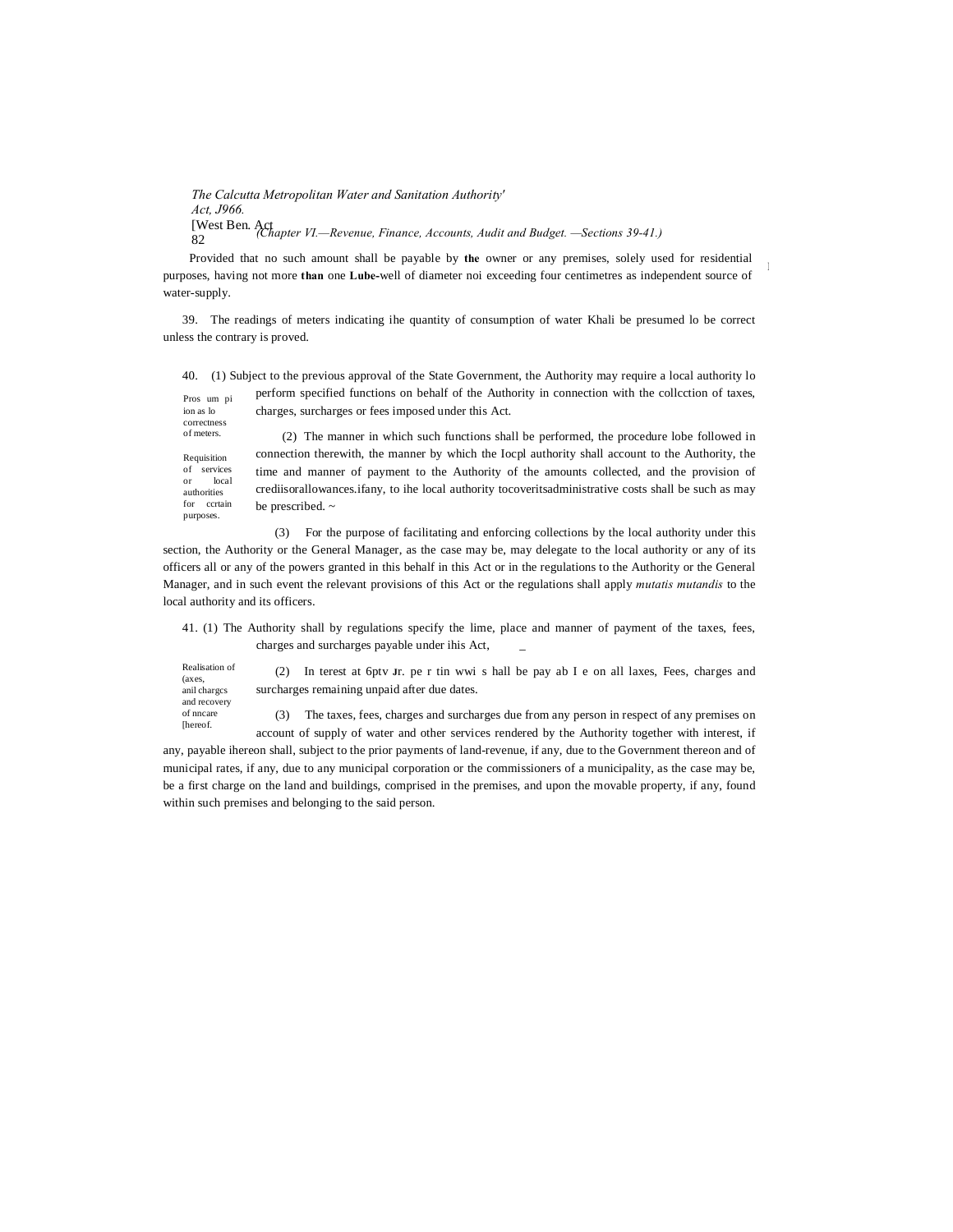*The Calcutta Metropolitan Water and Sanitation Authority Act. 1966.* XIII of 1966.]

> *(Chapter VI.—Revenue, Finance, Accounts, Audit and Budget. •—Section 42.)*

' $E(4)$  (i) If any local or public authority fails to pay the taxes, fees,

charges and surcharges or any interest thereon due from it for a period of six months, the Authority may approach the State Government for taking necessary steps for recovery of the same and the Slate Government may then attach the fu nd or any portion thereof bclongi ng to such local or pub! ic authority.

(ii) After attachment, no person except an officer appointed in this behalf by the State Government shall in any way deal with the attached fund or portion thereof but such officer may do all acts in respect thereof which any such local or public authority or officer or servant thereof might have done if such attachment had not taken place, and may apply the proceeds in satisfaction of the arrears and or all interests due in respect thereof and of all expenses caused by the attachment and subsequent proceedings:

Provided that no such attachment shall defeat or prejudice any debt for which Ihe fund attached was previously charged in accordance with law but all such prior charges shall be paid out of the proceeds of the fund before any part of the proceeds is applied lo the satisfaction of thcdebidue to the Authority.

42. (1) The accounts of the Authority shall be maintained in such Accounts manner and in such form as may be provided by regulations. miJ '1utJl1'

(2) The accounts of the Authority shall be audited from time Lo time and at least oncc a year by such auditor as the State Government may appoint in this behalf, and the Authority shall pay to the auditor such remuneration as the State Government may direct.

(3) The Authority shall afford to the auditor, his clerks and assistants,

access to all such books and documents as are necessary for the purposes of the audit, and shall, when required, furnish to them all vouchers and information requisite for that purpose, and also afford to them all facilities for the proper execution of their duty.

- (4) The said auditor shallô
	- (a) report lo the Board any material impropriety or irregularity which he may observe in the expenditure, or in the recovery of moneys due to the Authority, or in Ihe accounts, and report the same to the Slate Government,
	- (b) furnish to the Board such information as Ihey may from lime lo time require concerning the progress of his audit, and
	- (c) within fourteen days after ihe completion of his audit, forward his report upon the accounts to ihe General Manager and such report shall form pari of the annual financial statement prepared under section 43.

#### 83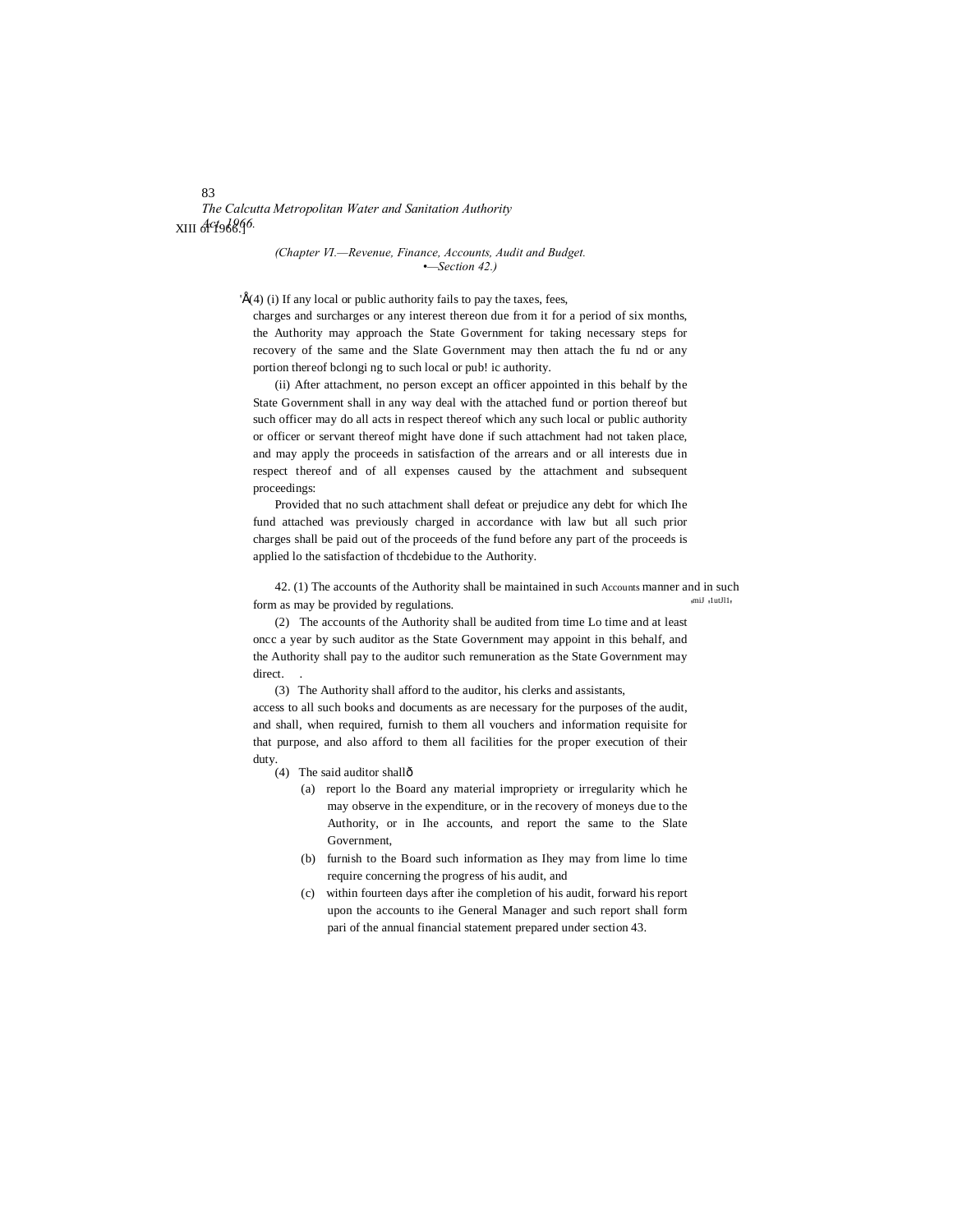84 *The Calcutta Metropolitan Water and Sanitation Authority Act. 1966.*

**[West Ben. Act**

*(Chapter VI.—Revenue, Finance, Accounts, Audit and Budget.— Sections 43, 44.—Chapter VII.—Water Supply.—Sections 45, 46.)*

financial 43. (1) The General Manager shall prepare an annual financial siwcmcnt. statement in such form as may be provided by regulations and submit the same to the Board within six months after ihe expiry of each financial year.

> (2) The annual financial statement shall give a true and failhfu) account of Ihe income and expenditure during the previous financial year, including the progressive totals since Ihe inception of the Authority and indicating the up-lo-date financial position.

Budget. 44. The General Manager shall in each year, by such dale and in such form as may be provided by regulations, prepare a budget for the next financial year showing Ihe estimated receipts and expenditure and place it before the Board for adoption.

#### **CHAPTER VTI**

#### **Water Supply.**

prov $\mathbf{f}^{\text{r}_{\text{ny}}\text{IO}}$  ^5. (i) The Authority shall provide supply of water throughout the supply of District for domcstic.commercial, industrial, recreational and olherprivate or public purposes in accordance with such public health standards as may be prescribed, and the Authority may regulate the hours, quantity and pressure of such supply.

> (2) The supply of water under sub-section (1) shall include supply, free of charge, of water for domestic purposes through public stand-posls for which the Authority may erect such stand-posts at such convenient places as it may consider necessary. The Authority shall also, until such time as it may consider necessary, continue to maintain the existing hand- operated public tube-wells belonging to a municipal corporation or municipality and vested in it under section 23.

> (3) The Authority shall not be liable to any penalty or damages for failure to supply water either due to accident or other unavoidable cause or due to necessary repairs, replacements, extensions or other works connected with such supply.

46. All connections of premises, street hydrants including fire hydrants and places of public resort to the mains of the Authority for the supply of water therein and all pipes, taps and other fillings used for such supply shall be made, maintained and regulated in accordance with, and subject to,

> such regulations as may be made. The Authority may charge such connection and re-connection fees as may be provided by regulations.

Regulations to provide connections Tor supply or Wiiicr.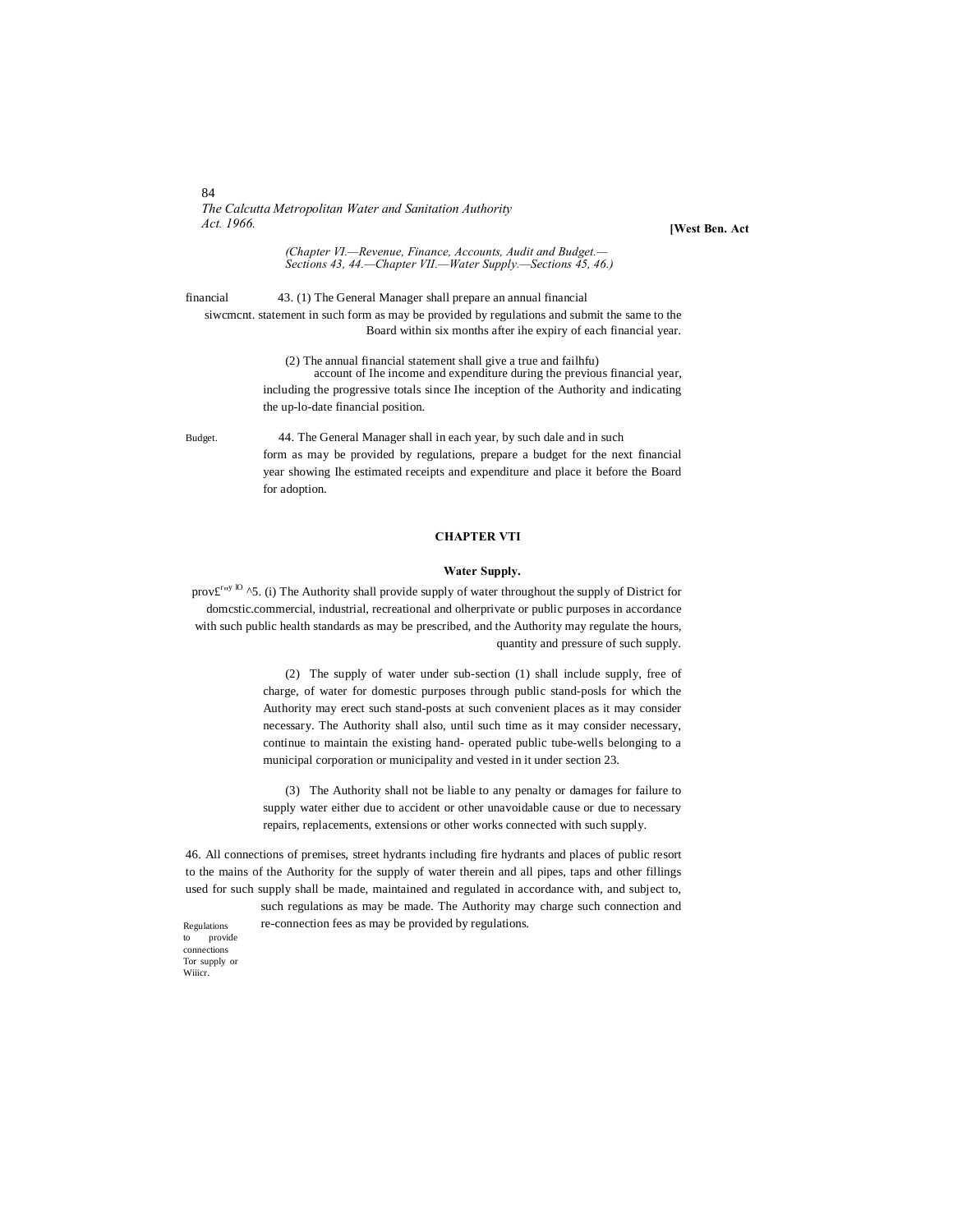# *The Calcutta Metropolitan Water and Sanitation Authority Act. 1966.* XIII of 1966,]

*(Chapter VII.—Water Supply. —Sections 47-51.)*

47, When any premises are without supply of water the General Manager may by written notice require the owner of such premises to obtain such supply and for that purpose provide al ihe cost of such owner such pipes, hydrants, stand-posts and other fittings and execule such other works as the General Manager may decide:

| Provided thatô                   |                                                                                                                                                                                                                                                                                                                                                | supply and<br>lay down<br>pipes,                                                                |
|----------------------------------|------------------------------------------------------------------------------------------------------------------------------------------------------------------------------------------------------------------------------------------------------------------------------------------------------------------------------------------------|-------------------------------------------------------------------------------------------------|
| (a)                              | the cost of executing the said works beyond seventy metres from the<br>premises shall be paid out of Ihe fund of the Authority; and                                                                                                                                                                                                            | hydrants.<br>etc., in<br>certain                                                                |
| (b)                              | if the General Manager is satisfied that the owner is unable to bear<br>the whole or any pan of the cost of even such portion of the said<br>works as is within seventy metres from the premises, he may, with<br>ihe approval of the Board, direct that the whole or s u eh part of I he<br>co s I be paid from ihe fund of the Au iho ri ty. |                                                                                                 |
| made thereunder.                 | 48. No person shall use water except as authorised by this Act or regulations                                                                                                                                                                                                                                                                  | Prohibition of<br>unauthorised<br>use of water.                                                 |
| so as lo cause wastage of water. | 49. (1) No owner or occupicr of any premises to which water is supplied by the<br>Authority shall negligently or otherwise suffer such water to be wasted or shall<br>suffer pipes, taps, works and fittings for the supply of water to remain out of repair                                                                                   | Prohibition of<br>of<br>wastage<br>and<br>water<br>keeping<br>in<br>order pi pes,<br>taps, etc. |
|                                  | (2) No person shall cause wastage of water by the misuse of public stand-posts,                                                                                                                                                                                                                                                                |                                                                                                 |

pipes, drinking fountains or hydrants.

SO. (1) Whenever the General Manager has reason lo believe that as aresultofdefecisinpipes.taps or fittings connected wilh ihe water-supply, the water supply to any premises is being wasted, he may, by written notice, require the owner of the premises, within such period as may be specified in the notice, to repair and make good the defects.

(2) If such repairs are not effected within the time specified in the said notice Ihe General Manager may cause such repairs to be made in order to stop wastage. The cost of such repairs shall be recovered from the owner of ihe premises as an arrear of water-charge.

Supply of<br>water lo water ships. 51. The Authority shall on demand supply every ship leaving the Port of Calcutta with a reasonable quantity of water for use on the voyage, at such charge as the Authority may from time to time fix by regulations.

Prevention of wastage of<br>waler in waler premises.

Power lo direct the owner lo obtain

#### 85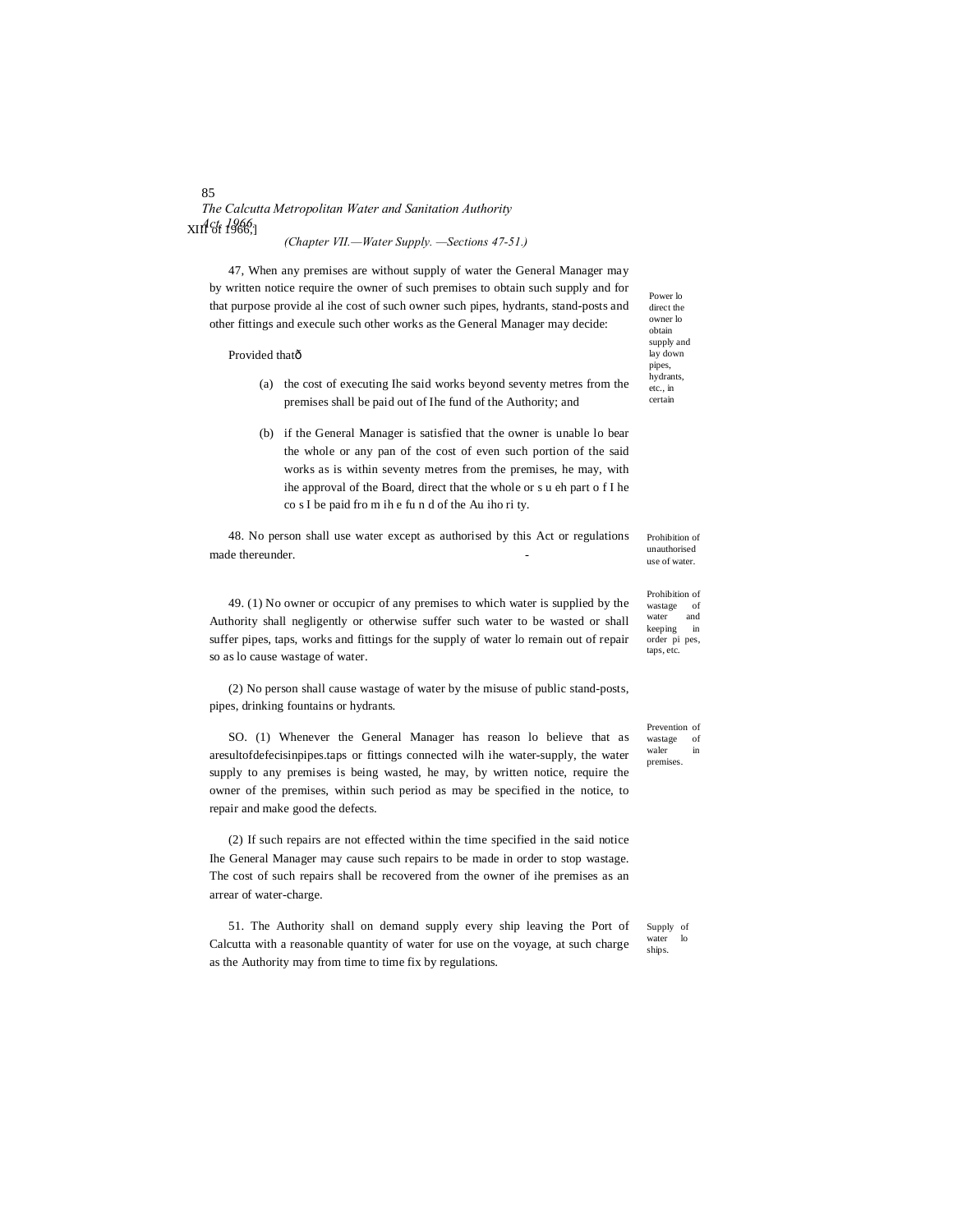*86 The Calcutta MetropolHan Warerand Sanitation Authority Act, 1966.*

[West Ben. Act

#### *(Chapter VII.—Water Supply.—Sections 52, 53.)*

of Amhorii 52. No tube-wel I shall be sunk in any area within Ihe District except to stnk mbc- in accordance with such regulations as may be made and without obtaining wells. previous permission of the General Manager in writing. The General Manager may grant such permission subject to such further conditions as he may deem fu or may refuse lo grant permission.

Powermihe 53. (i) Notwithstanding anything contained in this Chapter, the Manager 10 General Manager may cut off the connection between any waterworks of cut off or ihe Authority and any premises 10 which waterissuppliedfrom such works supply of <sup>or</sup> may lum off such supply, in any of the following cases, namely: $\hat{o}$ waler 10<br>premises. (a) if the premises are unoccupied; (b) if after receipt of written notice from the General Manager requiring him lo refrain from so doing, the owner or occupier of the premises continues to use water or to permit the same lobe used in contravention of this Act or any regulation made thereunder, (c) if the owneroroccupier refuses to admit any officerorservaru of the Authority duly authorised in that behalf into the premises for the purpose of making any inspection relating to waler supply, or prevents such officer or servant from making such inspection; (d) if the owner or occupier of the premises wilfully or negligently injures or damages the meter or any pipe or Lap conveying waler from any works of the Authority; (e) if any pipes, taps, works or fittings connected with the supply of water to the premises be foundon examination to be out of repair to such an extent as to cause such wastage of water that immediate prevention is necessary; (f) if by reason of a leak in the service pipe or filling, damage is caused lo a pub lie s treet and i m medi ate pre ve n tion is necess ary; or (g) if there is any water-pipe siluaied within the premises to which no tap or otherefficient means of turning the water off is attached: Provided lhat, except in the case where by reason of any of the

circumstances referred to in clauses (d) lo (g) there is risk of conlnminaiion of waler, the General Manager shall not cut off such connection or turn off such supply unless notice of not less than twenty-four hours has been given 10 the owner or the occupicr of the premises, as the ease may be.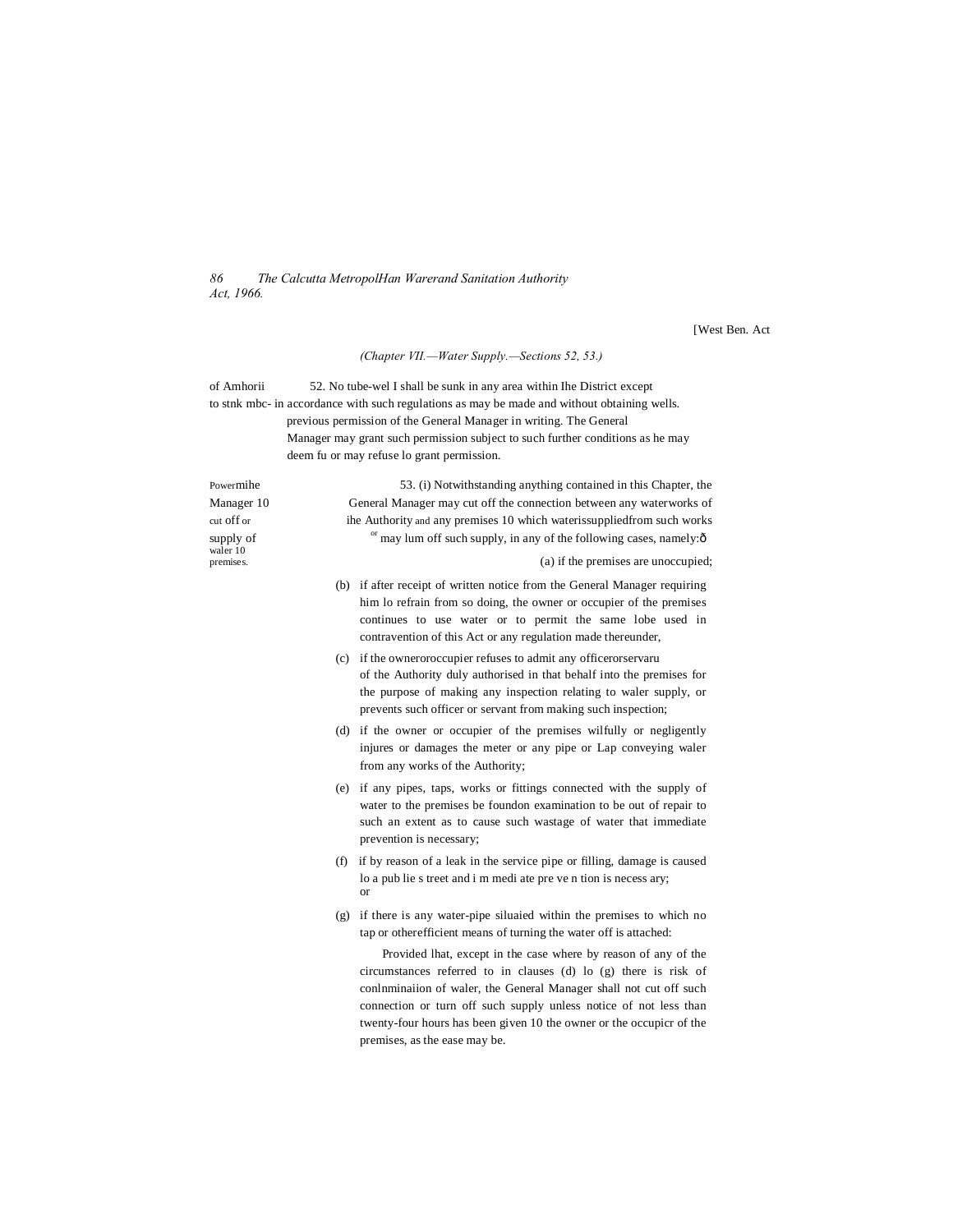XIII of 1966.]

# *The Calcutta Metropolitan Water and San itation Authority Act, 1966.*

87 *(Chapter VII.—Water Supply.—Sections 54-56.— Chapter VIII,—Drainage and Sewerage.—Section 57.)*

(2) No action taken under or in pursuance of this section shall relieve any person from any penalties or liabilities which he may otherwise have incurred.

(3) The expense of cutting off the connection or of turning off the water and of restoring the same as determined by tlie General Manager in any case referred to in sub-section (I), shall be paid by the owner or occupier of the premises:

Provided that no charge for such expense shall be made in the case mentioned in clause (a) of the said sub-section,

54. In carrying water-mains wilhin or outside the District, the Authority shall have the same powers and be subject lo ihe same restrictions as are provided in respecl of carrying drains wilhin or outside the District.

55. When it is necessary to bring water into the District from any place outside the District, the Authority may, if required, construct dams, reservoirs or other facilities outside the District, and may lay pipes or construct aqueducts and in so doing may exercise, throughout the line of country outside the District through which such pipes or aqueducts are to run, all the powers which it might exercise under this Act or any regulation made thereunder if the said pipes or aqueducts were to run within the District,

56. When the Authority has taken over the water-supply servicein any area under section 23, or is in a position to supply water in any area where there is no such water-supply service, the Authority may, after serving at least three months nolicein such manner as may be provided by regulations, take over any independent watersupply system in the area belonging loô

- (a) the Slate Government, on such terms and conditions as the State Government may determine, and
- (b) any person, firm, corporation, or other organisation, on payment of compensation calculated on the basis of the market value on the dale of service of the notice of all the properties connected with such system.

#### **CHAPTER VTI1**

#### **Drainage and Sewerage.**

57. (1) The Authority shall construct and maintain drains and sewers and provide^ safe and sufficient outfall, in or outside the District, for effectual drainage and proper discharge of storm water and sewage of the District.

General powers or the Authority in regard lo wilier-mains.

Laying of pipes or consiniction of queducls. etc., beyond District Tor bringing water into ii.

Power of ihc Authority to takeover other water- supply system.

Authority to provide drainage, sewerage and outfall.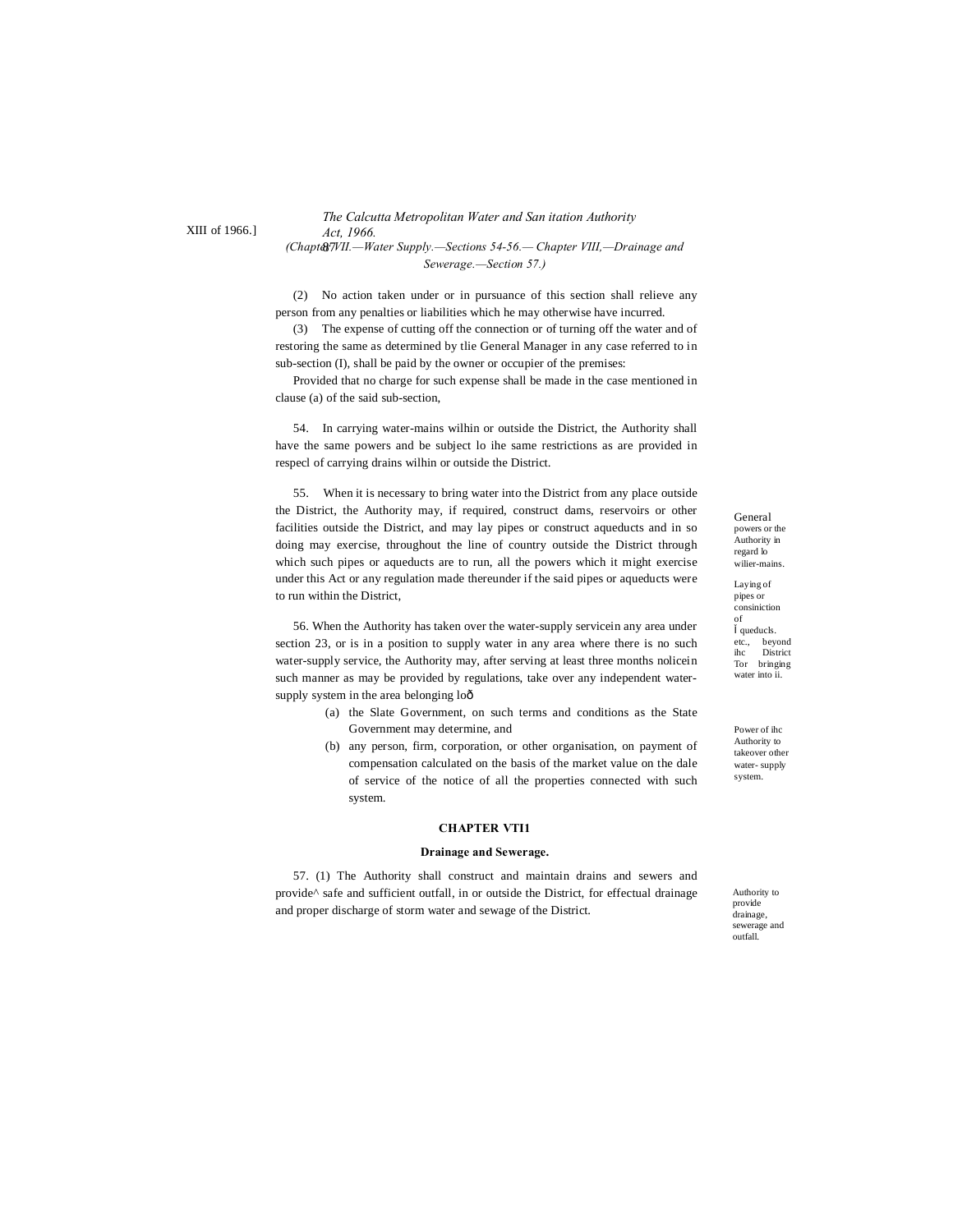#### 88 *The Calcutta Metropolitan Water and Sanitation Authority Act. 1966.*

**[West Ben. Act i**

#### *(Chapter VIII.—Drainage and Sewerage.—Sections 58-60.)*

(2) If the outfall deteriorates by the decay of exisli tig river channels or otherwise, the State Government may require the Aulhorily to take at ils cost such action as may be necessary to ensure a safe and sufficient outfall.

- 58. The power of Ihe Authority under section 57 shall include the power loô
	- (a) enl arge, arc h o ver or o therw i se i mpro ve any o fi ts drains, or

(b) discontinue, close up or destroy any of ils drains which has in its opinion become useless or unnecessary, or

> (c) construct any new drain in ihe place of an existing drain in any land wherein any of its drains has already been lawfully constructed, or repair or alter any drain so constructed:

#### Provided thatô

- (i) if, in the exercise of any of the powers conferred by this section, it is proposed lo demolish any house-drain, a written notice shall he served upon ihe owner of such drain; and
- (ii) if by reason or anything done under this section, any person is deprived of ihe lawful use of any drain, Ihe Authority shall as soon as practicable, provide for his use some other drain as effectual as one which has been discontinued, closed up or destroyed.

59. (1) Where it is necessary for Ihe purpose of outfall or discharge of sewage lo cany any drain of the Authority outside the District, the Authority may do soô

- (i) through, across or under any street or any place laid out as or intended for a street, and
- (ii) after giving reasonable notice in writing to the owner and occupier, into, through or under any land whatsoveror under any building.

(2) In the exercise of any power under this section, the Authority shall causeaslitlled amage as possible to any property and shall pay compensation to any person who sustains damage in consequence of the exercise of such power.

1

60. The Auth ority may, i f necessa ry, make i Is d ra i n s to co mmun ic ate with, or empty themselves into, any public drain, lake, stream, canal or water-course outside the District, and in so doing it may exercise throughout the line of country outside the District, through which the said drains are to run, all the powers which it might exercise under this Act if the said drains were to run entirely in the District.

Authority's power to cany ils drains beyond Ihc District Tor specific purposes.

Communication Authority's  $\rm{drains}$ drains, lakes, clc,. beyond the District.

Power lo Aulhorily lo improve, discontinue

drains, clc.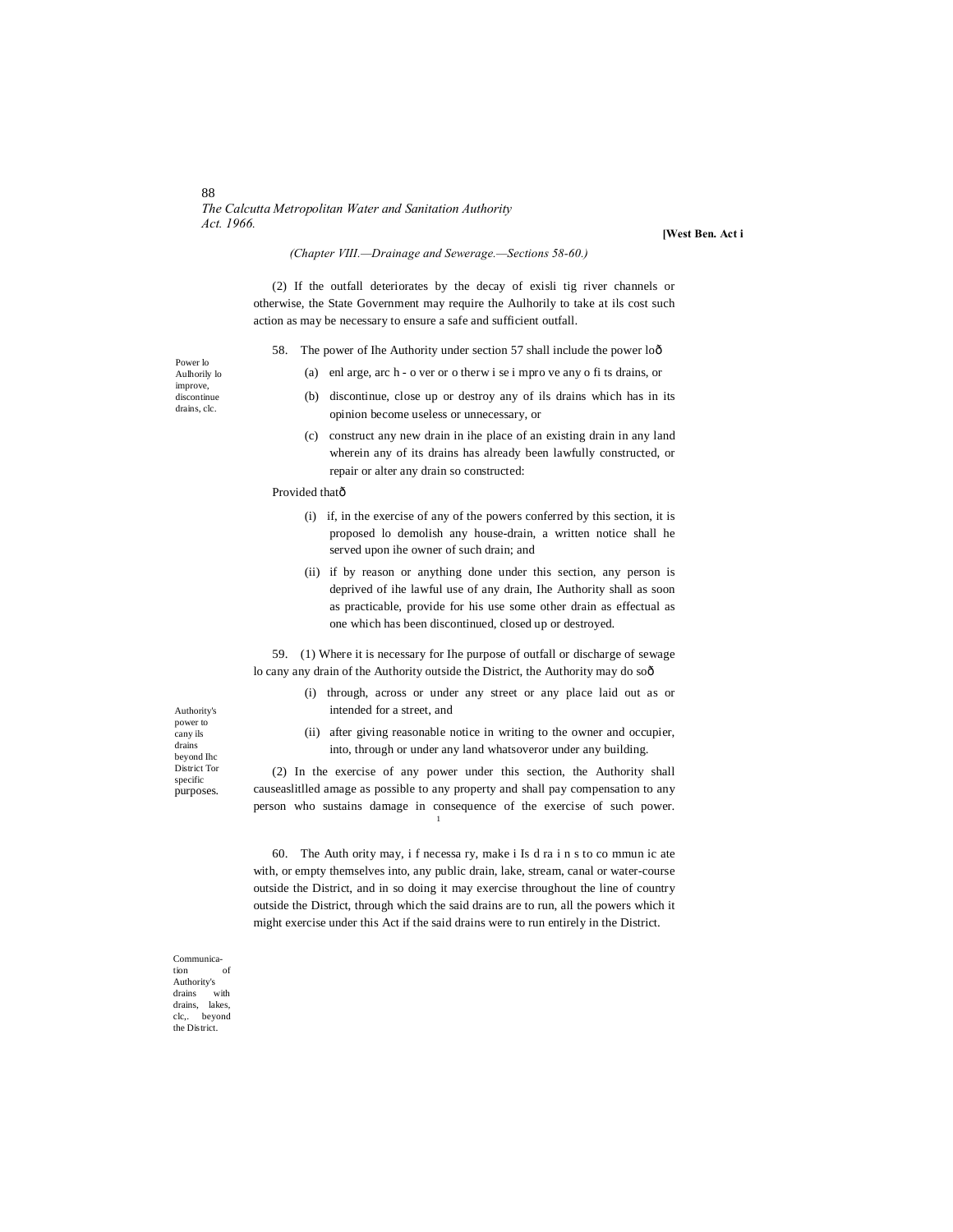# *The Calcutta Metropolitan Water and Sanitation Authority Act. 1966.* Xm **of** 1966.]

#### *(Chapter VIII.—Drainage and Sewerage.—Sections 61-64.)*

61. The owner or occupier of any premises shall be entitled to cause his housedrain loempty into a drain of the Authority, provided thai, before doing so, heô

- (a) obtains a written permission of the General Manager and pays connection fee in accordance with the regulations, and
- (b) complies with such conditions as the General Manager may specify as to ihe mode in which, and the superintendence under which, communications between house-drains and the drains of the Authority are to be made.

62. No person shall without complying with the provisions of section 61 make or cause to be made any connection ofaliDuse-drain with a drain of the Authority.

Right of owner or occupier oT premises lo empty house drain into a drain of the Authority.

Conner lions with drains<br>of the of Ihe Authority not lo be made excepl in conformity with see lion 61.

Compulsory connect ions of housedrains with each other.

63. When a house-drain belonging lo one or more persons has been laid in a private street which is common to more than one premises, and the General Manager considers it desirable that any other premises should be drained into such drain, he may, by written notice, require the owner of such premises to connect his house-drain with such first-mentioned drain and the owner of such first-mentioned drain shall thereupon be bound to permit such connection lo be made:

Provided that no such connection shall be made excepl upon such terms as may be provided by the regulations and until any payment which maybedirected by ihe General Manager inaccordance with ihe regulations has been duly made.

64. When any premises are, in the opinion of the General Manager, without sufficient means of effectual drainage, be may by written notice require the owner or the said premisesô

- (a) to make a house-drain emptying i nto a drai n of ihe Authority;
- (b) to provide and set up all such appliances and fittings as may appear to the General Manager necessary for the purposes of gathering and receiving thedrainage from, and conveying the same off, the said premises and of effectually flushing such house-drain and every fixture connected therewith, or
- (c) to remove any existing house-drain, or other appliance or thing used or intended 10 be used for drainage which is injurious lo health:

Power io enforce drainage into premises.

89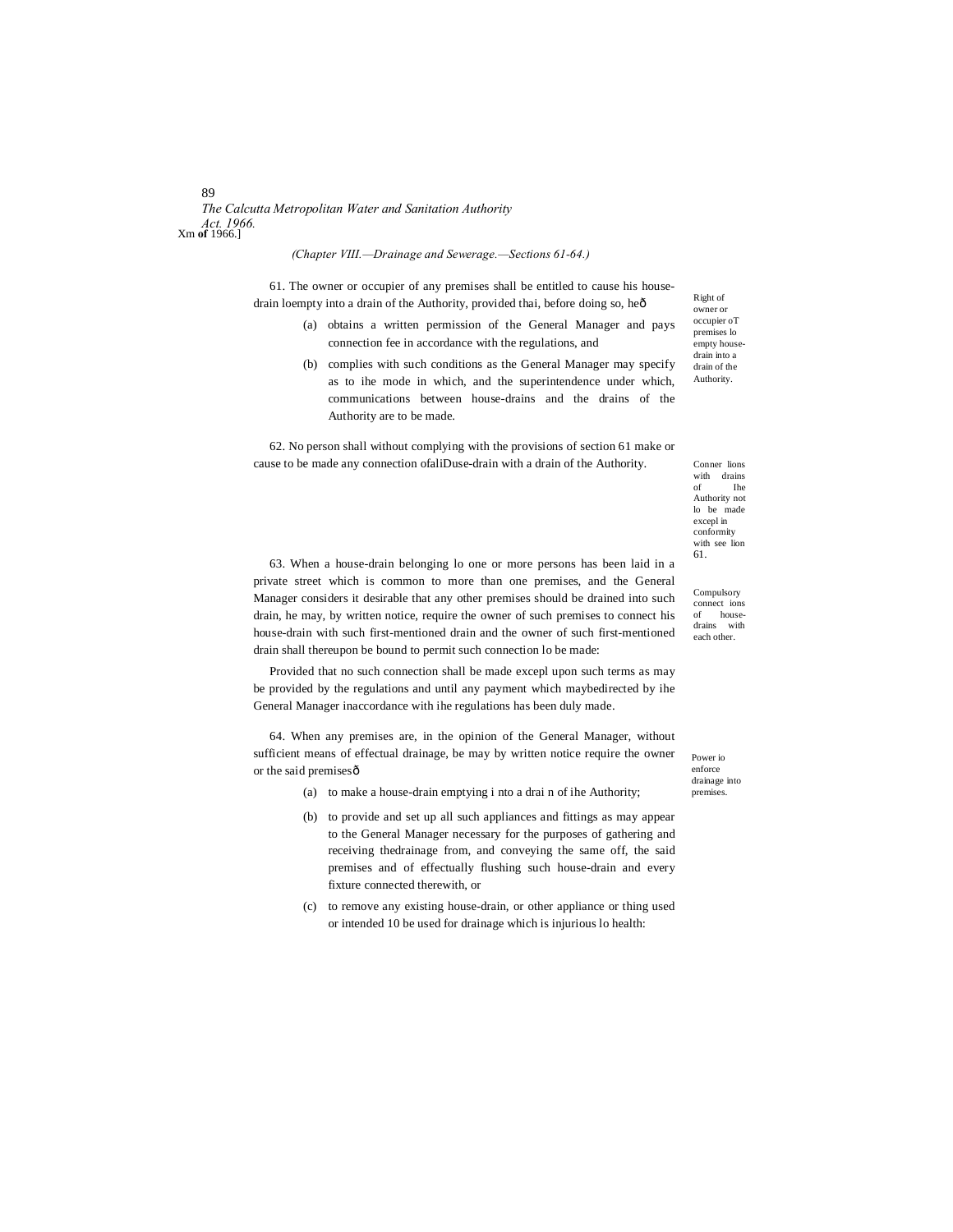*The Calcutta Metropolian Water and Sanitation Authority Act, 1966.*  $90$ [West Ben. Act

#### *(Chapter VIII.—Drainage and Sewerage.—Sections 65-67.)*

#### Provided thatô

- (a) in cases where the drain of (he Authority is beyond seventy metres from the premises, the cost of constructing ihc portion of the housedrain beyond seventy metres from [he premises shall be paid out of the fund of the Authority; and
- (b) if the General Manager is satisfied that the owner is unable lo bear the whole or any pan of the cost of constructing even the portion of the house-drain as is within seventy metres from the premises, he may, with the approval of the Board, direct that the whole or such part of the cost be paid from the fund of the Authority.

65. When any premises are wiLhoul privy or urinal accommodation, or if the General Managcris of theopinion that theexisiing accommodation therefor available for the persons occupying or using the premises is insufficient, inefficient or for sanitary reasons objectionable, the General Manager may, notwithstanding anything contained in any law governing any municipal corporation or municipality, as the case may be, or in any rule or by-law made thereunder, by written notice, require the owner of such premises toô

- (a) provide suchorsuch additional privy or urinal accommodation as he may specify, or
- (b) make such structural or other alterations in the existing privy or urinal accommodation as he may specify, or
- (c) substitute privy or urinal accommodation directly connected with a sewer for any service privy or service urinal accommodation,

with ninety days of such requisition.

Costing report or privy payable out of the fund of the Authority in curtain

66. When a notice has been issued under section 65 in respect of any privy, urinal or group of privies or urinals and the General Manager is satisfied that the owner of the land or building on or in which any such privy orurinal is situated is unable to pay the whole or part of the expenses of carrying out the work required by the notice, he may, with the previous approval of the Board, direct Lhai such expenses or such portion thereof be paid out of the fund of the Authority.

Power lo the General Manager to require repair;, clc.. to be made lo house- drain, clc.

67. (1) If any house-drain, ventilation shaft or pipe, cess-pool, house- gully, privy, urinal or bathing or washing place in any premises is found on inspection and examination by the General Manager or by any other officer authorised by him in that behalf lo benot in good order or condition, or constructed in contravention of any of the provisions of this Act or any regulation made thereunder or of any other Act, or rule or by-law made under the same, prevailing at the time of such construction, the General Manager may by written notice require the owner of the premisesô

Provision for privy and urinal accommodation premises<br>where such where accommodation his not been provided or is **insufficient**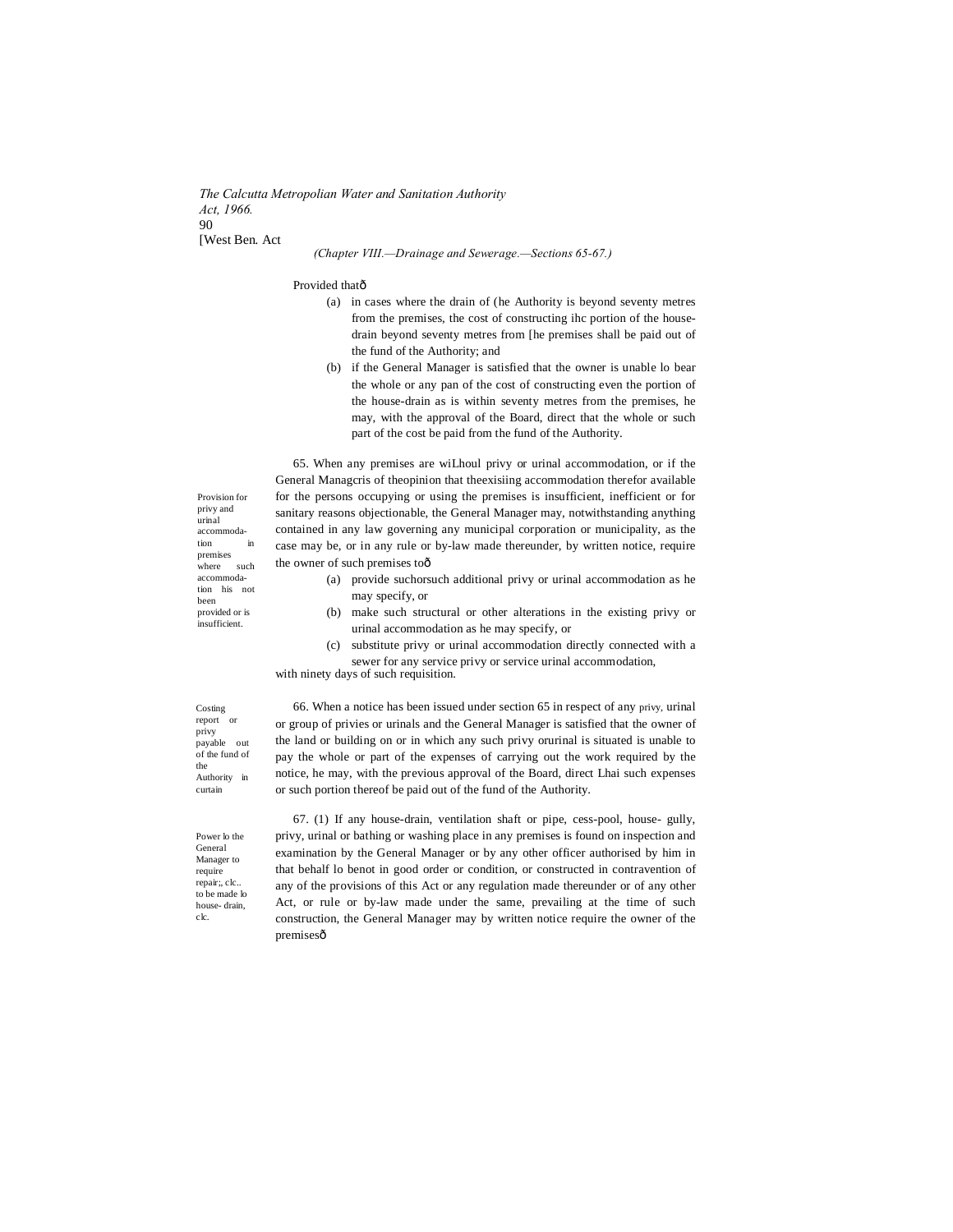*The Calcutta Metropolitan Water and Sanitation Authority Act. 1966.* XIII of 1966.)

*(Chapter VllL—Drainage and Sewerage.—Sections 68-70.)*

- (a) 10 close or remove the same or any encroachment thereupon, or
- (b) lo renew, repair, cover, re-cover, trap, veniilale, pave and pilch, flush, or cleanse or take such other action as tie may think necessary in this ragard.
- (2) In any such case the General Manager may forthwith and without noticeô
	- (a) stop up or demolish any house-drain by which sewage, offensive matter or polluted water is enrtied through, from, into or upon any premises in contravention of any of the provisions of this Act or any regulation made Ihereunder, or
	- (b) clear, cleanse, or open out any house-drain which is choked, blocked or in any way obstructed,

and all expenses incurred in so doing shall in the discretion of the General Manager be paid by the owner or Ihe occupier of the premises.

68. Drains, privies and urinals and all appurtenanccs thereof shall be constructed, maintained, repaired, altered and regulated in accordance with such regulations as may be made.

69. When under the provisions of this Chapter, or Chapter VII, Ihe General Manager may require the owner of any premises lo carry out any work, he may, if he considers ii desirable so to do, require ihe occupier of the said premises to carry out such work and the occupicr shall be bound to comply with the requisition:

Provided that except in thecase of a special agreement to theconlrary, such occupier may deduct the amount of the expenses reasonably incurred or paid by him in respect of such work from ihe renl payable to the owner or may recover the same from him in any court of competent jurisdiction:

Provided further that for ihe purpose of clausc (b) of section 9 of the West Bengal Premises Tenancy Act, 1956, an occupier who is a tenant shall be deemed to have given his written consent lo any expenditure incurred for any work done In pursuance of Chapters VII and VIII of the Act which amounts to an improvement within the meaning ofthe said West Bengal Premises Tenancy Act, 1956.

70. (I) When the Authority has taken over any of the services relating to sewerage and drainage in any area under section 23, or is in a position lo provide sewerage and drainage where there is no such service, the Authority may, after serving at lcasl three months' notice in such manner as may be provided by regulations, take over any independent sewerage or drainage system in the area belonging toô

Regulations as lo drains,<br>privies and privies urinals.

Power or the General Manager to require occupier to carry oul work in place of owner.

Taking over by and vesting in the Authority of other sewerage and drainage system.

## 91

West Ben. Acl XII of 1956.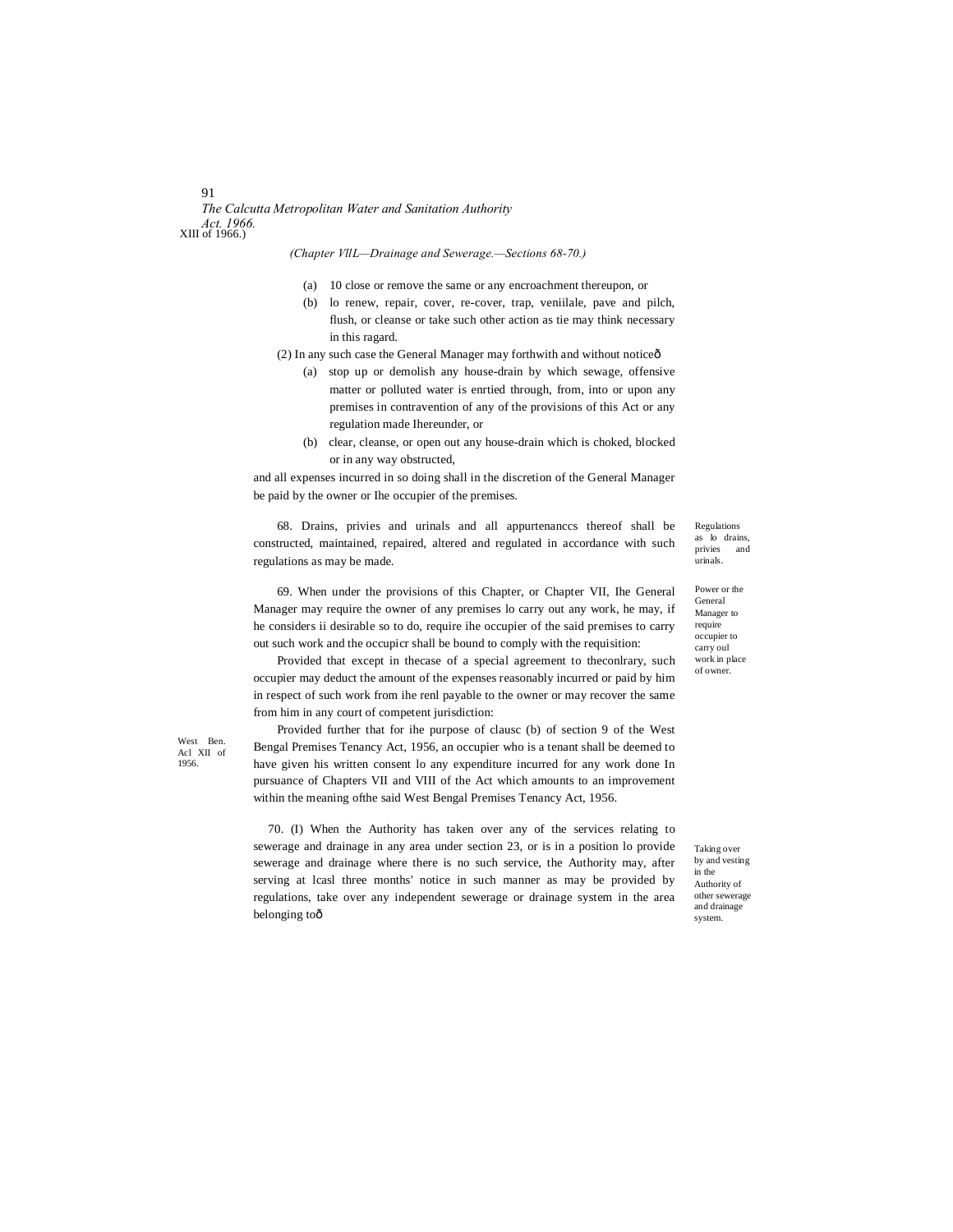*The Calcutta Metropolitan Water and Sanitation Authority' Act, J966.* [West Ben. Act 92 *<Chapter IX.—Prosecution and penalty.—Sections 71, 72.— Chapter X.—Miscellaneous.—*

*Section 73.)*

- (a) **Lhe** Slate Government, on such terms and conditions as **the** Slate Government may determine, and
- (b) any person, firm, corporation orolher organisation, onpayment of compensation calculated on the basis of lhe market value on the date of service of the notice of all Che properties connected with such system.

(2) Notwithstanding any thing to the contrary contained in the Calcutta Improvement Act, 1911, or the Howrah Improvement Act, 1956, after lhe Authority has taken over the municipal services relating to water supply, drainageor sewerage in any area, any work constructed in any street within the area by the Board of Trustees for the improvement af Calcutta or lhe Board of Trustees for the improvement of Howrah in the course of execution of any improvement scheme for providing water, sewerage or drainage facilities therein shall vest in the Authority on and from the date such street vests in the Corporation of Calcutta or the Municipality of Howrah, under section 65 of the Calcu tta Improvement Act, 1911, or of the Howrah Improvement Act, 1956, as the case may be.

#### CHAPTER IX **Prosecution and Penalty.**

Prosecitiion. 71, NocourtshalltakecognisanceofanyoffenceunderthisActorany rule or regulation made thereunder except on the complaint of an officer of the Aulhorily authorised by it in this behalf.

Penally. 72. Whoever contravenes the provisions of ihis Act or of any rule or regulation made thereunder shall be punishable with imprisonment which may extend lo one year or with Fine which may extend to one thousand rupees or with both.

#### CHAPTER X Miscellaneous.

Powers of 73. It shall be lawful forthe General Manager or any officer authorised by him in this behalf to enter into or upon any land or building wiLhin the District with or without assistants or

enuy.

workmen in order to make any enquiry, inspection, measurement or valuation, or to execute any work which is authorised by or under this Act or which it is necessary

to execute for any of the purposes or in pursuance of any of the provisions of this Act or of any rule or regulation made thereunder:

Ben, Acl V ofl9Il. West Ben, Acl XIV **0r** 1956.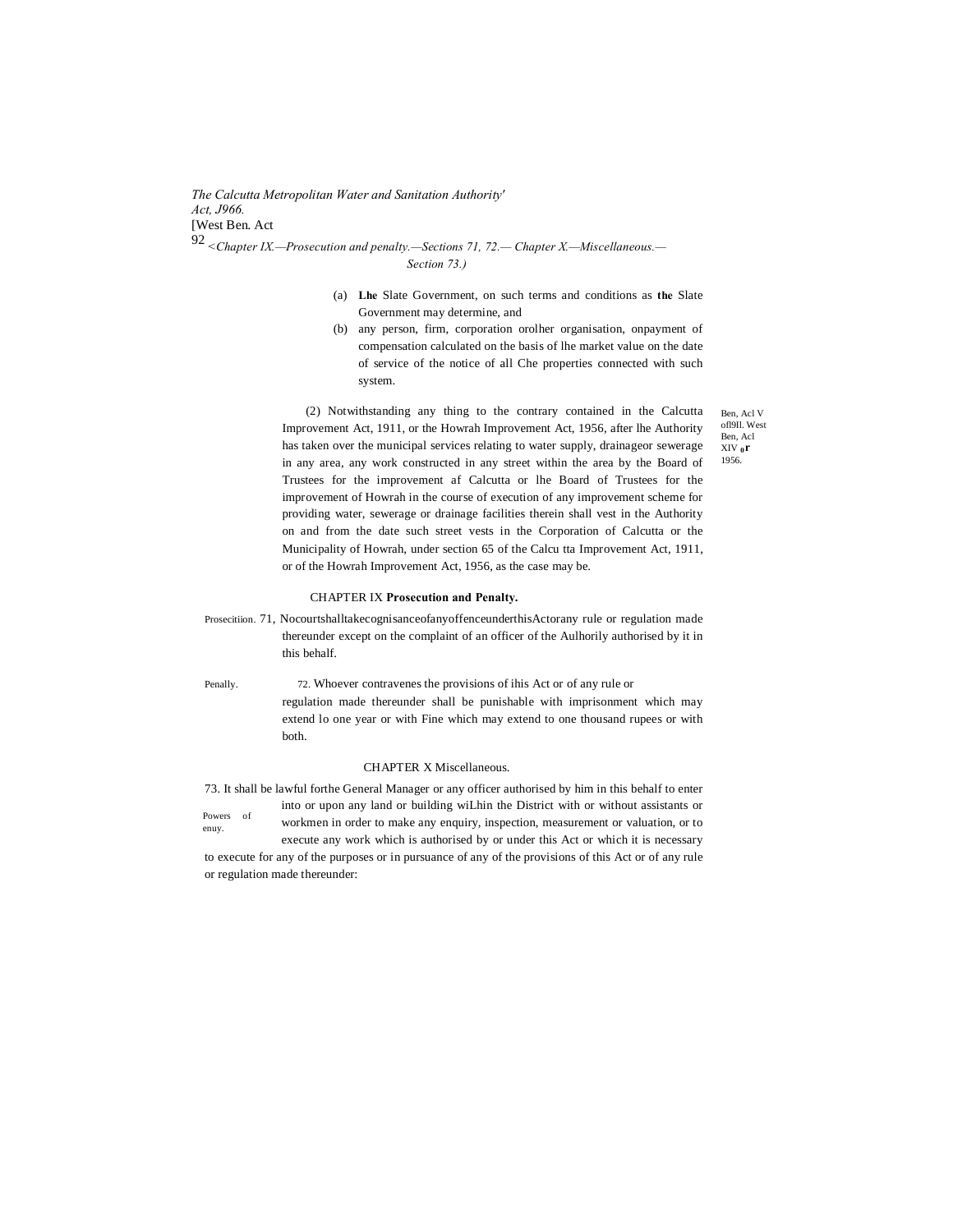*The Calcutta Metropolitan Water and Sanitation Authority Act. 1966.*

XIII of 1966.]

*(Chapter X. —M isce Uaneous. —Sect ion 74.)*

Provided ihat before entering upon such land or building notice of the intention to do so shall be given to the owner or occupier or both in such manner as may be provided by regulations.

74. (I) The General Manager or any officer authorised by him in this behalf mayô

(a) inspect and examine any house-drain, ventilation shaft or pipe, cess-pool, house-gully, privy, urinal, or bathing or washing place existing in, or any pipe, tap filling or meter for supply of water to, any premises; and

Powers of inspection and examination.

(b) if necessary 'for the purpose of such inspection and examination, cause the ground or any portion of any house- drain or olher work exterior to a building or any portion of a building lo be opened, broken up or removed:

> Provided lhat in the prosecution of any such inspection and examination as lillle damage as possible shall be done.

(2) Any ground or any portion of any house-drain or other work exterior to a building or any portion of a building opened, broken up or removed under clause (b) of sub-secilon (1) shall be filled in, re-instated and made good by—

- (a) ihe owner of Ihe premises at his own cost, where the works or things mentioned inclause(a) ofsub-seclion (1) are found on inspection and examination to be noi in good order or condition or constructed in contravention of any of the provisions or this Act or any regulation made I hereunder, or of any other Act, or rule or by-law made under the same, prevailing at Ihe lime of such construction, and
- (b) the Authority, in oLher cases.

(3) Where the owner of any premises raises any dispute as to the existence of any of the circumstances referred lo in clause (a) of subsection (2), he may, wilhin thirty days from the dale of inspection and examination, make a written representation toô

- (a) the General Manager, in cases where the inspection and examination is done by any officerof the Authority other than the General Manager, and
- (b) ihe Board, in other cases,

and the decision of the General Manager or the Board, as the case may be, shall be final.

93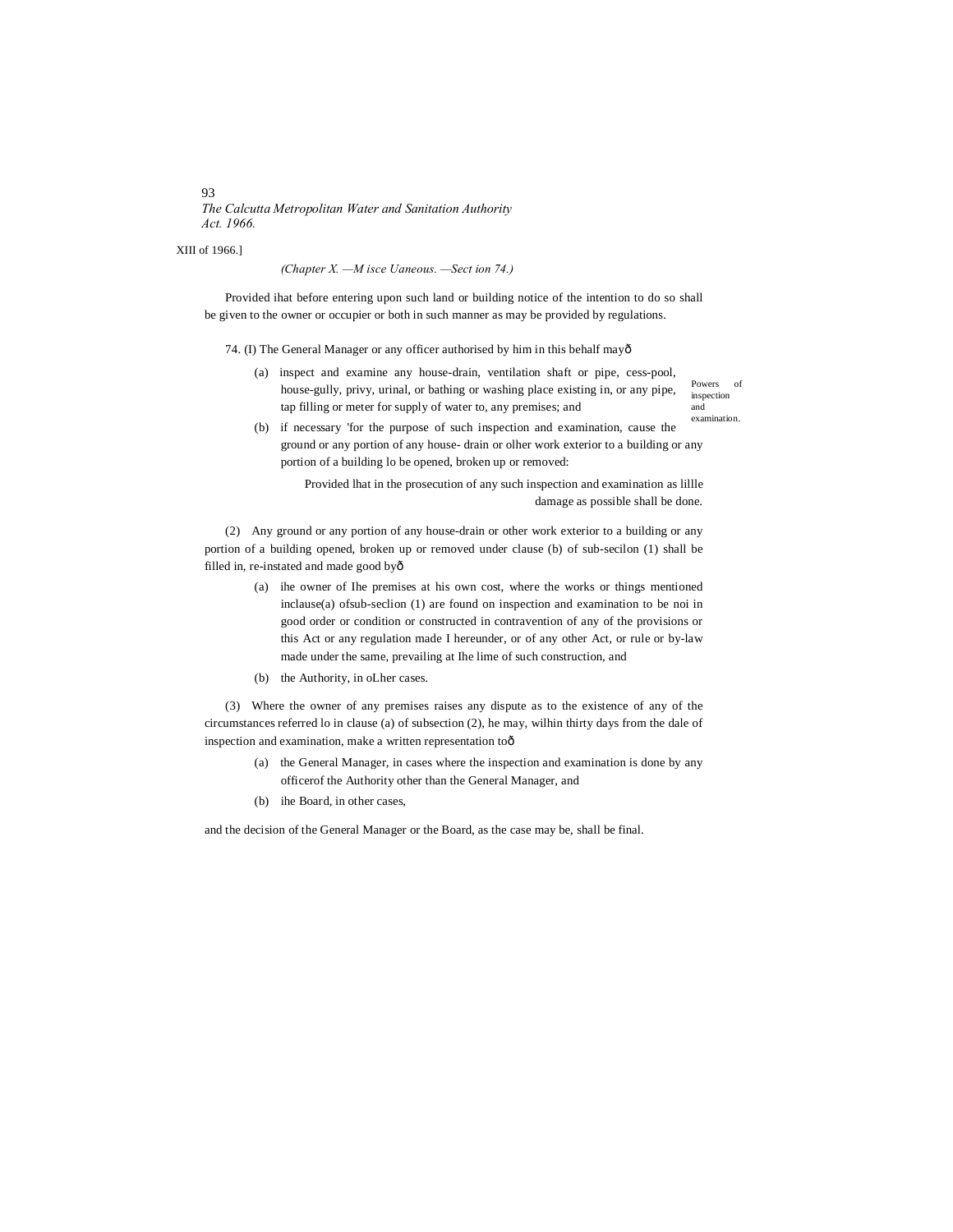#### 94 *The Calcutta Metropolitan Water and Sanitation Authority Act. 1966.*

**[West Ben. Ac|**

Powers io 75. (J) The General Manager or any other officer authorised by him [folk, pool or <sup>in</sup> t<sup>15</sup> behalf may have any lank, pool or well cleansed or disinfected after <sup>w</sup>ell. notice co ihc owner and the occupier, ifany, thereof when it appears to him

> lhai such cleansing or disinfecting will tend io prevent or check lhe spread of any dangerous disease.

*fChapter" X. —Miscellaneous.—Sections 75- 77J*

(2) The cost ofclcansingordisinfeciing under sub-seciion(l) shall be paid by the owner or occupicr of the lank, pool or well and shall, in case of default, be recoverable as arrear of waler-charge; provided that iT the General Manager is satisfied thai such owner or occupier has no means to pay, he may, with lhe previous approval or the Board, direct thai such cosi be paid from the fund of ihc Authority.

Municipal authorities nol lo sanction building plan unless plan rclaling lo water supply, clc., is in con form iry wilh reputations.

76. All building plans submitted to a municipal corporation or municipality for sanction shall conform lo the regulations of the Authority re I ati ng t o wa ter-s upply, dra in age, p ri v y and uri n a I acc oirunod ati o n within the premises, and no building plan shall be sanctioned by the authorities of any municipal corporation or municipality unless the same so conforms.

Power lo Aulhorily and General Manager lo enforce requisition or order.

77. (1) When any requisition or order is made under any of the provisions of ihis Act or any regulation made thereunder by a written notice issued by the Authority or the Genera I Manager, treasonable period shall, unless otherwise provided for under such provision, be specified in such notice for carrying such requisition or order into effect, and a reasonable period shall also be specified therein within which any written objection thereto shall be received by the General Manager.

(2) Such wriiien objection, if any, shall be heard and disposed of by the Genera] Manager after giving notice Lo the objeclor and theorderofthe General Manager thereon shall be final,

(3) I fthe requisi I ion or the order is noi complied with wilhin the period specified in the notice or, if an objection has been preferred and disallowed, wilhin such extended lime as may be specified in lhe order of disposal of lhe objection, the General Manager may take such measures or cause such works to be executed or such things to be done as may, in his opinion, be necessary for giving due effect Lo the requisition or the order so made, and unless it is otherwise expressly provided in ihis Act or in any regulation made thereunder, the expenses thereof shall be paid by the person or by any one of ihc persons to whom such requisition or order was addressed and shall be recoverable as arrear of water-charge.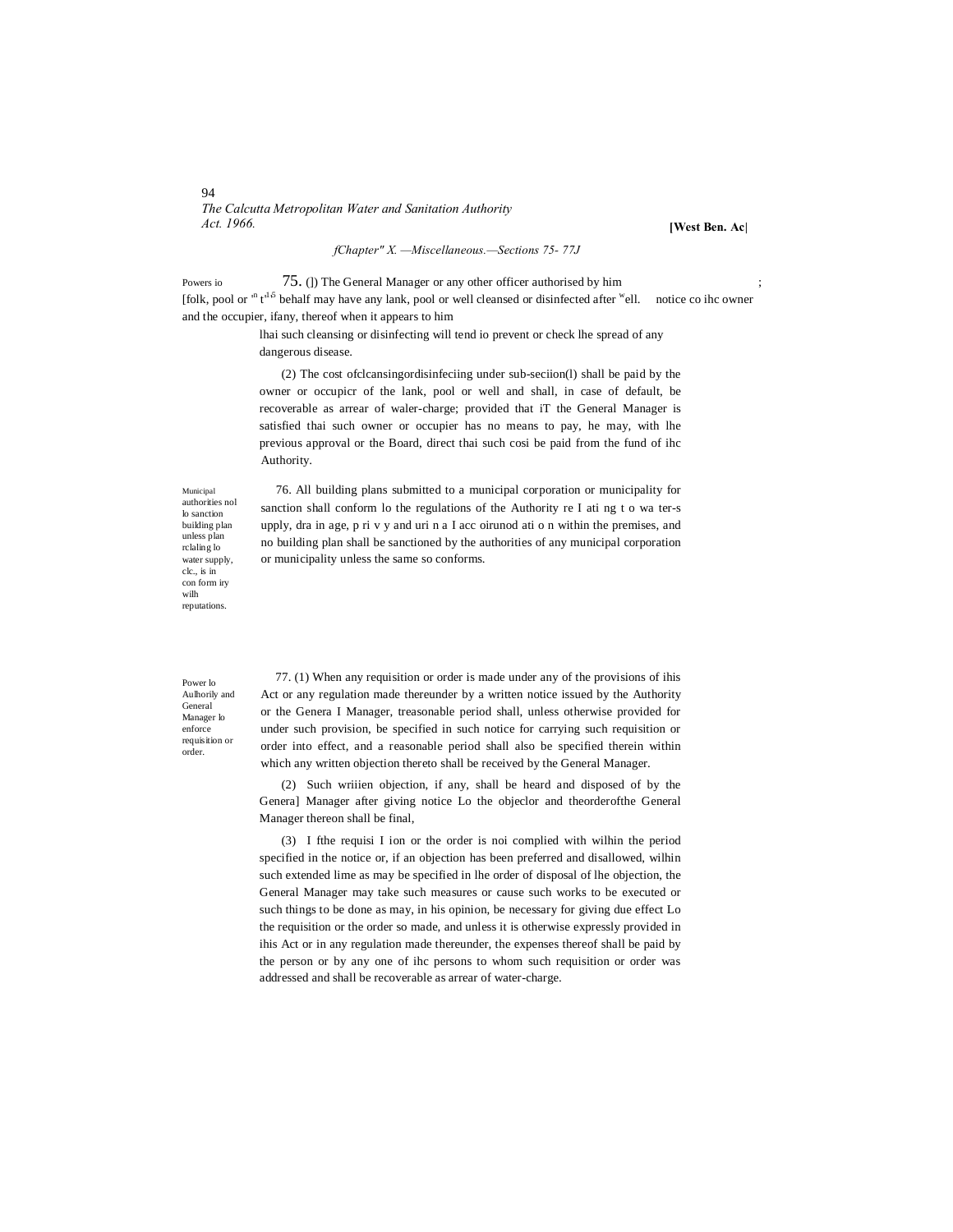*The Calcutta Metropolitan Water and Sanitation Authority Aa, 1966.*

XIII of 1966.] **95**

*(Chapter X.—Miscellaneous.—Sections 78-81J*

(4) The General Manager may take any measures under sub-section (3), whether or not (he person who has failed to comply with the requisition or order is liable to punishment or has been prosecuted or sentenced to any punishment under this Act or any regulation made thereunder for such failure.

78. (1) The compensation payble under sections 13, 56, 59 and 70 Compensa- shall be determined by the General Manager or any other officer authorised lDn, by him in this behalf in such manner as may be prescribed; provided that where the amount of claim exceeds rupees len thousand, the General Manager shall refer lhc case to the Board which shall then determine compensation in such manner as may be prescribed. .

(2) Where several persons claim lo be entitled to the compensation, the Board, the General Manager or the officer, as the case may be, determining the amount of compensation under sub-sec lion (1) shall also determine the persons who, in its or his opinion are so entitled and apportion the amount among them.

(3) Determination of the amount of compensation under sub-section (1) and of persons entitled thereto and apportionment thereof under subsection (2) shall, subject to appeal as hereinafter provided, be final.

79. (1) Any person aggrieved by an order of the General Manager or Appeal, the officer determining the annual value of any land or building under section 35 or by an order of the Board, the General Manager or the officer,

as the case may be, determining the amount of compensation under subsection (1) of section 78, determining the persons entitled thereto, or apportioning the amount thereof under sub-section (2) of the said section may, within, sixty days from thedateofsuch order, prefer an appeal to such authority as may be appointed by the State Government by notification.

(2) No person shal I be appoi nted under sub-section (1) as an authority to hear appeals unless he it or has been a j ud icial officer for at least 10 years.

(3) Appeals under sub-section (1) shall be filed and heard in such manner as may be prescribed.

80. No act or proceeding of the Authority or of the General Council Validation, or of the Board shall be deemed lo be invalid merely by reason of ihe existence of any vacancy in ihe General Council or in the Board or any defector irregularity in the constitution of the Authority or of the General

Council or of the Board.

81. The provisions of ihis Act shall have effect notwithstanding **ACHO** anything to the contrary contained in any other law for the time being in override  $\frac{1}{2}$  ,  $\frac{1}{2}$  and  $\frac{1}{2}$  and  $\frac{1}{2}$  and  $\frac{1}{2}$  and  $\frac{1}{2}$  current made thereunder.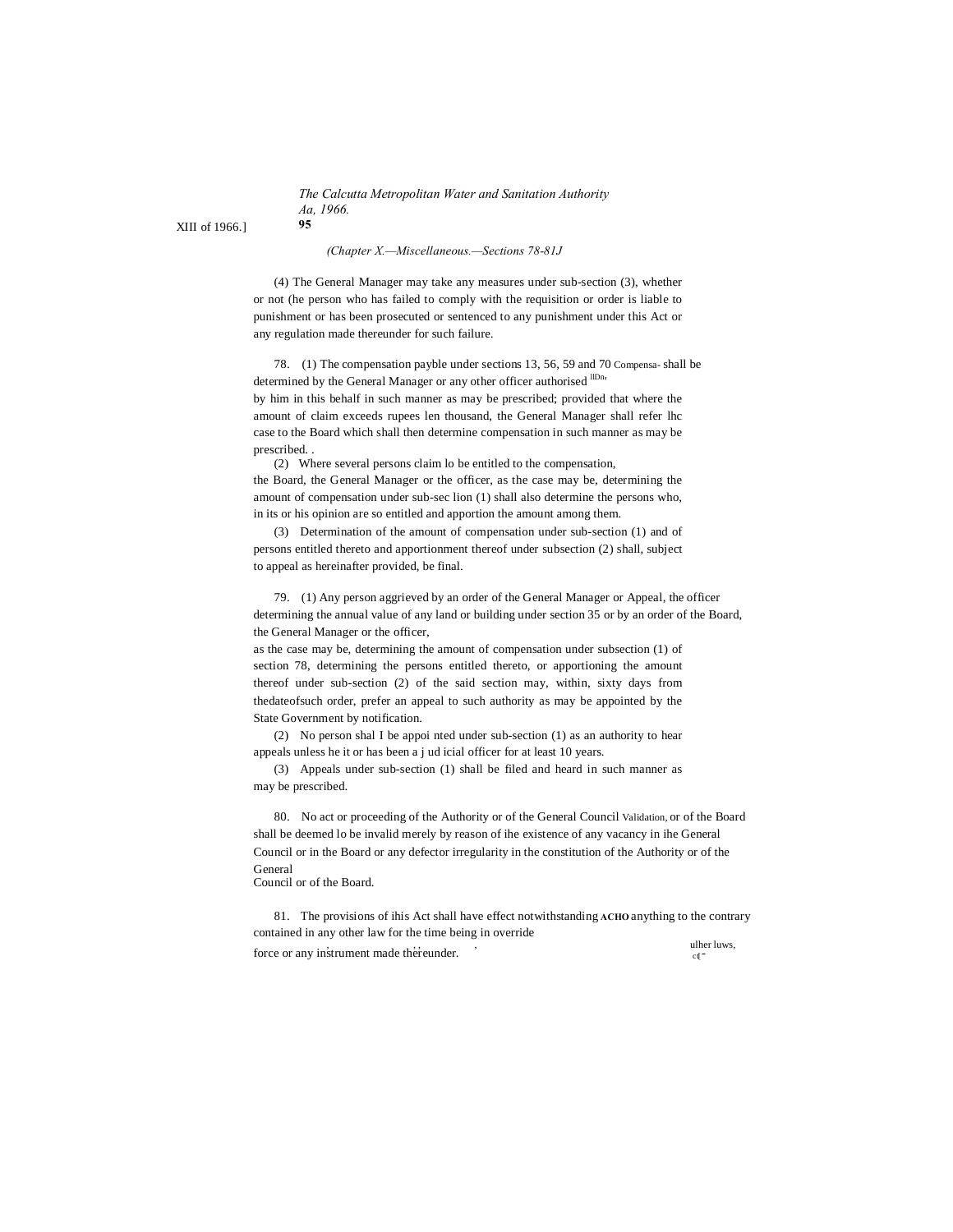*The Calcutta Metropolitan Water and Sanitation Authority' Act, J966.* [West Ben. Act 96

*(Chapter X.—Miscellaneous,—Sections 82-87.)*

Authority to he a local authority. 82. The fund of the Authority shall be deemed to be local fund and the Authority shall be deemed to be a local authority within the meaning of clause (23) of section 3 of the Bengal General Clauses Act, 1899.

Members, Directors, officer: and employees of the Authority lo be public servants.

83. All members. Directors, officers, and employees of the Authority shall be deemed, when acting or purporting to act in the discharge of (heir duties or in the excrcise of their powers under this Act or under any rule or regit I a lion made thereunder, lo be public servants within the meaning of section 21 or ihe Indian Penal Code.

Ben. Act 1 of 1899.

XLVof JSfiO.

Prohibition 84. (I) No person shall, in any way, obstruct any member, Director, obstruction. officer or employee of the Authority in the discharge of any duLy or the excrcise of any power under this Acl.

> (2) No person shall obstruct any person with whom the Authority has entered into a contract, in the perform a nee orexeculion by such person of his duty under, or in doing any thing which he is empowered to do by virtue of, or in consequence of, this Act or any rule or regulation made thereunder.

 $^{\wedge}$  85. (1) All local authority shall render such help and assistance and Assist, " furnish such information to the Authority as Ihe Authority may require for carrying out its purposes and shall make available to the Aulhority for inspection and examination such records, maps, plans and olherdocuments as may be necessary for the discharge of its functions.

> (2) Every municipal corporation or municipality within ihe District shall, on demand, make available copies of assessment rolls and other relevant documents in connection with assessment of rates and \axes on payment of such fees as may be prescribed. Such copies shall be duly certified by an officer of the corporation or the municipality, as the case may be, authorised in this behalf.

Prohibition of removal of mark.

86. No person shall remove any mark placed, or fill up any trench cul, for the purpose of marking levels and boundaries by the Aulhority under the provisions of this Act.

Indemnity. §7, No suit or proceeding shall lie against any member, Director, officer or employee of Ihe Authority for anything in good faith done or intended to be done in pursuance of this Act or any rule or regulation made thereunder.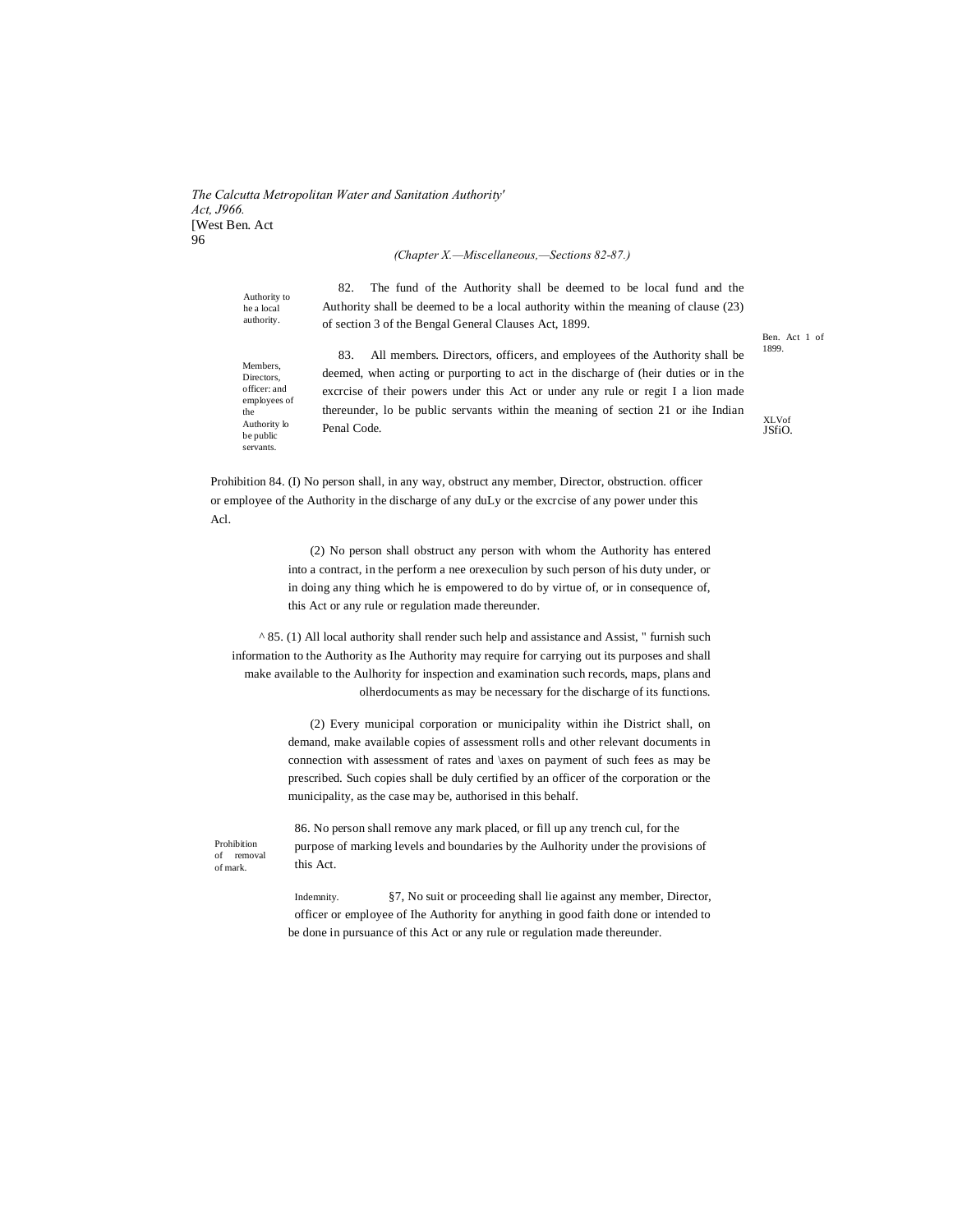#### 97 *The Calcutta Metropolitan Water and Sanitation Authority Act. 1966.*

XIII of 19(56.]

XXXIII, or

III of 1923.

of 1932.

XVIU of 1955.

#### *(Chapter X.—Miscellaneous.—Sections 88-90.)*

Wesi Ben. Acl 1951. Ben. Acl Ben. Acl XV Wcsl Ben. Acl West Ben. Acl XVII of 1965. 88. (1) With effeci from (he dale of vesting in lhe Authority of any of lhe services of water-supply, sewerage, drainage, collection and disposal of night-soil and collection and disposal of garbage in any area, the provisions of the Calcutta Municipal Acl, 1951, of lhe Calcutta Municipal Acl, 1923 as in force in lhe Municipality of Howrah, or ihc Bengal Municipal Act, 1932, or the Chandemagorc Municipal Act, 1955, or the Howrah Municipal Act, 1965, as the case may be, or any other Act for the lime being in force relating to such service shall stand repealed in the area.

West Ben. Acl XIV of 1956.

(2) The provisions of the Howrah Improvement Act, 1956, relating lo lhe sewage disposal scheme for lhe Municipality of Howrah shall stand repealed with effcct from thedaleofveslinginlhe Authority of the works relating to such scheme.

(3) The Calcutta Improvement Act, 1911, and the Howrah Improvement Act, 1956, shall stand amended to lhe extent and lo the manner specified in Schedule m.

Ucn. Acl V of 1911.

89. The State Government may, after consultation with the Aulhorily, give to the

Diree lions by llic Slaic Government. Authority such directions of a general character relating to lhe performance of its functions and duties under this Act as appear to lhe Slate Government lo be requisile in the public interest and the Authority shall give effect to such directions.

90. (1) The Stale Government may remove from ihe Authority any Director who in its opinionô

- (a) refuses to act,
- (b) has become incapable of acting,

(c) has so abused his position as a Director as to render his continuance in office detrimental to the interest of the public, or

(d) is otherwise unsuitable lo continue as Director.

(2) The State Government may suspend any Director pending an enquiry against him.

(3) No order of removal under ihis section shall be made unless the Direclorconcerned has been given an opportunity io submit hiscxplanalion to lhe State Government, and when such order is passed another Director shall be appointed or elected, as lhe case may be, under sub-section (2) of section 6 lo fill up the vacancy.

(4) A Director who has been removed shall not be eligible for reappointment as Director or in any other capacity under the Authority or for rc-election as Director. •

Control of State

Rcpc.nl nnd amendment.

**Government**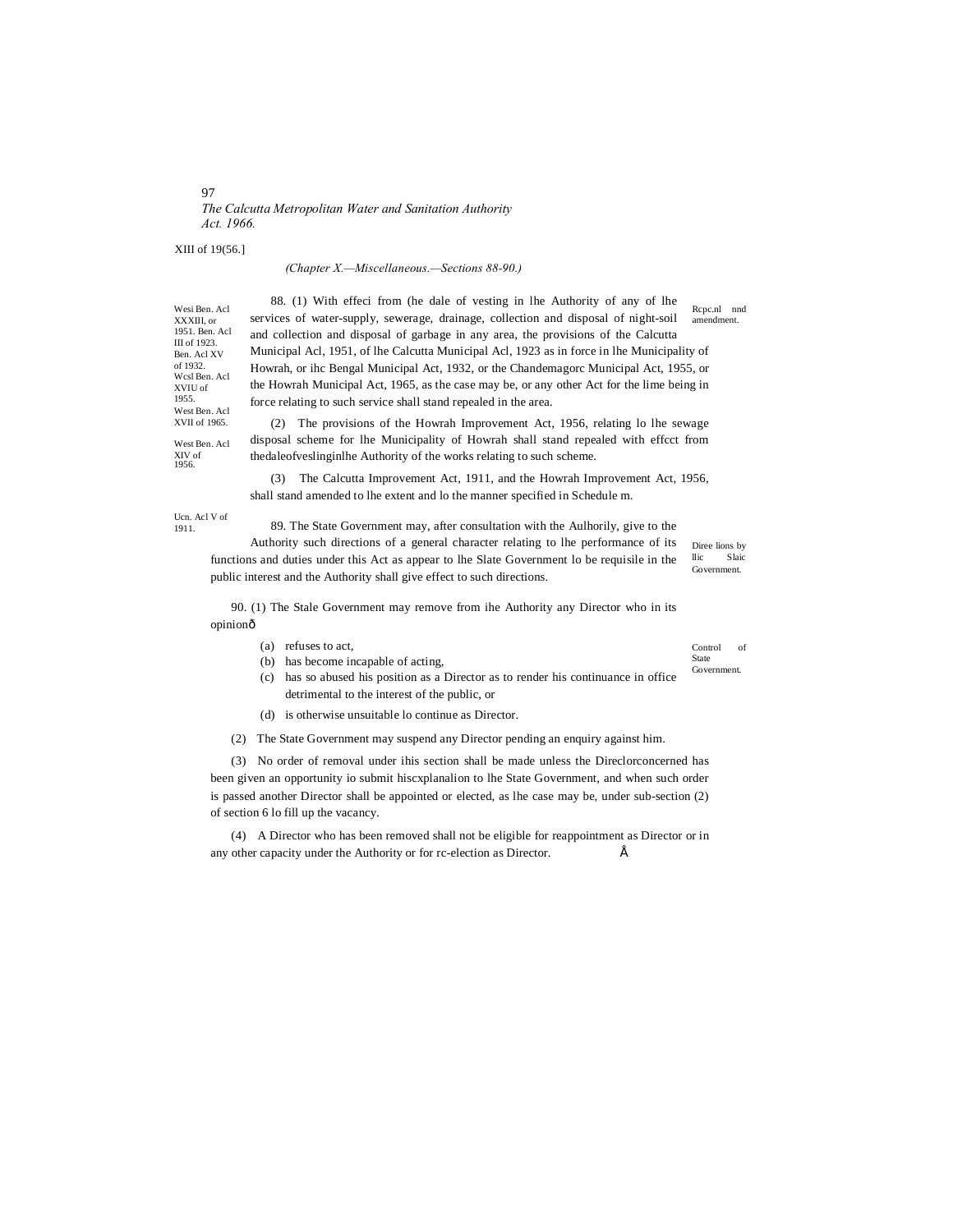*The Calcutta Metropolitan Water and Sanitation Authority' Act, J966.* [West Ben. Act 98 *(Chapter X.—Miscellaneous.—Sections 90A, 90B.)*

(5) If ihe Authority Tails to carry out its functions, or follow [he directions issued by the State Government under this Act, the Stale Government shall have the power toremovc all ihe Directors including the Chairman and in ihe case of such removal the Board shall be reconstituted in accordance with the provisions of section 5.

'90A. (1) If in ihe opinion of the State Government il is necessary so to do with a view to better co-ordination and speedier execution of development work and maintenance thereof the State Government may, by an order published in the *Official Gazette* and mentioning therein the reason

Power oT Stale Government for ihe order, supersede ihe Authority for such period as may be specified in the order. (2) For Ihe removal of doubls it is hereby declared that no notice whatsoever is

(o supersede required to be given to the Aulhority for submission of any representation before making any such order of supersession under subsection (I),

**Authority** (3) The State Government may, if it considers necessary so Lodo, by order, extend or modify from time to lime Ihe period of supersession.

<sup>1</sup>90B. (1) When an order of supersession has been made under section 90A, then with effect from the date of the orderô

- (a) all Directors and members of the Authority shall vacate their offices;
- (b) all properties, funds and dues which are vested or realisable by the Authority shall vest in and be realisable by the Calcutta Metropolitan Development Authority constituted under section 3 of the Calcutta Metropol itan Development Aulhority Act, 1972\* (hereinafter referred lo as ihe Metropolitan Aulhority);

(c) all contracts and liabilities which are enforceable by or against the Board shall be enforceable by or against the Metropolitan Authority;

(d) all the powers and duties which may, under the provisions of Ihisor any other Acl or any rule, regulation, bye-law, order or notification made thereunder, be exercised or performed by the Aulhority shall be exercised or performed by the Metropolitan Authority;

(e) all legal proceedings instituted by or against the Authority may be continued or enforced by or against the Metropolitan Authority;

West Ben. Act XI of 1972.

'Sections 90A and 90B were inserted by Purj C to the Schedule to lhc Calcutta McIropotitan Development Authority Act. J 972 {West Ben. Act XI of 1972), as amended by s. 6 oT Lhc Calculu Metropolitan Development Authority (Amendment) Act, 1974 (West Ben. Act XXI of 1974).

This Acl has so far been repealed by s. *142* of the West Bengal Town and Country {Planning and Development) Act, 1979 (West Ben, Acl XIII of 1979).

Consequents or supersession.

[he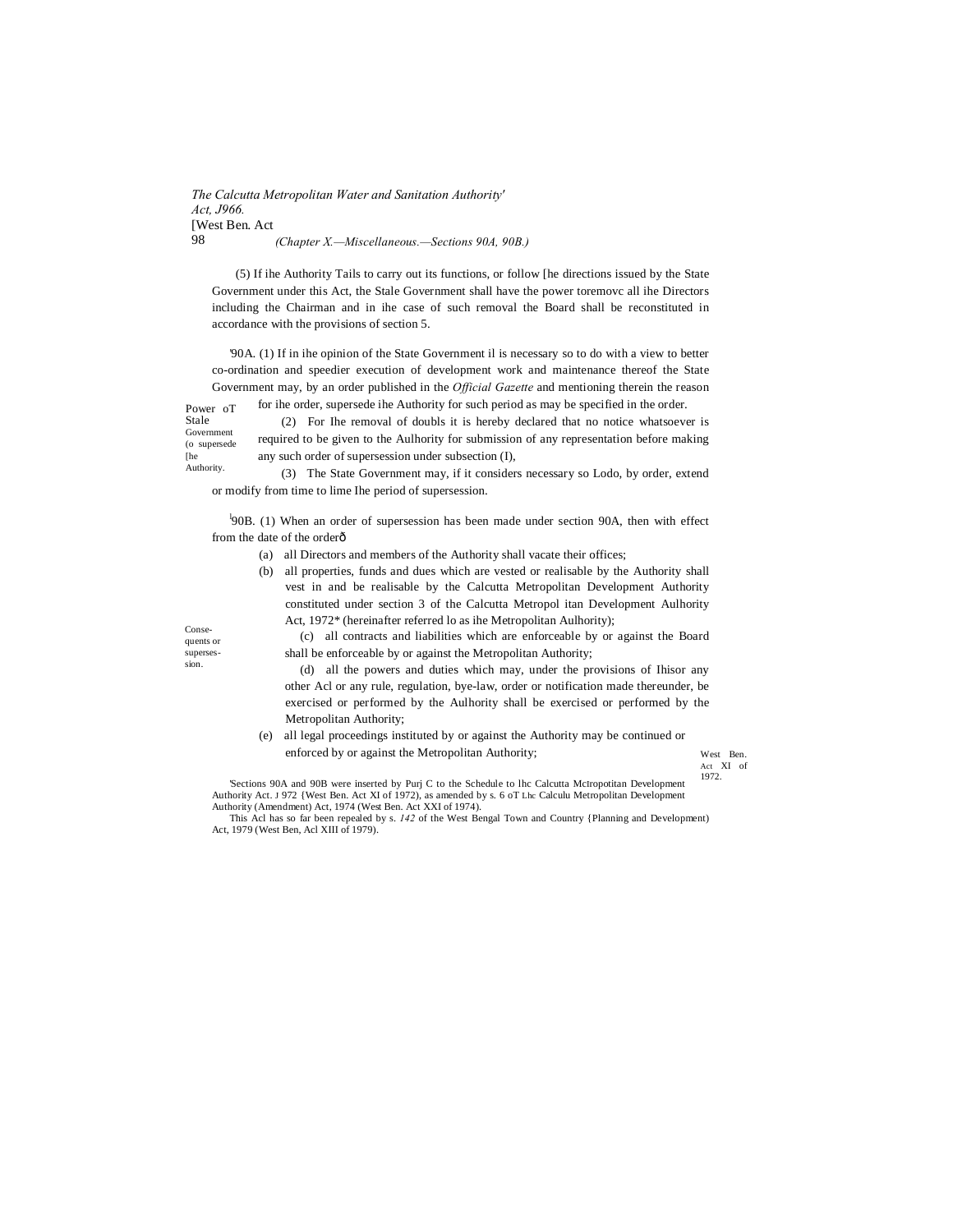*The Calcutta Metropolitan Water and Saniradon Authority Act, J 966.* **99**

XIII of 1966.]

*(Chapter X.*—*Miscellaneous.*—*Sections 91, 92.)*

(f) all officers and oiher employees of lhe Aulhorily continuing  $<sup>J</sup>$ .</sup> . in office immediately before the date of the order shall be

> deemed (o be employed by lhe Metropolitan Authority on such terms and conditions not being less advantageous than what they were entitled to immediately before the said dale.

(2) The State Government shall, before the expiration of lhe period of supersession re-establish the Aulhorily in accordance with the provisions of this Act.

(3) The State Government may makesuch incidental orconsequeniial orders as may appear io it to be necessary Tor giving effect to lhe order made under subsection (1) or (3) of section 90 A or under sub-section (2) of ihis section.

91. If any difficulty arises in giving effect io any of the provisions of ihis Acl, the Slate Government may, by notification, take such steps or issue such orders not inconsisieni with ihis Act as may appear lo it to be necessary or expedient for the purpose of removing such difficulty.

ProviMQn Tor removal or difficulty.

92. (1) The State Government may make rules for carrying out the Poweno  $CL \times$  \* ...make rales,<br>purposes of this Acl.

(2) In particularandwiiboutprejudicelo the generality of iheforegoing power such rales may provide for all or any of the following mailers,

namely:ô

- (a) lhe manner of election of Directors by the General Council under clause (b) of sub-section (1) of section 5;
- (b) the qualifications, remuneration, oiher conditions of service and fees for attendance at meetings of Directors under subsection (3) of section 5:
- (c) the duties and the functions of the Chairman under subsection (5) of section 5:
- (d) the time for election of Directors by the General Council under clause (b) of sub-section (6) of section 5;
- (e) the officer before whom an appeal may be preferred and the manner of doing so under sub-section (I) of section 24;
- (0 the manner of determining annual value under section 35;
- (g) the manner of performing functions and the procedure io be followed in connection therewith, the manner of accounting,

the lime and manner of payment by, and the provision of credits or allowances io, the local authority under subsection (2) of section 40;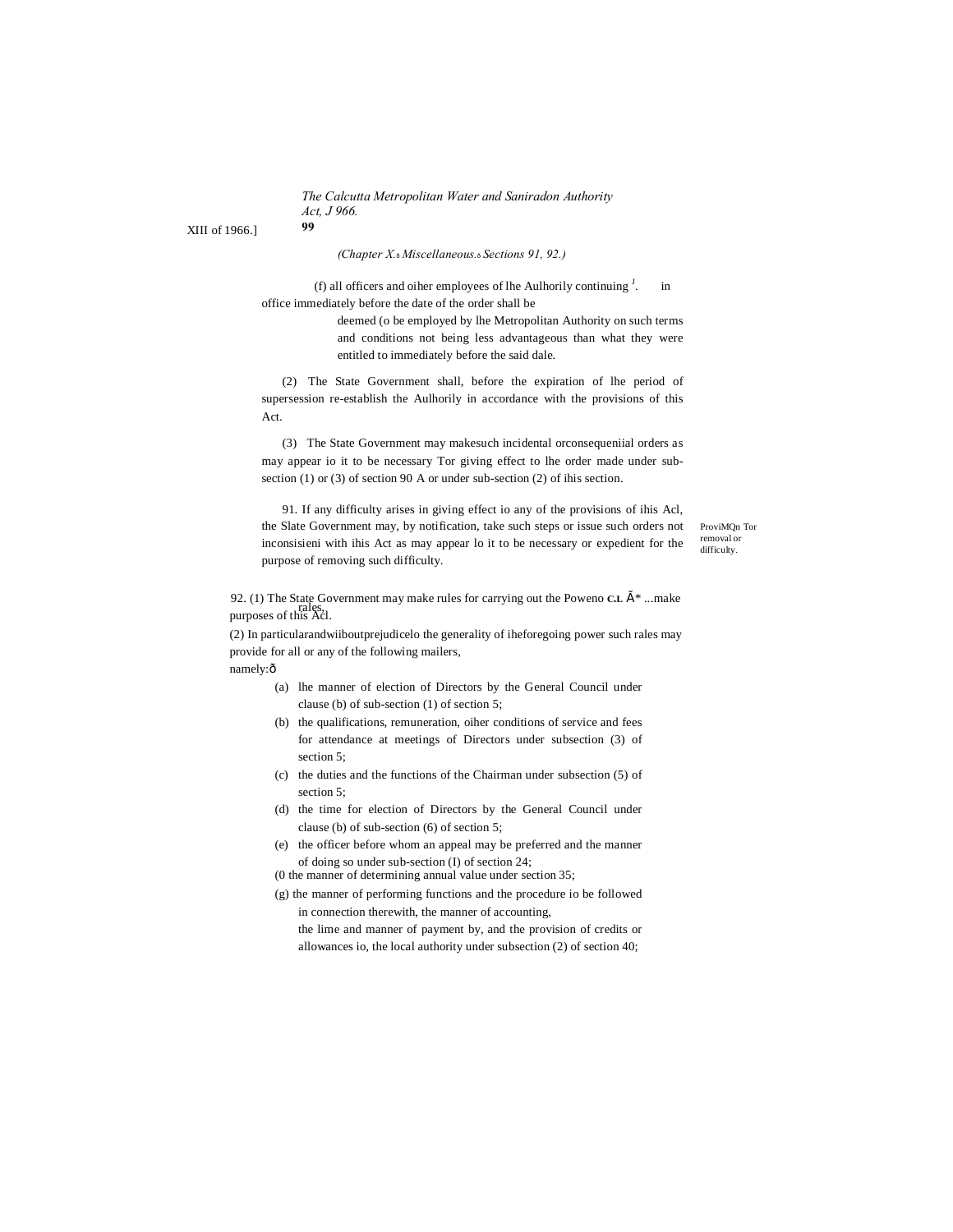100 *The Calcutta Metropolitan Water and Sanitation Authority*

[West Ben. Act

| (Chapter X.-Miscellaneous.-Suction 93.)                                                             |  |
|-----------------------------------------------------------------------------------------------------|--|
| $\mathbf{i}$<br>(h) ihe public health standards of water-supply under sub-                          |  |
| $_{t}$ section (1) oF section 45;                                                                   |  |
| the manner of determining compensation under subsection {]) of<br>(i)<br>section 78:                |  |
| (j) the manner of filing and hearing of appeals under sub-scciion (3) of<br>section 79:             |  |
| (k) the fees for obtaining copies of assessment rolls, etc., under<br>sub-section $(2)$ of          |  |
| section 85;                                                                                         |  |
| 0) any other matter which may be or is required to be prescribed<br>under this Act.                 |  |
| Power $u$<br>93, (i) The Authority may make regulations not inconsistent with                       |  |
| regulations, iliis Act or ihe rules made thereunder, for carrying out its functions under this Act. |  |
| (2) In particular and without prejudice to Ihe generality of the foregoing                          |  |
| power, such regulations may provide for all or any or the following matters,                        |  |
| namely:ô                                                                                            |  |
| (a) ihe deposit, collection, removal and disposal of garbage and                                    |  |
| regulation (hereof under sub-section (2) of section 10;                                             |  |
| (b) (he manner of giving notices under ihe proviso to section 11,                                   |  |
| the second proviso to section 12, section 56, sub-section $(1)$                                     |  |
| of section 70 and the proviso to section 73;                                                        |  |
| (i:) the number of Directors necessary to form quorum and the procedure for conduct of              |  |
| buisness by the Board under subsection (2) of section 16;                                           |  |
| (d) the number of members necessary lo form quorum and Ihe procedure                                |  |
| for conduct of business by the General Council under sub-section (2)                                |  |
| of section 17;                                                                                      |  |
| (e) the functions and duties of the General Manager under subsection (1)                            |  |
| of section IS;                                                                                      |  |
| the method of recruitment, Ihe qualifications, the pay, and other herms<br>(f)                      |  |
| and conditions of serviceof officers and mployees under section 19;                                 |  |
| (g) the rules for providing for sinking, deprecialion, reserve and other                            |  |
| funds under section 31;                                                                             |  |

- (h) the manner of notifying the rates of waler-charge, surcharge and tax under sub-section (2) of section 33;
- (i) the manner of determining consumption of waler under subsections (2) and (3) of seciton 37;
- (j) Ihe amount of charge for meters under the proviso to subsection (4) of section 37;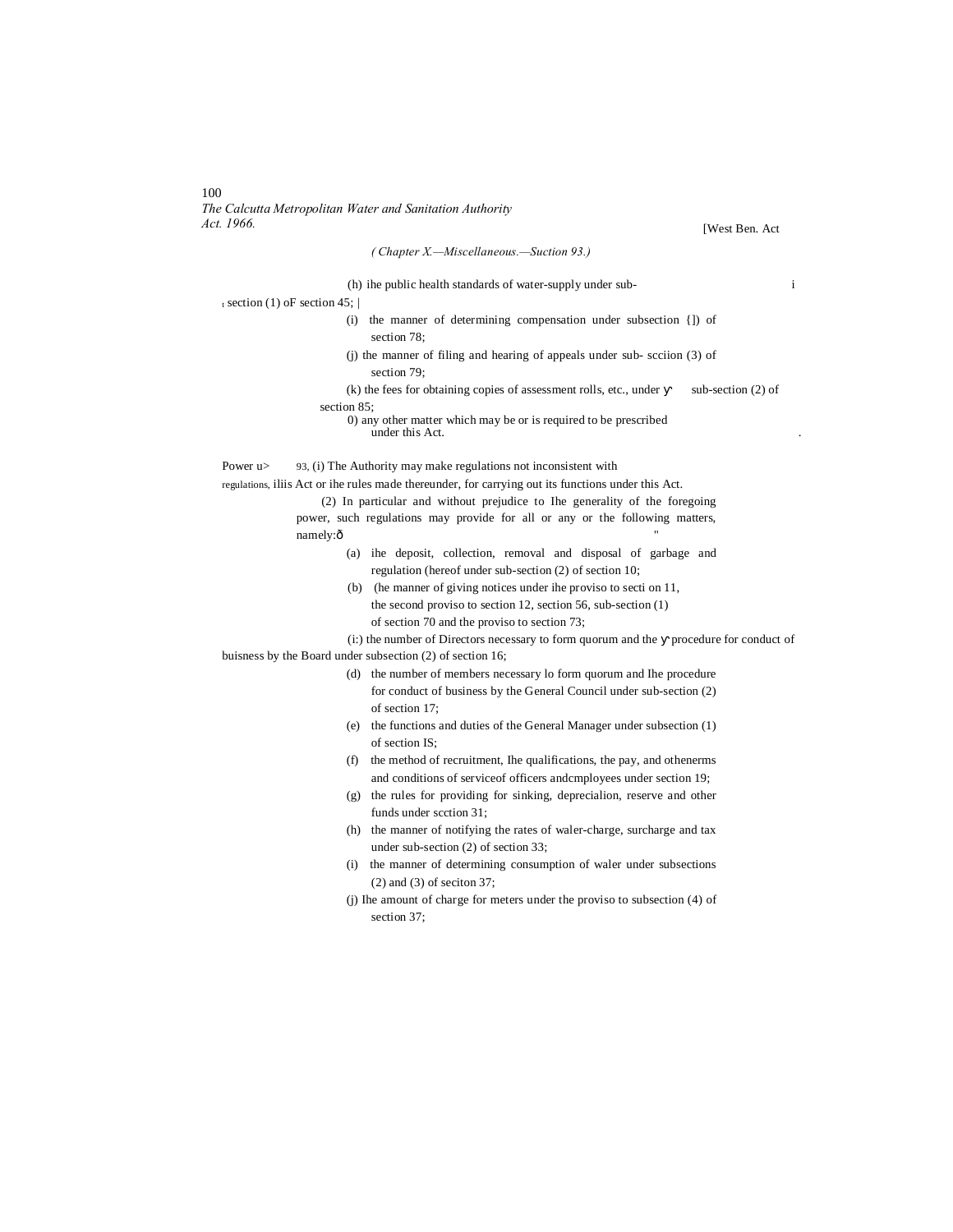*The Calcutta Metropolitan Water and Sanitation Authority* . 101 *Act, 1966.*

XIII of 1966,]

#### *(Schedule I.)*

(k) the time, place and manner of payment of [axes, fees, charges ... and surcharges under sub-seciton (t) of section 41;

(I) [he form and manner of maintaining accounts under subsection (I) of section 42;

(m) the form for Lhe preparation of lhe annual financial statement under sub-secLion (1) of section 43;

(n) the date by which and the form in which the budget shall be prepared under section 44;

- (0) the rules formaking, maintaining and regulating connections for the supply of water and fees for connection and re- connection under section 46;
- (p) lhe charge for lhe supply of water lo ships leaving lhe Port of Calcutta under section 51;
- (q) the conditions for sinking Lube-wells under section 52;
- (r) lhe procedure for obtaining and lhe granting of wrilien permission and the payment of connection fee referred to in clause (a) of section 61;
- (s) lhe terms and the amount payable for compulsory connection of house-drains under the proviso to section 63;
- (1) the rules forconstruciion, maintenance, etc., of drains, privies and urinals under section 68;
- (u) any other mailer which may be or is required to be provided by regulations under this Act:

Provided lhat in making regulations regarding any of the matters specified in clauses (b). (c), (d), (f), (g), (1), (m), (n). (q) and (u), lhe previous approval of the State Government shall be obtained.

#### SCHEDULE I.

#### *[See* seclion 2(1 )(c)]

#### "CALCUTTA METROPOLITAN DISTRICT'

The "Calcutta Metropolitan District" is comprised of lhe area including the river Hooghly which has been described in iwo blocks with boundaries as follows, namely: $\hat{o}$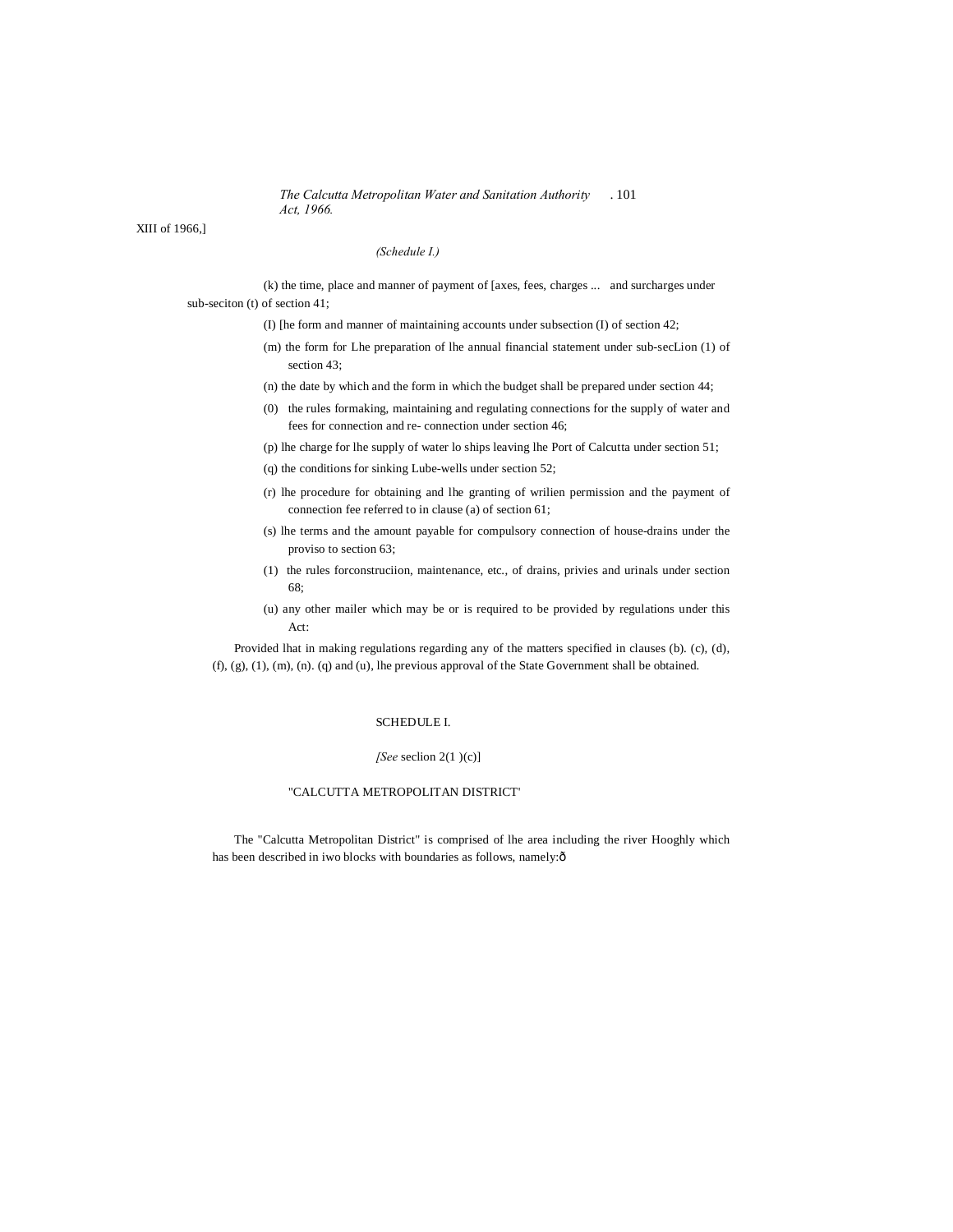102 . *The Calcutta Metropolitan Water and Sanitation Authority Act, 1966.*

**[West Ben. Act**

*(Schedule I.)*

#### A. Block I

- 1. Northern Boundary
	- In district Hooghly:

A line sians from the point where a straight line drawn eastward along the northern boundary of mauza Refaitpur (J.L. No. 29)

meets the eastern boundary line of the Hooghly district in the river Hooghly and proceeds westward along the northern boundaries of mauzas Refaitpur (J.L. No. 29) and Benipur (J.L. No. 34) within police-station Mogra. '

2, Weslcrn Boundary

In district Hooghly:

The aforesaid line then bends southward and runs along the western boundaries of the said mauza Benipur (J.L. No. 34) and mauzas Trebeni-Baikunthapur (J.L. No. 36), Amodghaia (J.L.

No. 40) and Alikhoja (J.L, No. 47) wilhin police-station Mogra;

Thereafter il follows lhe western boundary of mauza Hosenabad (J.L. No. 148) wilhin police-station Polba;

The same line then proceeds along lhe western boundaries of mauzas Dingalhat (J.L. No. 44) and Saptagram (J.L. No. 45) within police-station Mogra;

Thereafter the same line follows the western boundaries of mauzas Jhanpa (J.L. No. 150), Tarabihari (J.L. No. 151), Nandipur (J.L. No. 155), Panchrakhi (J.L. No. 154), Amarpur (J.L. No. 176),

Mahespur (J.L. No. 178) and Bhushnara (J.L. No. 192) within police-station Polba;

Thereafterthe same line follows the weslernboundaries of mauzas Khalishani (J.L. No. 1), Belkuli (J.L, No. 2), Bejra (J.L. No. 4),

northern and weslem boundaries of mauza Garzi (J.L. No. 6) and western and southern boundaries of mauza Bighati (J.L. No. 14)

wilhin police-station Bhadreswar;

Then lhe said line follows the western boundary of Baidybali Municipality;

It then follows Lhe wesiern boundaries of mauzas Piarapur (J.L. No. 7), Belumilki (J.L. No. 11), Madpur (J.L. No. 20), Bangihati (J.L. No. 21), Jagannathpur (J.L. No. 26), Bamunari (J.L. No. 25)

and Bhadua (J.L. No. 23) wilhin police-slalion Serampore;

Then the line follows lhe north-western boundary of mouza Chakundi (J.L. No. 94), northwestern and western boundaries of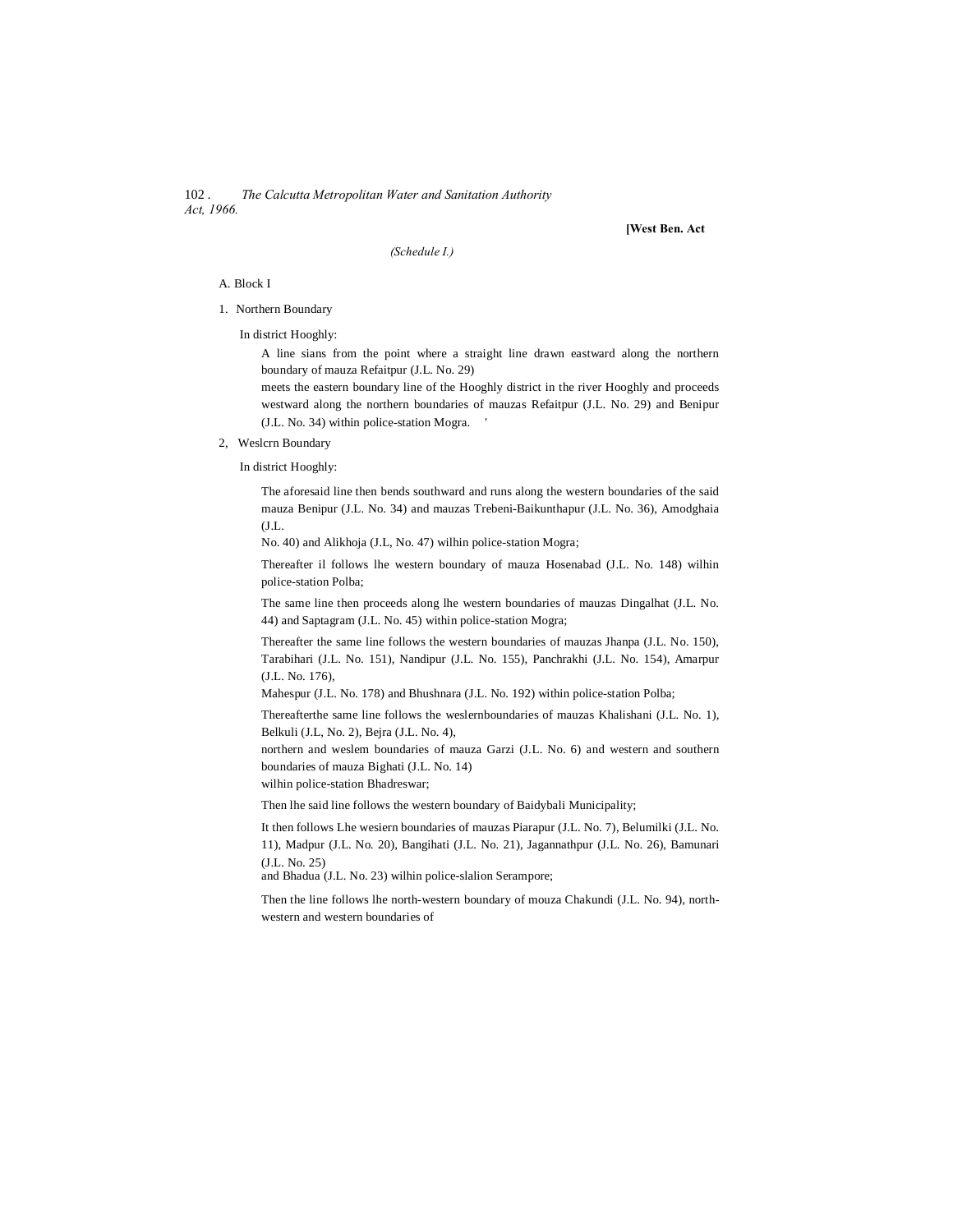103

*The Calcutta Metropolitan Water and Sanitation Authority Act. 1966.* **Xin of 1966.]**

#### *(Schedule I.)*

mauza Dankuni (J.L. No. 93), western boundary of mouza !. Monoharpur(J.L, No. 98) and western and southern boundaries of

> mauza Mrigala (J.L. No. 102) up to the poinl where ii meets the northern boundary-line of district Howrah within police-siaiion Chandilala;

#### **In district Howrah:**

The same I i ne then follows ihe northern and western bou ndary-line of mauza Baigachhi (J.L. No. I), western and southern boundaries of mauza Jagadispur (J.L. No. 2) and western boundary of mauza Chamrail (J.L. No. 5) within police-station Bally;

Then it runs sou th-wesi ward along the north-weslem and western boundaries of mauza Tentulkuli (J.L. No. 53) and Kantlia (J.L. No. 50), northern boundary of mauza Ankurhati (J.L. No. 30) and eastern, northern and western boundaries of mauza BipraNoapara (J.L. No. 27) within police-station Domjur;

Then ii follows the western boundaries of mauzas Jangalpur (J.L. No. 28) and Argari (J.L. No. 27) wilhin police-station Sankrail;

Then it runs along the north-eastern, northern and north-weslem boundaries of mouza Sankharidaha (J.L. No. 22), nor!h-eastern, northern, western and southern boundary of mauza Amrc (J.L. No. 21) and southern boundaries of mauza Sankharidaha (J.L. No. 22) within police-station Domjur;

Thereafter the line runs along ihe south-western boundary of mauza Alampur (J.L. No. 25), western boundary of mauza Masila (J.L. No. 24), northern boundary of mauza Chaturbhuj Kalhi (J.L. No. 23), eastern, northern and western boundaries of mauza Jala Dhulagari (J.L. No. 2) and northern, western and south-western boundaries of mauza Kendua (J.L. No. 5) within police-slation Sankrail;

Thereafter it follows ihe northern and western boundaries of mauza Pan i am (J.L. No. 28), western boundaries of mauza Saigharia (J.L. No. 27), and Belkulai (J.L. No. 31) within policestation Pane hi a;

11 then follows the northern, western and south-western boundaries of mauza Raghudebpur (J.L. No. 99), western boundaries of mauzas Balarampola (J.L. No. 103) and Dasbhaga (J.L. No. 104), north-western boundary of mauza Chengail (J.L. No. 105), northeastern boundary of mauza Sijberia (J.L, No. 106), northern and western boundaries of mauza Jagatpur (J.L. No. 95), western boundaries of mauza Kolalghala (J.L. No. 107), Fuleswar(J.L. No. 108), Latibpur(J.L. No. 86) andBahirGangarampur(J.L. No. 85) within police-station Uluberia.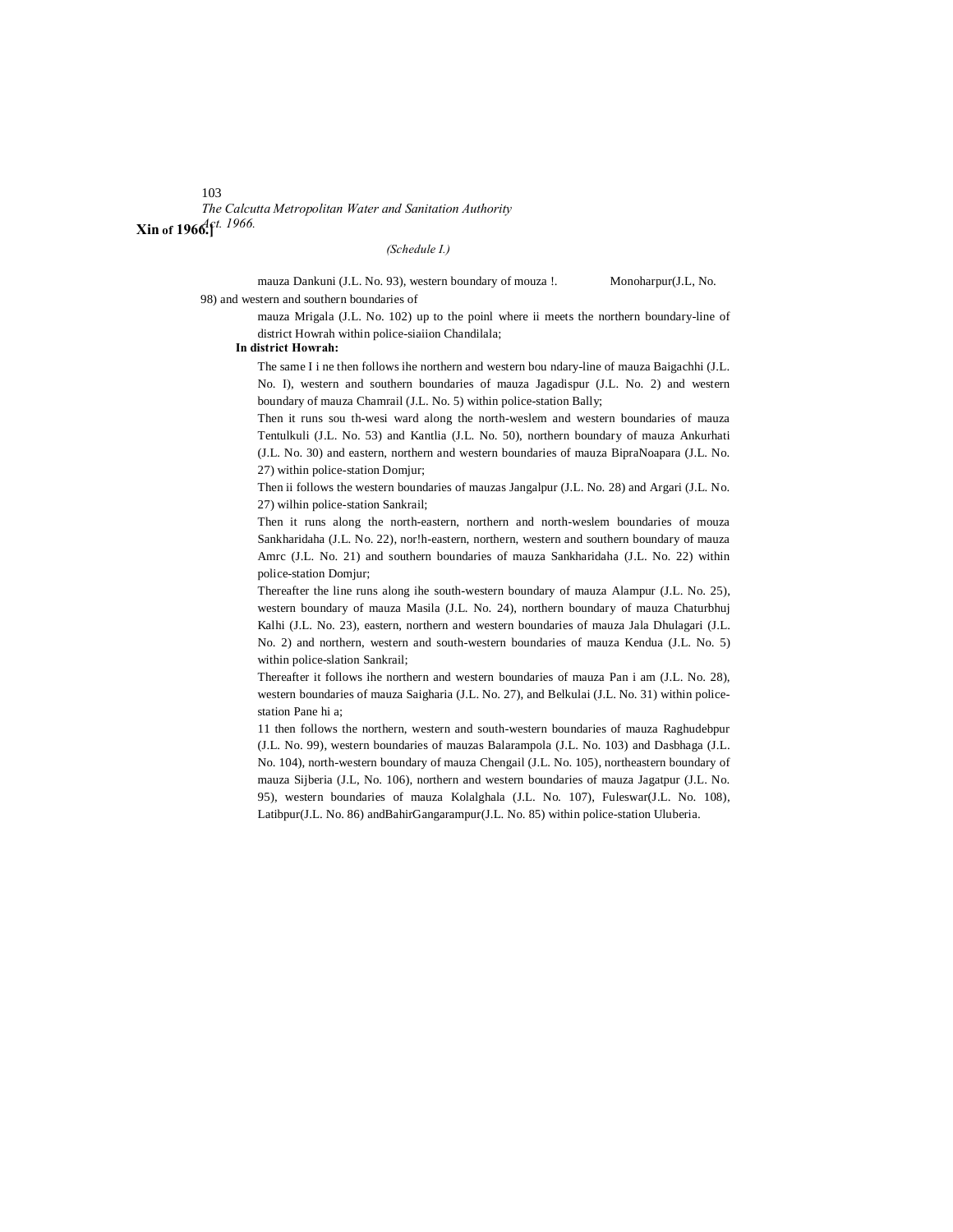(38 *The Calcutta Metropolitan Water and Sanitation Authority Act, 1966.*

*(Schedule I.)*

[West Ben. Act

#### 3. Southern Boundary In district Howrah:

The aforesaid line then takes a sharp bend towards ihc cast following the southern boundaries of the said mauza Bahir- Gangarampur (J.L. No. 85) and mauza (Jluberia (J.L. No. 109) wilhin police-siaiion Uluberia;

And thereafter it proceeds fuiher eastward in a straight line and meets the eastern boundaryline of Howrah district in the river Hooghly.

# 4. Eastern Boundary

Thereafter the same line proceeds nortliward following the eastern bou ndary-1 i ne of di si ri c is Howrah and Hooghly in the river Hooghly and meets the starting point of the northern boundary,

# B. Block II

# L Norther Boundary

In district Nadia:

A line starts from the point where a slraighi line drawn westward along the northern boundary of mauza Majher Char (J.L, No. 54) meets the western boundary-line of Nadia district in the river Hooghly and proceeds eastward along the northern boundaries of mauzas Majher Char (J.L, No. 54), Gustia (J.L. No, 61), Jadabbali (J.L. No. 65), Chak Manikkanda(J,L. No. 66), northern and eastern boundaries ofmauza Mathurabaii (J.L. No. 68), northern boundaries of mauza Dakshin Bhabanipur (J.L. No. 69), Gopalpur (J.L. No. 75) and Kalaganj (J.L. No. 74), western and northern boundaries of mauza Kulia (J.L. No. 83) and northern boundaries of mauzas Raghunathpur (J.L. No, 82) and Dognehhia (J.L, No. 88) wilhin police-station Chakdaha. .

#### 2. Eastern Boundary In district Nadia:

The said line ihen bends southward and runs along the eastern boundaries of the said mauza Dogachhia (J.L. No. 88) and mauza Gayespur (J.L. No. 87), south-eastern boundary of mauza Kanpur (J.L. No. 86) and southern boundaries of mauzas Gokulpur (J.L. No. 73) and Salrapara (J.L. No. 72) wiLhin police-slation Chakdaka;

#### Tn district 24-Parganas:

Thereafter the same line follows the south-eastern and southern boundaries ofmauza Palladaha(J.L. No. 5); then it sharply bends southward following the eastern boundary-line lhe Kanchrapara Municipality and then it runs along the northern and eastern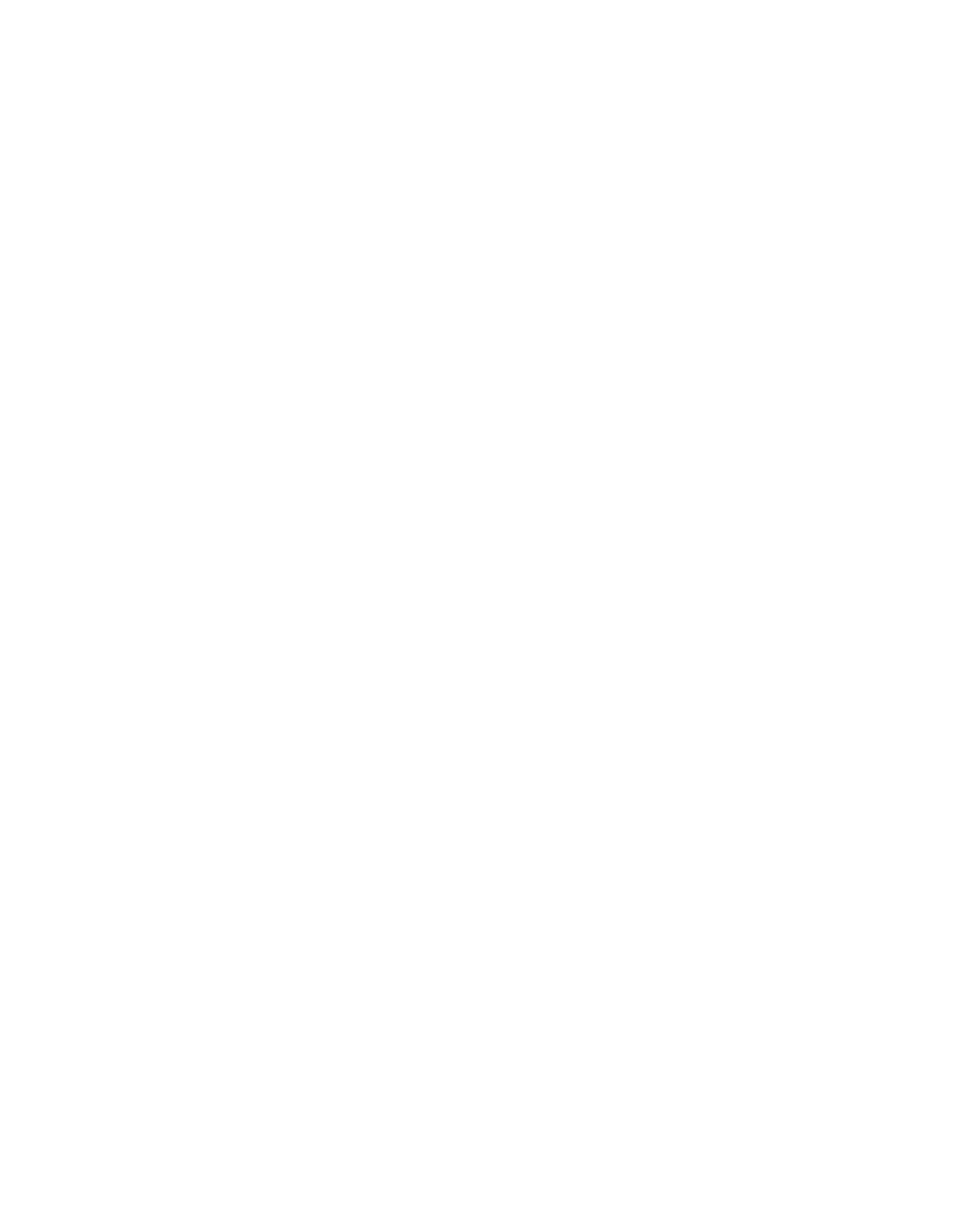#### *(Schedule I.)*

boundaries of mauza Srotribali (J.L. No. 20), eastern and southern boundaries of mauza Chendua (J.L. No. 18), southern boundary or mauza Jciia (J.L. No. 16) and eastern boundaries of mauzas Nanna (J.L. No. 15) and Jadunalhbaii (J.L. No. 13) within police-slalion Bijpur;

Then the same line proceeds along the eastern and southern boundaries of mauza Rajendrapur (J.L. No. 10), eastern boundaries of mauzas Naihali (J.L. No. 3) and Deulpara (J.L. No. 5) within police-station Naihali;

Thereafter it follows the eastern and sou them boundaries of mauza Madrail (J.L. No. 2), eastern boundary of mauza Fingapara (J.L. No. 3), eastern and south-eastern boundaries of mauza Narayanpur (J .L, No. 4), eastern boundaries of mauzas Mandalpara (J.L. No, 10) and Bidyadharpur (J.L. No. 17), southern boundary of mauza Rahuta (J.L. No. 22), eastern and southern boundaries of mauza Gurdaha (J.L. No. 21) and eastern boundary of mauza Paltapani (J.L. No. 25) within police-station Jagaddal;

Then it runs along the north-eastern boundary of mauza Babanpur (J.L. No. 1) and then proceeds eastward along the northern boundaries of mauzas Jafarpur(J.L. No. 9), Mohanpur(J.L. No. 8) and Telinipara (J.L. No. 10) and again bends southward along the eastern boundary of the said mauza Telinipara (J.L. No. 10) and north-eastern boundary of mauza Nilganja (J.L. No. 13) within police-station Tilagarh;

There a Her the same line proceeds further eastward along the norhtem boundaries of mauzas Salurhat (J.L. No. 13), Rangapur (J.L. No. 12), Kokapur (J.L. No. 11), Barbaria (J.L. No. 8), ChaLuria (J.L. No. 34), Napara (J.L. No. 83), Palpakuria (J.L. No. 82), Maliakur (J.L. No. 100), Murali (J.L. No. 99), Mandalganti (J.L. No. 98) and Sikdcspukhuria (J.L. No. 95); then it bends southward following the eastern boundaries of mauzas Sikdespukhuria (J.L. No. 95), Bara (J.L, No. 113), Sarabaria (J.L. No. 112), Kuberpur (J.L. No, 108) and Chandigori (J.L. No. 109), eastern and south-eastern boundaries of mauza Kayemba (J.L, No. 171), eastern boundary of mauza Bagband Saiberia (J.L. No. 172) and south-eastern boundary of mauza KrishnapurMadanpur(J.L. No. 181); then it sharply bends northwestward following the southern and south-western boundaries of the said mauza Krishnapur Madanpur (J.L. No. 181), southern boundary of mauza Bagberia (J.L. No. 68), eastern boundary of mauza Kachua (J.L. No. 66), eastern, southern and western boundaries of mauza Singhapara (J.L. No. 65), western boundaries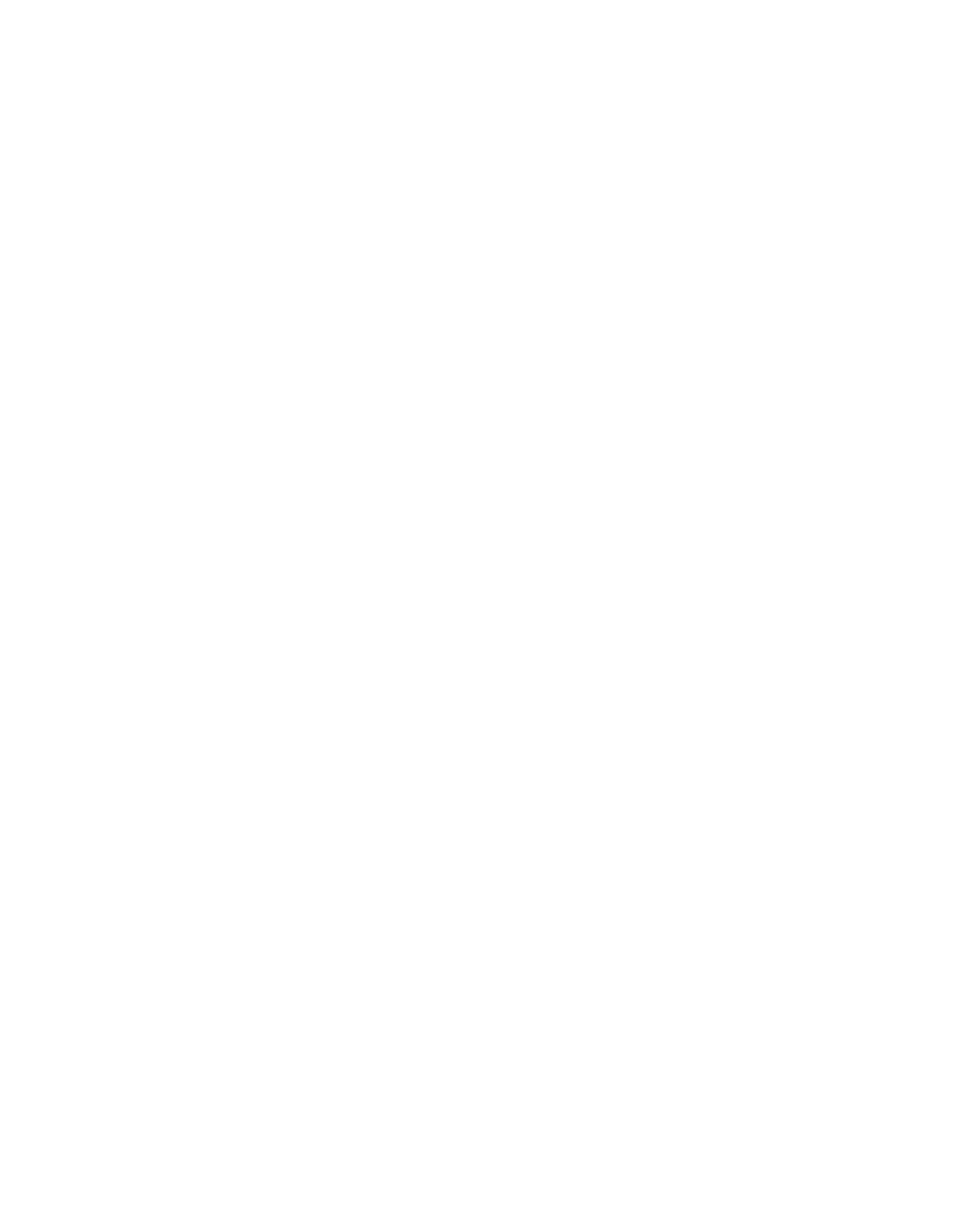*The Calcutta Metropolitan Waler and Sanitation Authority Acl, 1966.* 106 **[West Ben. Act**

#### *(Schedule I.)*

of mauzas Kachua (J.L. No. 66) and Maheswarpur (J.L. No. 67), southern boundary of mauza Badu (J**.L.** No. 71), sou Ih-eastern and southern boundaries of mauza Digbcria(J.L. No. 74), andsouthem boundary of mauza Abdalpur (J.L. No. 53); then the line again bends southward along ihe southeastern boundary of mauza Chnndnagar(J**,L.** No. 44), eastern and south-eastern boundaries of mauza Doharia (J.L. No. 45), south-eastern boundary oF mauza Ganganagar (J.L. No. 49) and north-eastern boundary of mauza Donnagar (J.L. No. 48) within police-station Barasat;

Then it follows the northern and eastern boundaries of mauza Garni (J.L. No. 1), eastern, south-eastern and southern boundaries of mauza Gopalpur (J.L. No. 2), south-eastern boundaries of mauzas A (g bar a (J.L. No. 10) and Teghari (J.L. No. 9), eastern and southern boundaries of mauza Jyangra (J.L. No. 16), and eastern boundaries of mauzas Krishnapur (J.L. No. 17) and Mahishbalhan (J.L. No. 18) within police-station Rajarhat;

Then it follows the north-eastern and eastern boundaries of mauza Dhapa Manpur(J.L, No, 1) within police-station Bhangar;

Thereafter the same line runs along the eastern and southern boundaries of mauza Dhapa (J.L, No. 2), eastern boundaries of mauzas Choubaga (J.L. No, 3),Nonadatiga(J.L. No. 10), Madurdaha (J.L. No. 12), Kalikapur (J.L. No. 20), and Barakhola (J.L. No. 11),

north-eastern and eastern boundaries of muuzaChakGaniagachhi (J.L. No. 24) and eastern boundary or mauza Chak Garia (J.L. No. 26) within police-station Tollygunge;

Then it runs along the northern and eastern boundaries of mauza Dhelua **(J**.L. No. 43), north-eastern boundary ofmuuzaTenlulbaria **(J.L.** No. 44), northern and eastern boundariesof mauza Kamrabad **(J.L.** No. 41), eastern boundary of mauza Gorkhara **(J**.L. No. 22),

eastern and southern boundaries of mauza Sonarpur (J.L. No. 39);

thereafter it proceeds southward along ihe eastern boundary-line of Rajpur Municipality, and then along the eastern boundaries oF mauzas Char Harinabhi **(J**.L. No. 33) and Bangsidharpur (J.L. No.

34) within police-slalion Sonarpur;

Then it proceeds along the eastern boundary oF mauza Mallikpur **(J.L.** No. 10), northern and eastern boundaries oF mauza Ganespur **(J**.L. No. 12), and eastern boundaries of mauzas Sullanpur **(J**.L. No. 16), Beralia (J.L. No. 17), Kapindapur **(J**.L. No. 18),

Baruipur(J.L. No. 31)andBeliaghata(J.L. No. 67) within police- station Baruipur;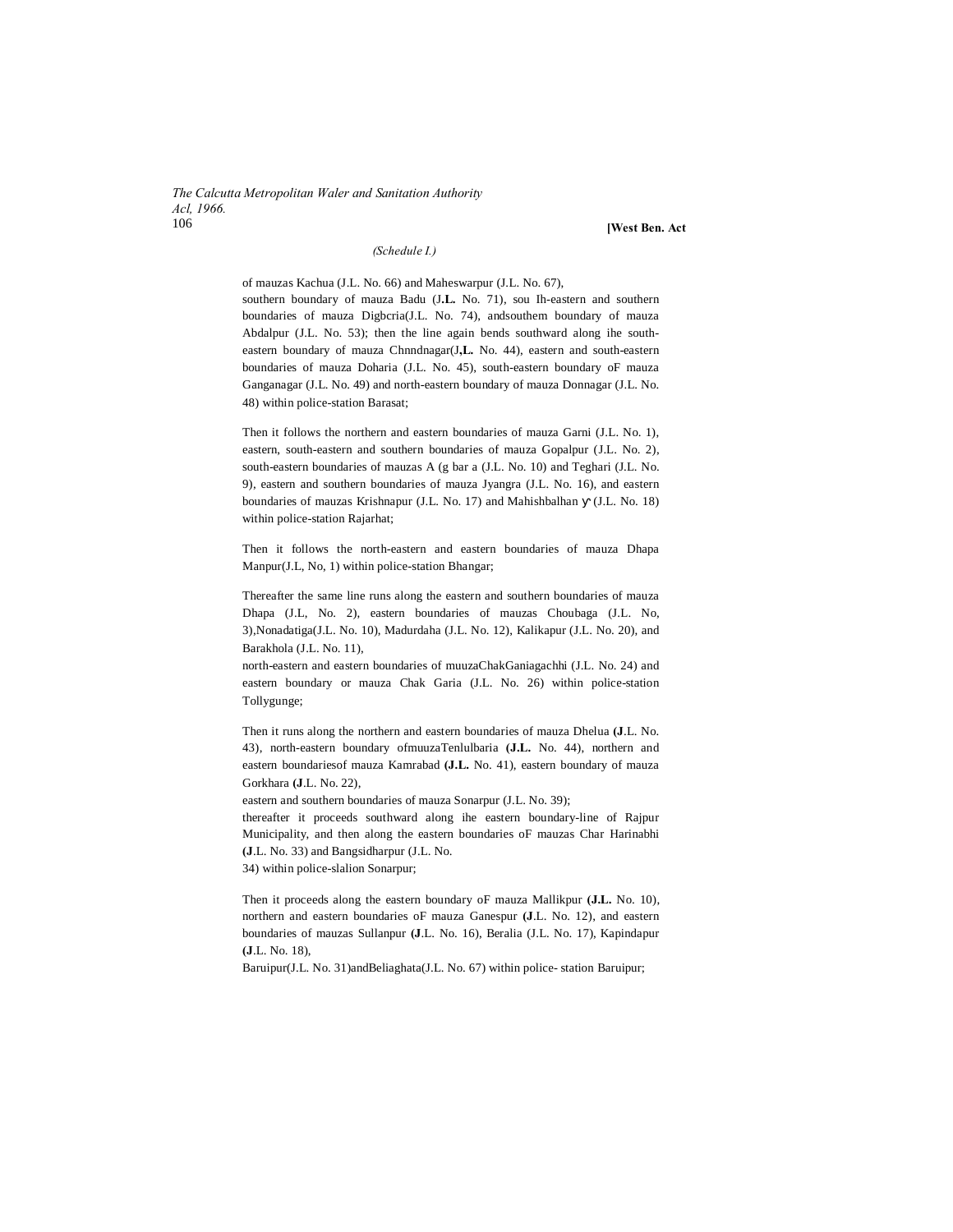107 *The Calcutta Metropolitan Water and Sanitation Authority*

XUI of 1966.] *Act. J 966.*

#### *(Schedule I.)*

#### **3. Southern Boundary**

' In district 24-Parganas

The aforesaid line then takes a lum towards the west following the southern boundaries of mauzas Beliaghata (J.L. No. 67), Sasan (J.L. No. 66), Pachim Madhalpur (J.L. No, 51) and Sanpukuria (J.L. No. 50). southern and western boundaries of mauza Nihala (J.L. No. 49), western boundary of mauza Madhya Kalyanpur (J.L. No. 42) and south-weslem boundary of mauza Dhopagachhi (J.L. No. 43) within police-station Baruipur;

Then it follows the southern and western boundaries of mauza Bamangachhi (J.L. No. 86); then iiruns northward following Lhe western boundaries of mauzas Sri Krishnapur (J.L. No. 85), Baragachhia(J.L. No. 84), Baruli (J.L. No. S3) and Raghunathpur (J.L. No. 68), then it takes a turn towards the west and follows the eastern, southern and western boundaries of mauzas Hogalkuria (J.L. No. 67) and Ban Hugli (J.L. No. 65), and southern and western boundaries of mauza Danga (J.L. No. 64) wilhin police-station Sonarpur;

Thereafter the line follows the southern boundaries of mauzas Magurkhali (J.L. No. 35), Sajnaberia (J.L. No. 33), Gopalnagar (J.L. No. 32), Kalua (J.L. No. 22) and Hanspukuria (J.L. No. 20) within police-station Behata;

It then proceeds along the southern boundaries of mauzas Kalagachhia (J.L, No. 40), Sankharipota (J.L. No. 36), Naoabad (J.L. No. 35) and Khanberia (J.L. No. 32), southern and western boundaries of mauza Chandigar (J.L. No. 31), south-western boundary of mauza Sanpukuria (J.L. No. 30), and southern boundaries of mauzas Chato Kalikapur (J.L. No. 22), Sibhugli (J.L. No. 21) and Rameswaipur (J.L. No. 20) wilhin police- station Maheshtola;

Thereafter the same line follows ihe southern boundaries of mauzas Betuabati Rajarampur (J.L. No. 26), Snatoshpur (J.L. No. 25) and Ultar Raipur (J.L. No. 15), eastern and southern boundaries of mauzas Benjanharia Charial (J.L. No. 13), Nischintapu r(J.L. No. 35) and UtlarRamchandrapu r (J.L. No. 37), southern boundaries of mauzas Raghunathpur (J.L. No. 40) and Rajarampur (J.L. No. 41). and eastern and southern boundaries of mauza Achhipur (J.L. No. 44) wilhin police-station Budge Budge;

And then it proceeds further westward in a straight line and meets the western boundary-line of district 24-Parganas in the river Hooghly.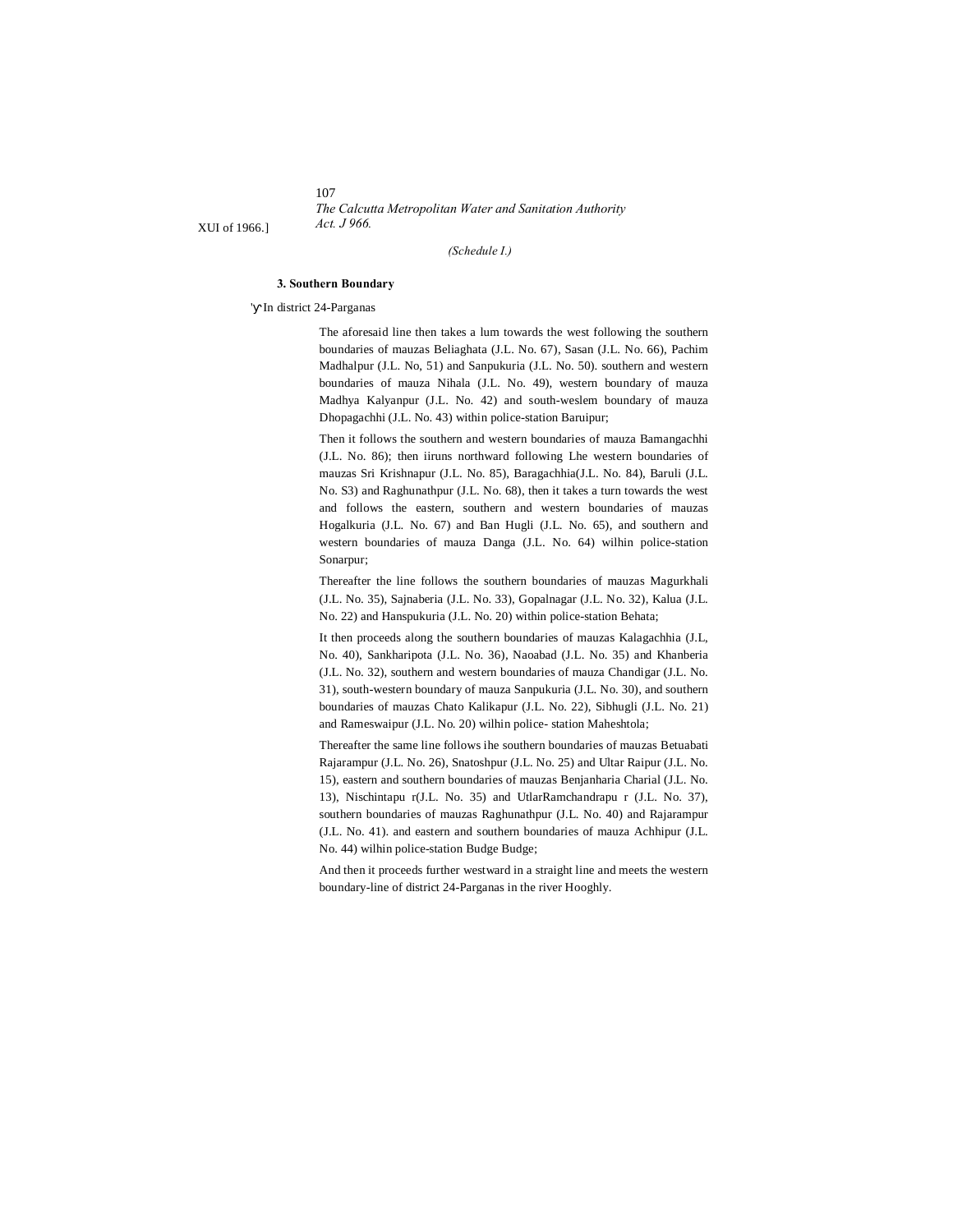[West Ben. Act 108 *The Calcutta Metropolitan Water and Sanitation Authority Act, 1966.* C *Schedule 1 and II.)*

#### **4, Western Boundary**

 Thereafter the same I ine proceeds northward fol lowing the western boundary-! ineofdislrict24-Parganas, Calcutta, district 24-Parganas and Nadia in the river Hooghly and meets the starting point of the nonhem boundary. *Explanation.—*For the purpose of this Schedule "Calcutta" means the area comprised within ihe local limits for the lime being of the ordinary original civil jurisdiction of Ihe High Court at Calcutta.

#### **SCHEDULE n.**

#### *(See* section 7.)

A. *Ex-ofpcio Members:*

- 1. Chairman of the Board of Directors.
- 2. Secretary, Department of Health, Government of West Bengal.
- 3. Secretary, Department of Financc, Government of West Bengal.
- 4. Secretary, Department of Irrigation and Waterways, Government of West Bengal.
- 5. Joini Secretary, Department of Local Self-Govemment, Government of Wesi Bengal.
- 6. **Secretary,** Development and Planning Department, Government of West Bengal.
- 7. Commissioner, Town and Country Planning, Government of West Bengal.
- 8. Chairman of the Commisioners For the Port of Calcutta.
- 9. C h a irman of the B oard of Tru stees for tli e im pro ve m en t of CaJ cu 11 a.

10. Ch ai rm an o f th e B oa rd of Tru s lees for the i m pro veme n I of Ho wrah.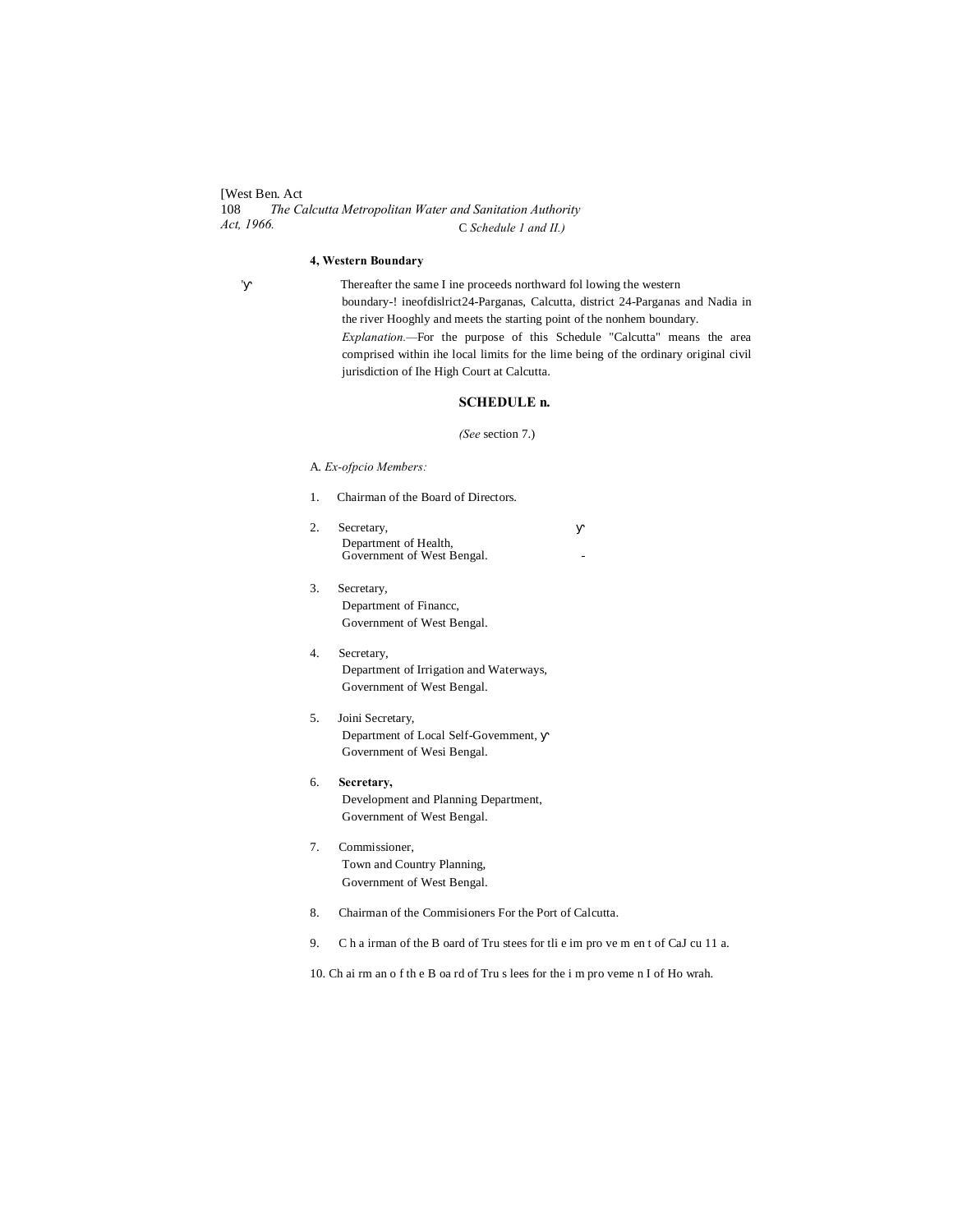*The Calcutta Metropolitan Water and Sanitation Authority* 109 *Act, 1966.*

XW of 1966.]

#### *(Schedule II.)*

#### 11. Commissioner, \*- ; Corporation of Calcutta,

- 12. Director of lhe All-India Institute of Hygiene and Public Health, Calcutta.
- 13. Director,

Geological Survey of India.

- 14. Chairman, West Bengal Municipal Association.
- 15. Chairman, *Zilla Parishad,* Howrah.
- 16. Chairman, *Zilla Parishad,* Hooghly.
- 17. Chairman, *Zilla Parishad*, 24-Parganas.
- B. *Nominated Members:*
- 1. Technical Expertsô 2,
- 2. Members of Chambers of Commerce<sub>o</sub> 1.
- C. *Representatives of the State Legislature:*

'[Members of the West Bengal Legislative Assemblyô 10.J D<sub>r</sub>

*Representatives of Municipal Corporations and Municipalities:*

- 1. Calcutta Corporationô 6.
- 2. Howrah Municipalityô 2.
- 3. Bally Municipalityô 1.
- 4. (i) Bansberia Municipality,

(ii) Hooghly-ChinsurahMunicipalily— 1.

5. (i) Champdani Municipality,

(ii) Municipal Corporation of Chanernagoreô 1.

- 6. (i) Bhdreswar Municipality,
	- (ii) Baidyabali Municipality,

(iii) KonnagarMunicipalityô I. 'This Entry was substituted by s. 4 of the Calcutta Metropolitan Water and Sanitation Authority {Amendment) Acl. 1973 (West Ben. Acl XIII of (973).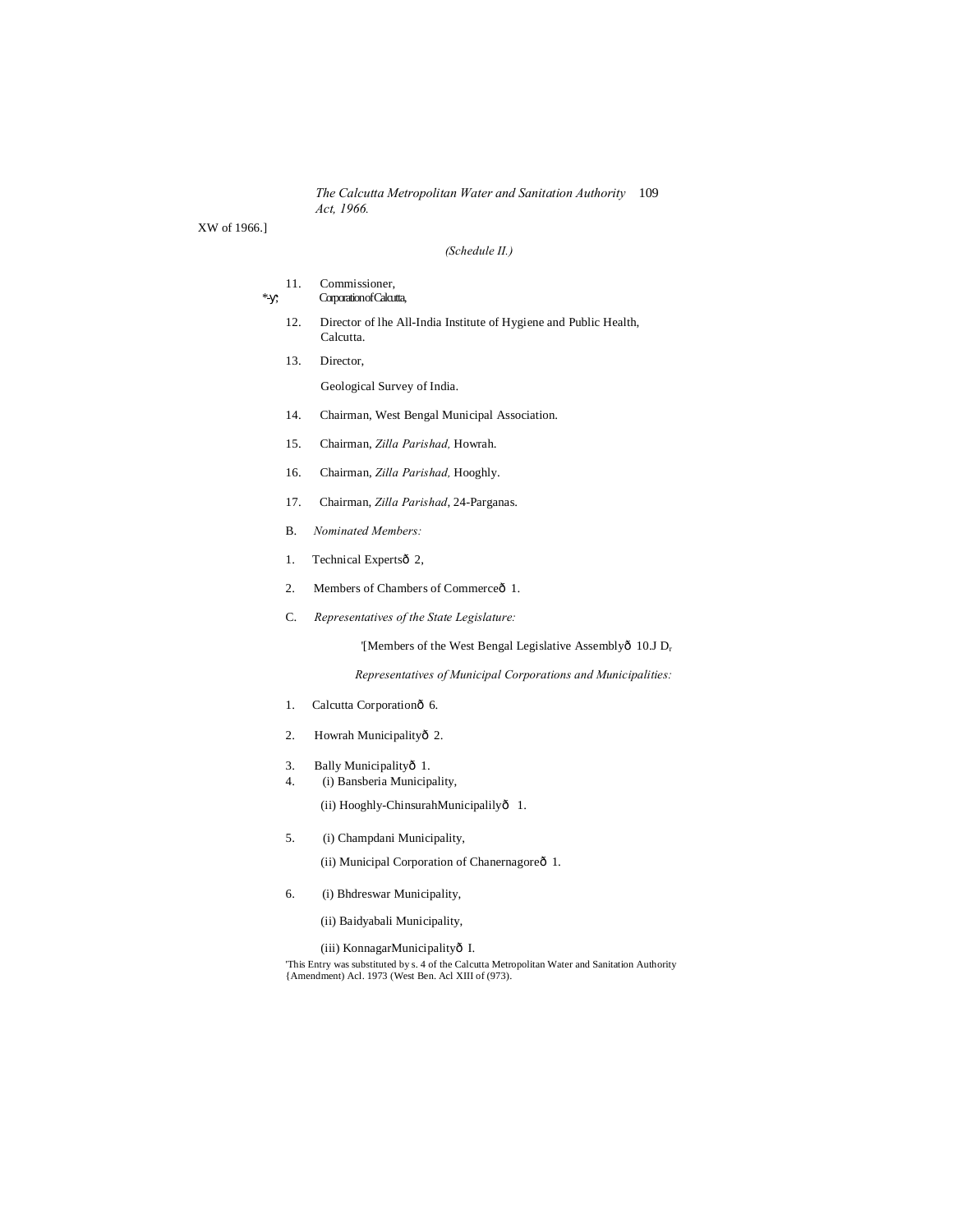110 *The Calcutta Metropolitan Water and Sanitation Authority Act, 1966. '* [West Ben. Acl

#### *(Schedule II.)*

- 7. Serampore Municipalityô 1.
- 8. (i) Rishra Municipality, (ii) Uttarpara-Kolrong Municipalityô 1.
- 9. (i) Kanchrapara Municipality, (ii) Halisahar Municipality,
	- (iii) Naihali Municipalityô 1.
- 10. (i) Bhatpara Municipality, (ii) Garulia Municipalityô I.
- 11. **(i) North BaiTackpore Municipality,**
	- (ii) Barrackpore Municipality,
	- (iii) New Barrackpore Municipalityô 1.
- 12. (i) Khardaha Municipality, (ii) Panihati Municipalityô 1.
- 13. (i) Titagarh Municipality,
	- (ii) Barasat Municipality,
	- (iii) Budge Budge Municipalityô 1.
- 14. Kamarhati Municipalityô 1.
- 15. Baranagore Municipalityô 1.
- 16. (i) South Dum Dum Municipality,
	- (ii) Dum Dum Municipality,
	- (iii) North Dum Dum Municipalityô 1.
- 17. South Suburban Municipalityô 2.
- 18. (i) Garden Reach Municipality, (ii) Rajpur Municipality,
	- (iii) BaruipurMunicipalityô I.

*Explanation.* ô Municipal Corporations and Municipalities grouped together shall each be entitled to representation by rotation.